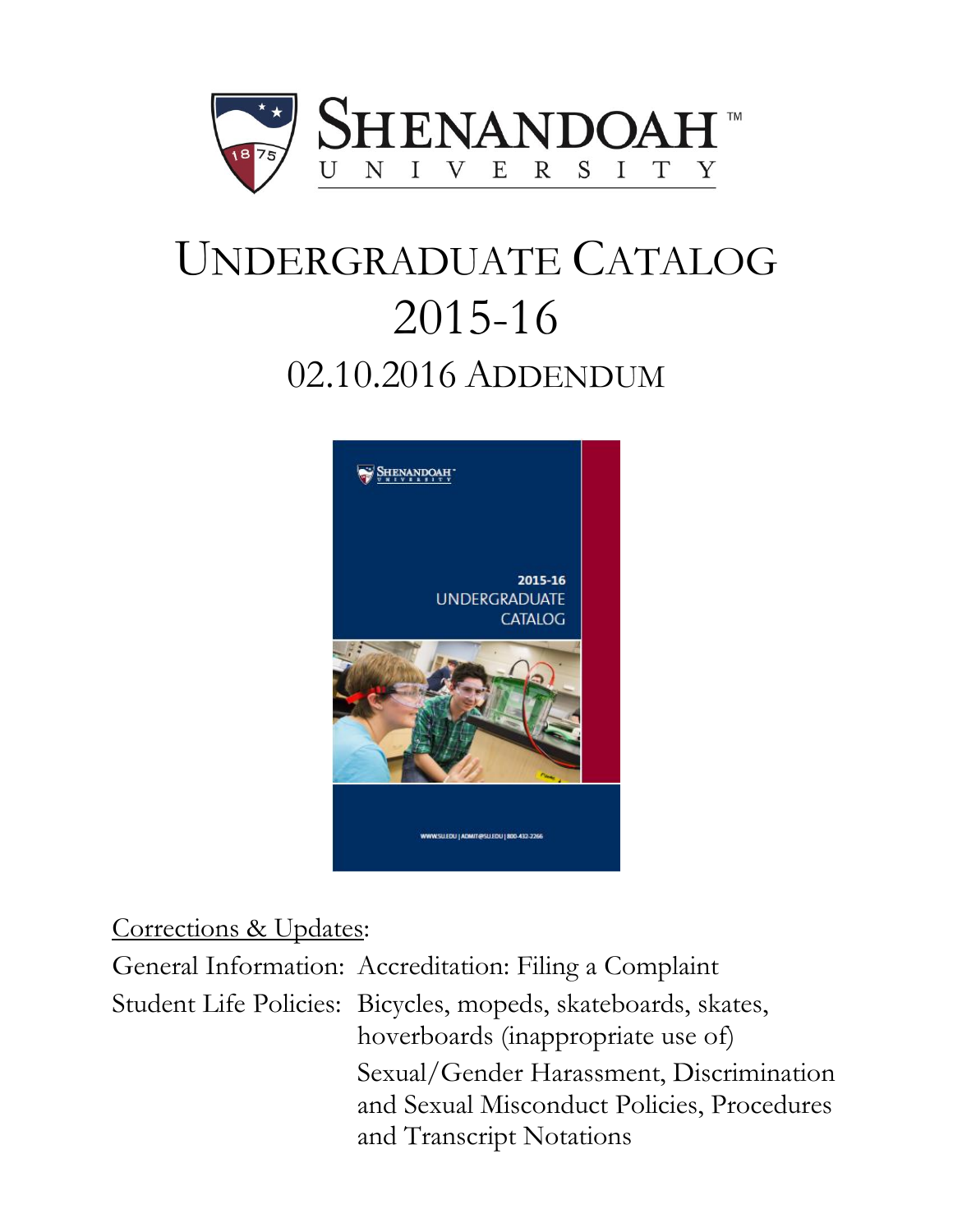# **Accreditation**

Shenandoah University is accredited by the Southern Association of Colleges and Schools Commission on Colleges to award baccalaureate, masters and doctorate degrees. Contact the Commission on Colleges at 1866 Southern Lane, Decatur, Georgia 30033-4097 or call (404) 679-4500 for questions about the accreditation of Shenandoah University.

# **Filing a Complaint**

To file a complaint against Shenandoah University for alleged non-compliance with an accreditation standard or requirement, you may download the SACSCOC policy on [Complaint](http://www.sacscoc.org/pdf/081705/complaintpolicy.pdf)  [Procedures](http://www.sacscoc.org/pdf/081705/complaintpolicy.pdf) from the [Southern Association of Colleges and Schools](http://www.sacscoc.org/) – Commission on Colleges website. Please note that the SACSCOC complaint process is not intended to be used to involve the Commission in disputes between individuals and member institutions or to cause the Commission to interpose itself as a reviewing authority in individual matters; nor does the policy allow the Commission to seek redress on an individual's behalf. The primary purpose of the SACSCOC complaint procedure is to acquire valuable information regarding an accredited institution's possible non-compliance with accreditation standards, policies and procedures rather than to resolve individual disputes.

To register a complaint against Shenandoah University for any reason unrelated to accreditation, please contact the President's Office at 540-665-4505 or by email at pres@su.edu.

Normal inquiries about the institution, such as admission requirements, financial aid, educational programs and the like should be addressed directly to the institution and not to the Commission office.

Once all institutional processes have been exhausted and the issue is not resolved, students may file a formal complaint with the State Council of Higher Education for Virginia (SCHEV). SCHEV can be contacted at [804.225.2600](tel:804.225.2600) or through the SCHEV Complaint Process website: [http://www.schev.edu/students/studentcomplaint.asp.](http://www.schev.edu/students/studentcomplaint.asp)

# **Other Accreditation Bodies**

#### Accreditation Council for …

[New section to be inserted on page 13 within the Accreditation section in the Undergraduate General Information chapter.]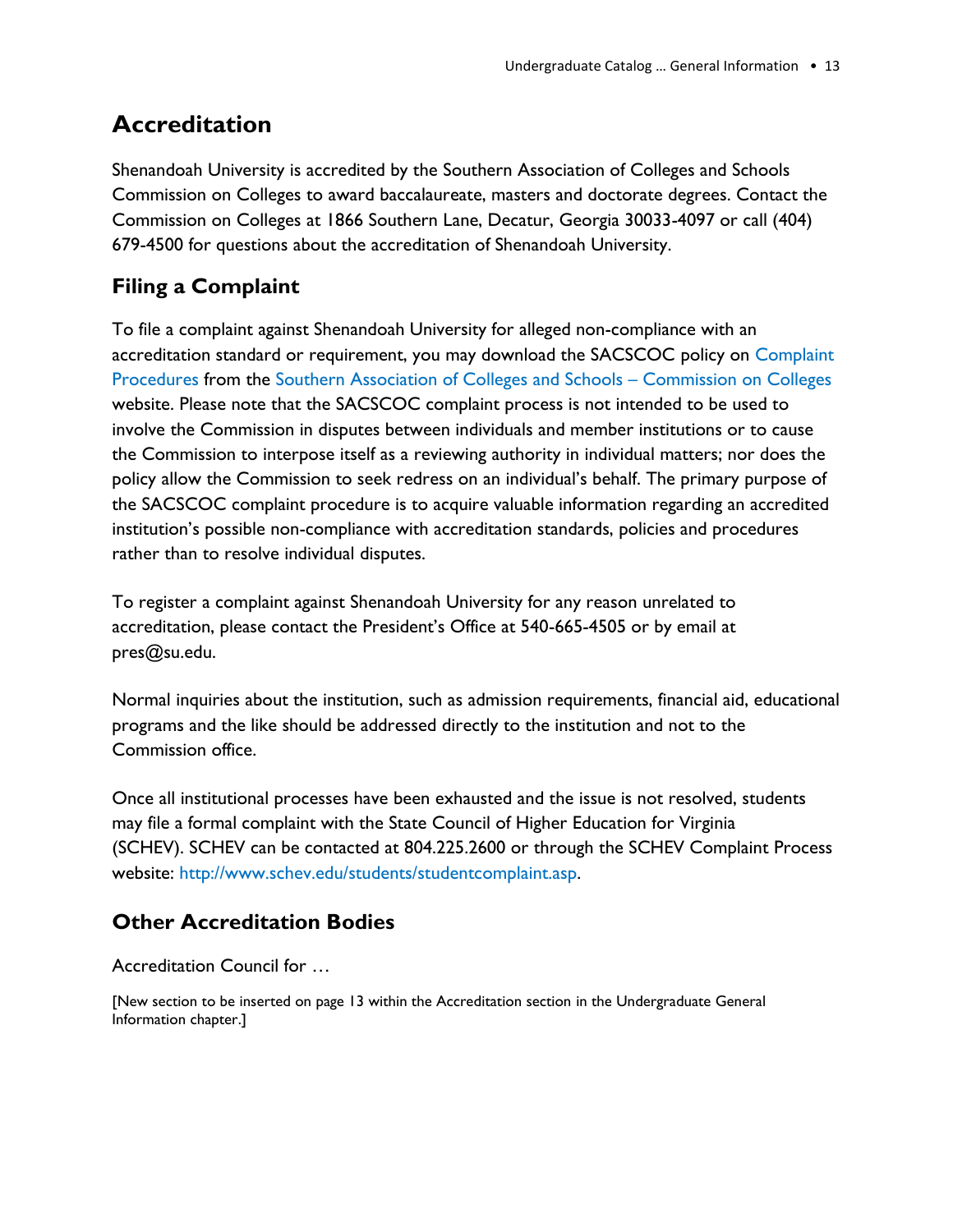**Bicycles, mopeds, skateboards, skates, hoverboards (inappropriate use of)** – Bicycle racks are located at each residence hall and many academic buildings, therefore individuals may not secure bikes or mopeds to fire hydrants, light poles, street signs, etc., or any place where a chained bicycle obstructs or impedes pedestrian or vehicular traffic, including handrails, corridor railings, doorways and handicapped access ways. Motorized bicycles (mopeds) are not to be driven on lawns or sidewalks. Skateboards are permitted only on sidewalks and parking lots unless otherwise posted. The use and storage of hoverboards on campus property is not permitted due to safety risks.

[Replaces Bicycles, mopeds, skateboards, skates (inappropriate use of) section on page 100 to include hoverboards in the Undergraduate Student Life Policies chapter.]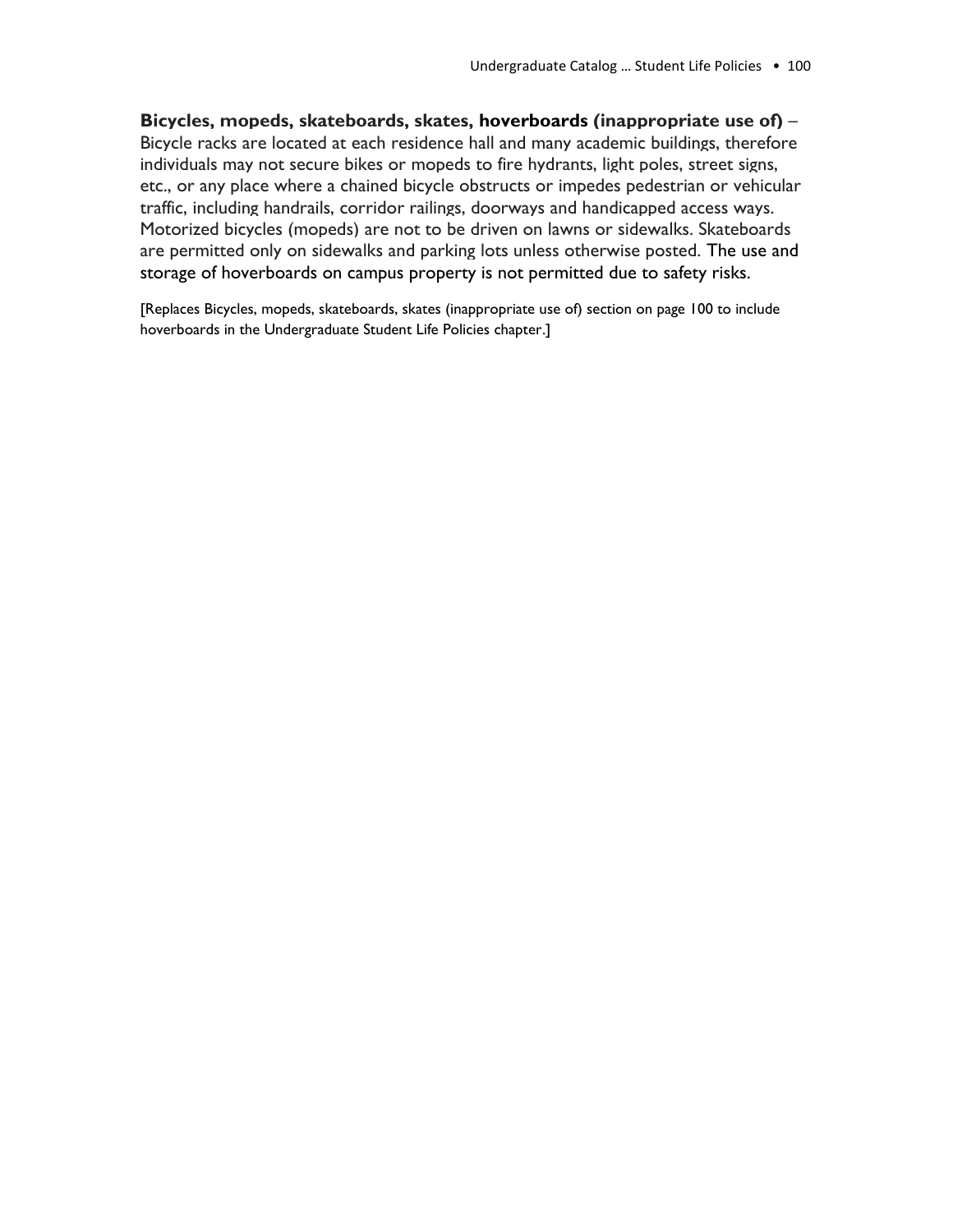# **Shenandoah University's Sexual/Gender Harassment, Discrimination and Sexual Misconduct Policy**

# **Statement Against Discrimination**

All members of the Shenandoah University community including guests and visitors have a reasonable expectation to be free from all forms of sex/gender harassment, misconduct, and discrimination. Sexual harassment includes quid pro quo (this for that) and hostile environment harassment. Sexual misconduct occurs when two individuals engage in any sexual acts and one individual does not consent to the sexual act or withdraws/withholds consent to a sexual act. Examples of sexual misconduct can include acts of sexual harassment, sexual assault (which includes both non-consensual sexual contact, non-consensual sex), sexual exploitation, domestic violence, dating violence, and stalking. Gender/Sex discrimination occurs when one party is treated differently or singled out because of his/her gender in any education program or activity.

Sexual harassment, discrimination and misconduct violate Shenandoah University policy and federal civil rights law, including the Title IX Education Amendments of 1972. As a recipient of federal funds, the University complies with Title IX of the Education Amendments of 1972 (Title IX). Title IX provides that: "No person in the United States shall, on the basis of sex, be excluded from participation in, be denied benefits of, or be subjected to discrimination under any education program or activity receiving Federal financial assistance."

# **Introduction**

All members of the campus community, including visitors and guests, are expected to conduct themselves in a manner that does not infringe upon the rights of others. The university believes in zero tolerance for sex/gender-based misconduct both on and off campus. Zero tolerance means that when an allegation of misconduct is brought to an appropriate administrator's attention, protective and other remedial measures will be used to reasonably ensure that such conduct ends, is not repeated, and the effects on the victim and community are remedied, including serious sanctions when a responding party is found to have violated this policy. All university employees, staff, and faculty are responsible employees. Responsible employees are required by federal law to report to the Title IX Coordinator any allegations of sexual misconduct that are reported to them. The only employees exempted from this reporting requirement are as follows: The staff at the Wellness Center, the staff and volunteers at the [Not] Just Women's Center, Rev. Justin Allen, Rev. DeLyn Celec, the counseling staff located in Cooley Hall and Elizabeth Hand, the Safety & Health Programs Coordinator. These exempted employees are not required to make any reports to the Title IX Coordinator and are considered a confidential resource.

Shenandoah University is committed to investigating and adjudicating reports of sexual harassment, misconduct, and discrimination according to the policies of the University. The University will provide support to both the victim and the responding party throughout the investigative and adjudicatory processes.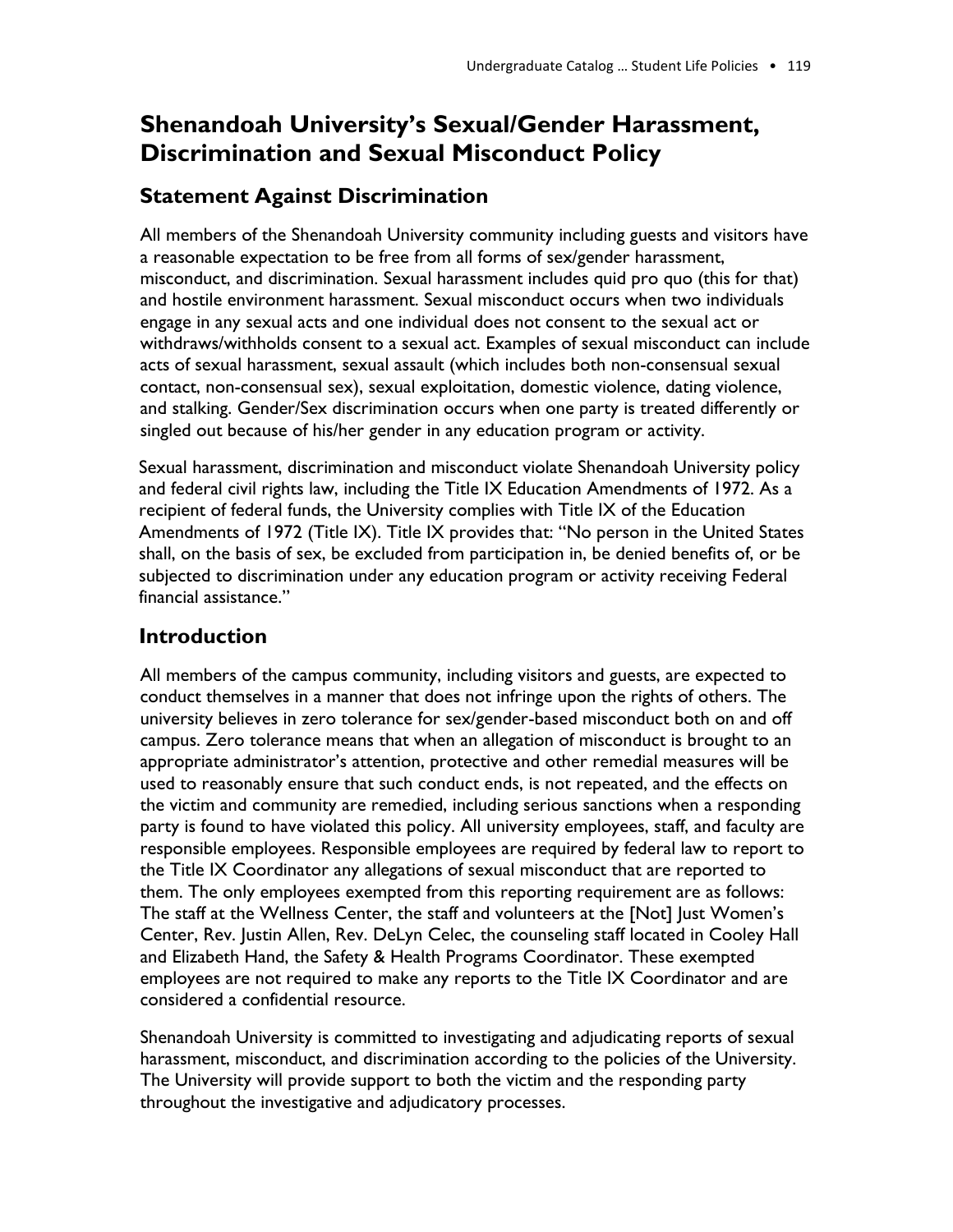The university uses the preponderance of the evidence (also known as "more likely than not") as a standard for proof of whether a violation occurred. In campus resolution proceedings, legal terms like "guilt," "innocence" and "burdens of proof" are not applicable, but the university never assumes a responding party is in violation of university policy. Both parties will present their facts and the Title IX Coordinator will determine whether it is more likely than not that an act of sexual misconduct, harassment, or discrimination occurred. Campus resolution proceedings are conducted to take into account the totality of all evidence available, from all relevant sources.

This policy uses the term "victim" instead of "survivor". This is intentional on our part. Rather than assuming a victim is a survivor, we believe each victim needs to decide at their own pace, whether and how they will become survivors. It is not for us to presume it. Once a victim enters the process, we refer to them as the "reporting party". Reports brought by individuals other than the recipient of the unwelcome behavior are referred to as "third-party reports" and those bringing them are deemed "third-party reporters". The person facing an accusation is referred to throughout as the "responding party".

Lastly, the university's sex/gender harassment, misconduct, and discrimination policies are not meant to inhibit or prohibit educational content or discussions inside or outside of the classroom that include controversial or sensitive subject matters protected by academic freedom. Academic freedom extends to topics that are pedagogically appropriate and germane to the subject matter of courses or that touch on academic exploration of matters of public concern.

# **Confidentiality, Privacy and Reporting Policy**

#### **Confidentiality and Reporting of Offenses under This Policy**

All university employees (faculty, staff, administrators) are expected to immediately report actual or suspected sexual misconduct, sexual harassment, or sex/gender discrimination to appropriate officials, though there are some limited exceptions. In order to make informed choices, it is important to be aware of confidentiality and mandatory reporting requirements when consulting campus resources. On campus, some resources may maintain confidentiality – meaning they are not required to report actual or suspected discrimination or harassment to appropriate university officials thereby offering options and advice without any obligation to inform an outside agency or individual unless a victim has requested information to be shared. Other resources exist for a victim to report crimes and policy violations and these resources will take action when an incident is reported to them. The following describes the two reporting options at university:

#### **Confidential Reporting**

If a reporting party would like the details of an incident to be kept confidential, the reporting party may speak with:

• Wilkins Wellness Center Health (540) 665-4530 or wwcenter@su.edu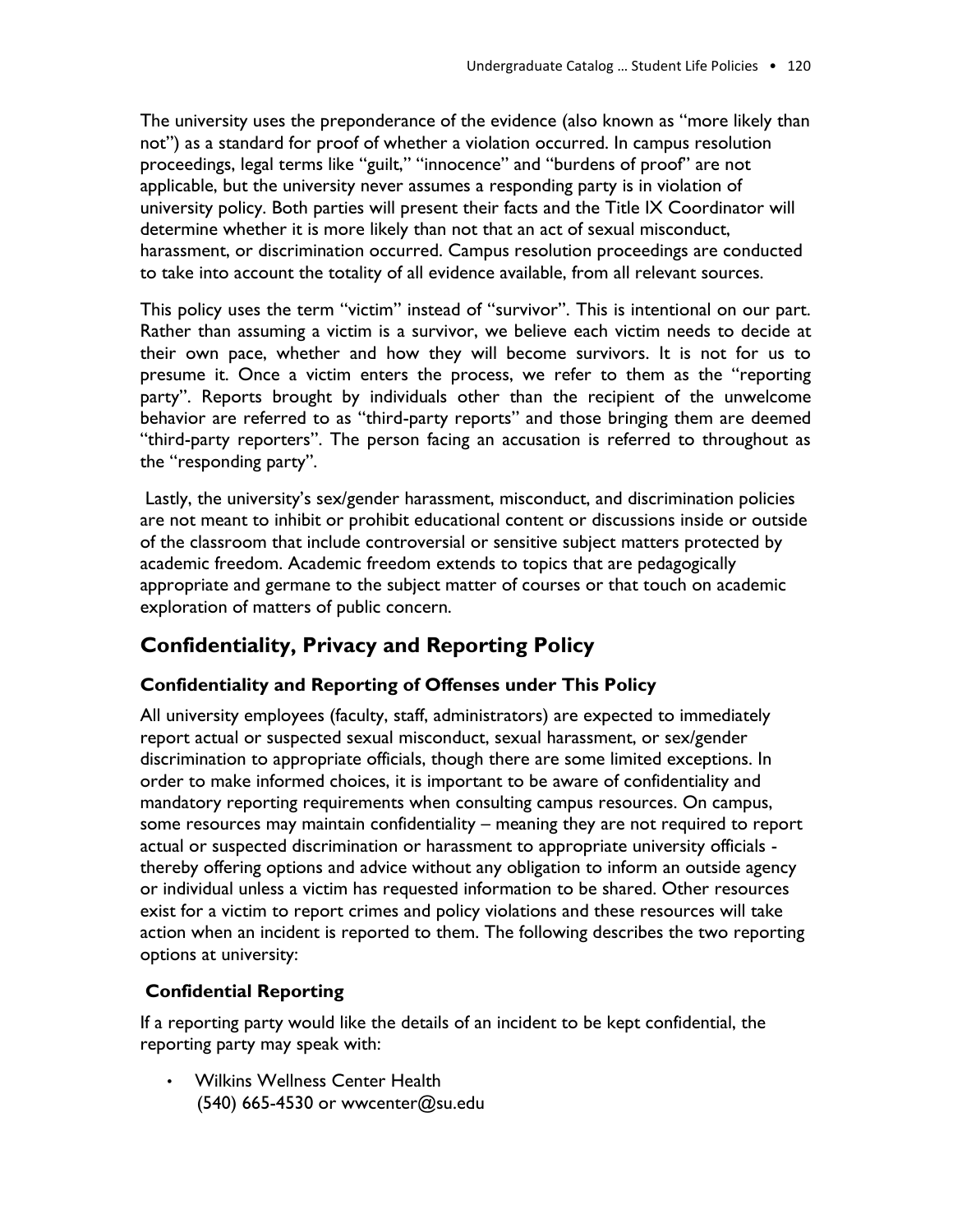- SU Counseling Center, Cooley Hall rooms 301-307, call 540-665-4530 for appointments or email Director Nancy Schulte, nschulte@su.edu
- [Not Just] Women's Center located in Cooley Hall
- Rev. Justin Allen (540) 535-3546
- Rev. DeLyn Celec (540) 535-3546
- The Laurel Center- located in downtown Winchester
- Elizabeth Hand, Safety & Health Programs Coordinator, Cooley Hall, Room 201

All of the above employees will maintain confidentiality except in extreme cases of immediate threat or danger, or abuse of a minor. Campus counselors are available to help free of charge and can be seen on an emergency basis during normal business hours. These employees will submit anonymous, aggregate statistical information for Clery Act purposes unless they believe it would be harmful to a specific client, patient or parishioner.

#### **Formal Reporting Options**

All university employees have a duty to report, unless they fall under the "Confidential Reporting" section above. Reporting parties may want to consider carefully whether they share personally identifiable details with non-confidential employees, as those details must be shared by the employee with the Title IX Coordinator. Employees must share all details of the reports they receive. Generally, climate surveys, classroom writing assignments, human subjects research, or events such as Take Back the Night marches or speak-outs do not provide notice that must be reported to the Coordinator by employees.

Not all reports will result in formal university action. In some instances, a conduct conversation can be had with the parties. The conduct conversation is a tool used to correct inappropriate behavior and restore appropriate interactions between members of the community.

If a victim wishes to pursue an investigation and requests accommodations or protective measures, those measures will be kept confidential to the extent it will not impair the university's ability to provide the accommodations or protective measures.

If a victim does not wish for their name to be shared, does not wish for an investigation to take place, or does not want a university resolution to be pursued, the victim may make such a request to the Title IX Coordinator or Deputy Coordinators, who will evaluate that request in light of the duty to ensure the safety of the campus and comply with federal law. In cases indicating pattern, predation, threat, weapons and/or violence, the university will likely be unable to honor a request for confidentiality. In cases where the victim requests confidentiality and the circumstances allow the university to honor that request, the university will offer interim supports and remedies to the victim and the community, but will not otherwise pursue action. A reporting party has the right, and can expect, to have reports taken seriously by the university when formally reported, and to have those incidents investigated and properly resolved through these procedures.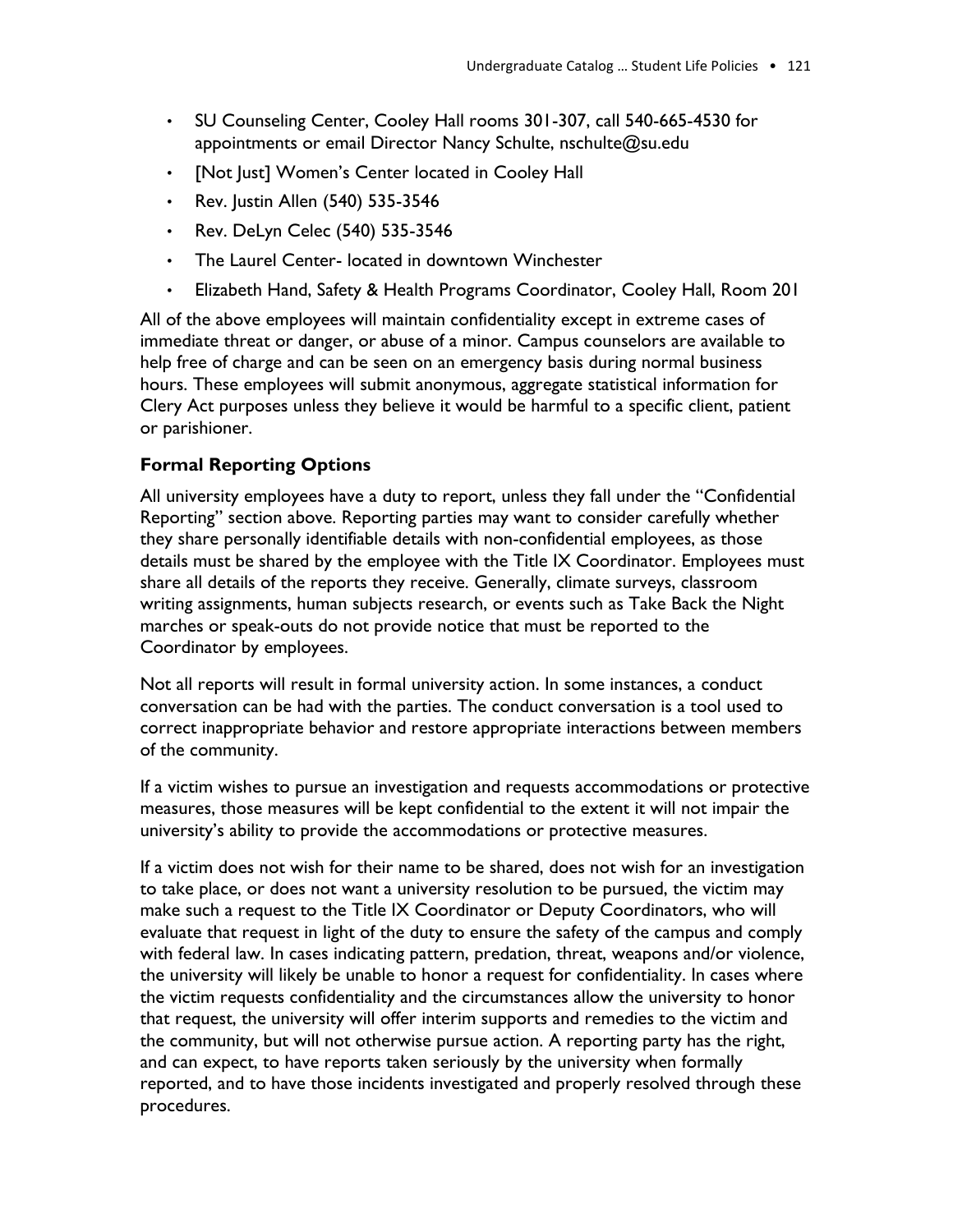Reports to the Title IX Coordinator can be made via email, phone or in person at the contact information below:

#### **Whitney Pennington**

Title: Title IX Coordinator Cooley Hall, Room 206 540 665 4921 nosexualmisconduct@su.edu

Failure of a non-confidential employee, as described in this section, to report an incident or incidents of sex or gender harassment or discrimination of which they become aware, is a violation of university policy and can be subject to disciplinary action, including termination, for failure to comply with university policies.

#### **Federal Timely Warning Reporting Obligations**

Victims of sexual misconduct should also be aware that university administrators must issue immediate timely warnings for incidents reported to them that are confirmed to pose a substantial threat of bodily harm or danger to members of the campus community. The university will ensure that a victim's name and other identifying information is not disclosed, while still providing enough information for community members to make safety decisions in light of the danger.

#### **Title IX Coordinator**

The University's Title IX Coordinator oversees compliance with all aspects of the sex/gender harassment, discrimination and misconduct policy. The Coordinator reports directly to the director of student conduct and is housed in the Office of Residence Life & Student Conduct. Questions about this policy should be directed to the Title IX Coordinator. Anyone wishing to make a report relating to discrimination or harassment may do so by reporting the concern to the university Title IX Coordinator:

#### **Whitney Pennington**

Title: Title IX Coordinator

Cooley Hall, Room 206

540 665 4921

Email: nosexualmisconduct@su.edu

Additionally, anonymous reports can be made by victims and/or third parties using the online reporting form posted at www.su.edu. The form may be found at the bottom of the webpage, under "In Campus Life", specifically "Learn about Sexual Misconduct Policy." Note that these anonymous reports may prompt a need for the institution to investigate.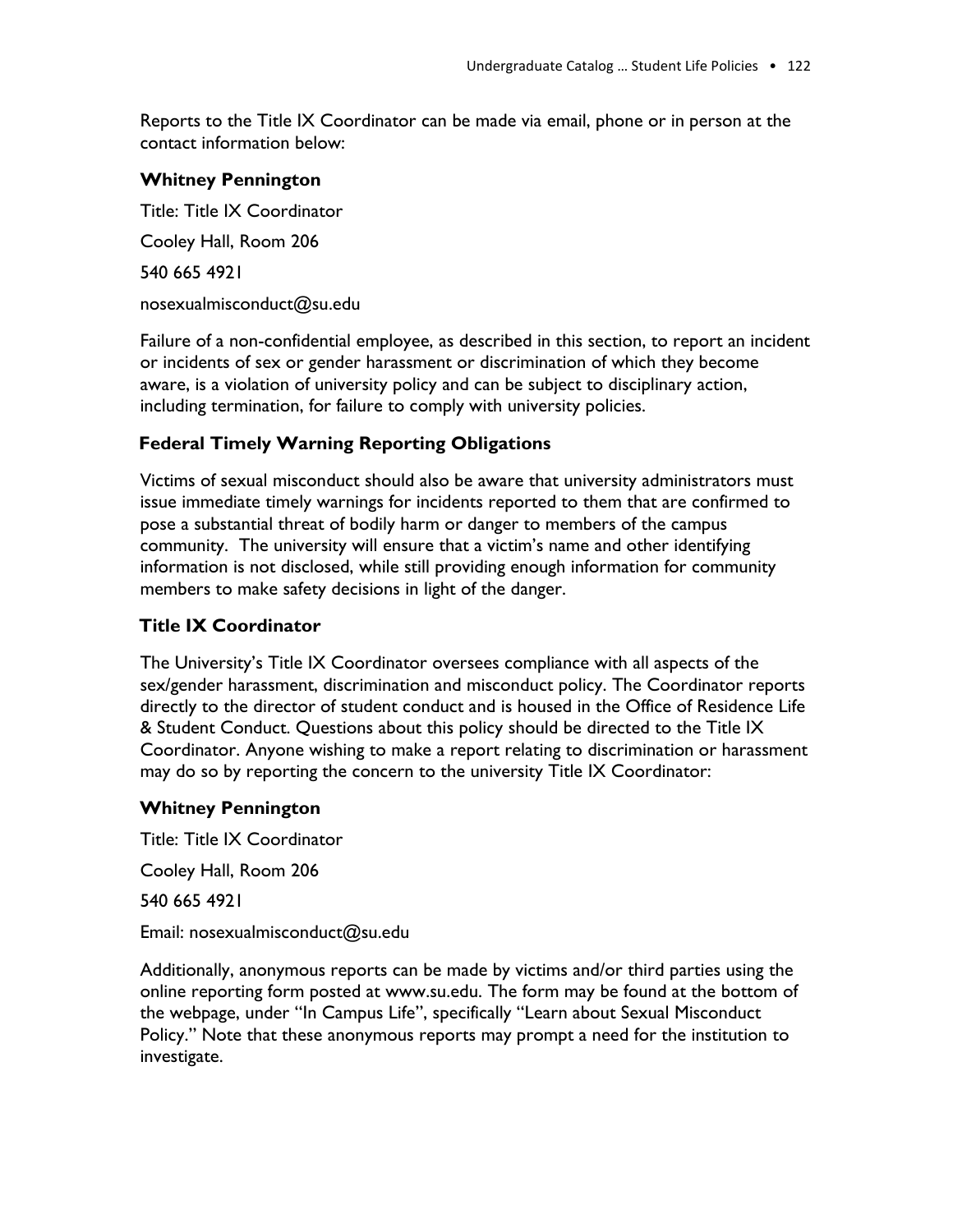Individuals experiencing harassment or discrimination also always have the right to file a formal grievance with government authorities:

Office for Civil Rights (OCR) 400 Maryland Avenue, SW Washington, DC 20202-1100 Customer Service Hotline #: (800) 421-3481 Facsimile: (202) 453-6012 TDD#: (877) 521-2172 Email: OCR@ed.gov Web: http://www.ed.gov/ocr

In the event an incident involves alleged misconduct by the Title IX Coordinator, reports should be made directly to the director of residence life. The office is located in Cooley Hall 212. The phone number is 540-545-7399.

# **Sexual Misconduct Offenses Include, But Are Not Limited To**

- 1. Sexual Harassment
- 2. Sexual Assault
	- A. Non-Consensual Sexual Contact (or attempts to commit same)
	- B. Non-Consensual Sexual Intercourse (or attempts to commit same)
- 3. Sexual Exploitation
- 4. Domestic Violence (Intimate partner violence)
- 5. Dating Violence (Intimate partner violence)
- 6. Stalking

## **1. Sexual Harassment**

Sexual harassment is:

- unwelcome,
- sexual, sex-based and/or gender-based verbal, written, online and/or physical conduct.

Anyone experiencing sexual harassment in any University program is encouraged to report it immediately to the Title IX Coordinator or a deputy. Remedies, education and/or training will be provided in response.

There are two types of sexual harassment that may be disciplined. They include harassment that creates a hostile environment and quid pro quo (this for that) harassment.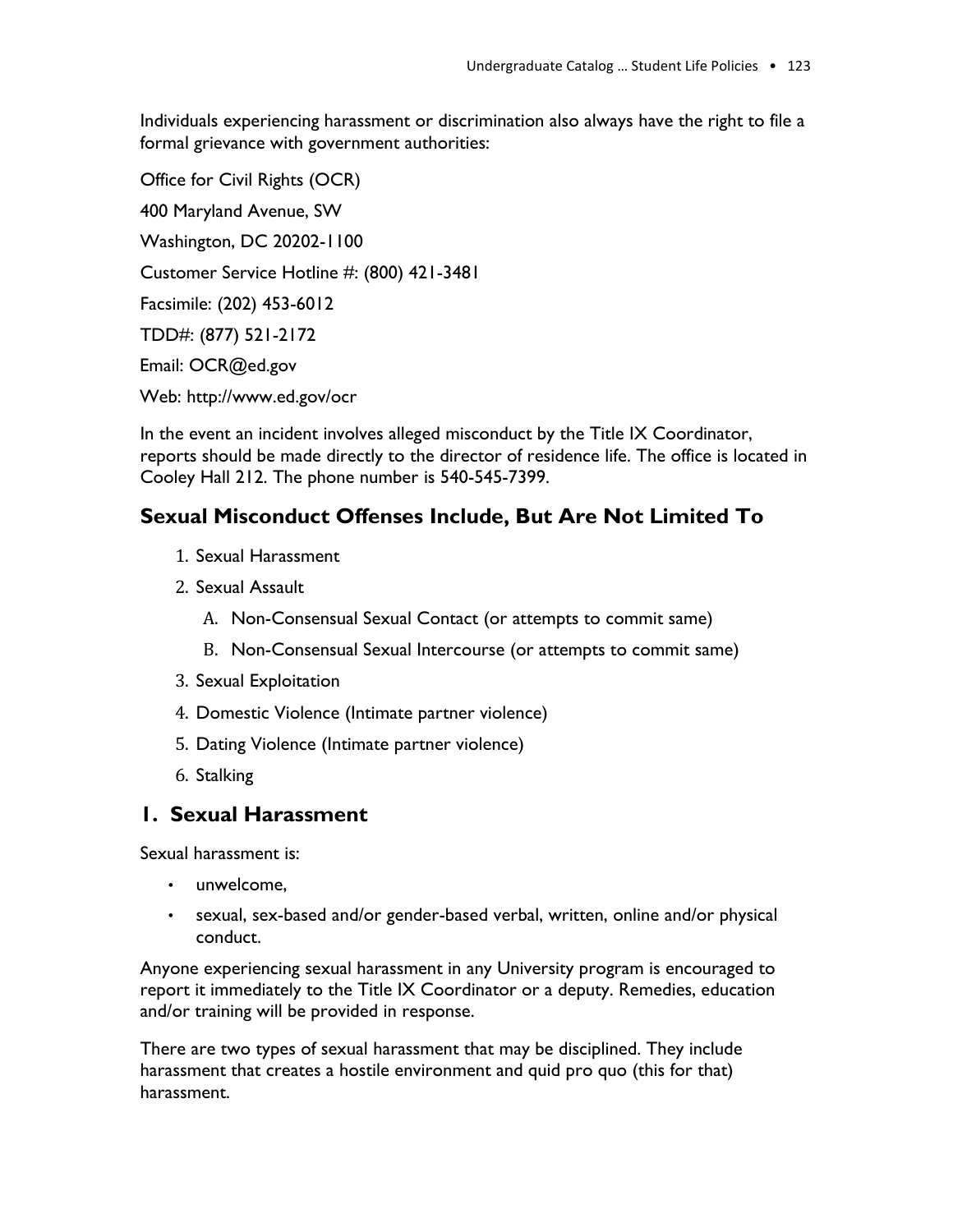#### **A. Hostile Environment:**

A hostile environment is created when sexual harassment is:

- Sufficiently severe, or
- Persistent or pervasive, and
- Objectively offensive that it:
	- Unreasonably interferes with, denies or limits someone's ability to participate in or benefit from the university's educational, employment, social and/or residential program.

A totality of the circumstances test will be used to determine if the conduct is severe, pervasive, or persistent. The following factors will be analyzed to determine if a hostile environment has been created:

- Frequency of conduct
- Nature and severity of the conduct Physically threatening
- Humiliating
- Identity and relationship between alleged harasser and the subject or subjects of the harassment
- Age and sex of the alleged harasser and the subject of the harasser
- Size of the school
- Location of the incidents
- Context
- Effect on the alleged victim's mental or emotional state
- Whether the Conduct was directed at more than one person
- Whether the conduct unreasonably interfered with alleged victims educational or work performance.
- Whether the statement is an utterance, epithet which is offensive or offends by discourtesy or rudeness.
- Whether the speech or conduct deserves protection of academic freedom or First Amendment Protection.

#### **B.** *Quid Pro Quo* **Harassment**

*Quid pro Quo* harassment occurs when

- A person who has power or authority over another
- Makes unwelcome sexual advances, requests for sexual favors, and/or other verbal or physical conduct of a sexual nature AND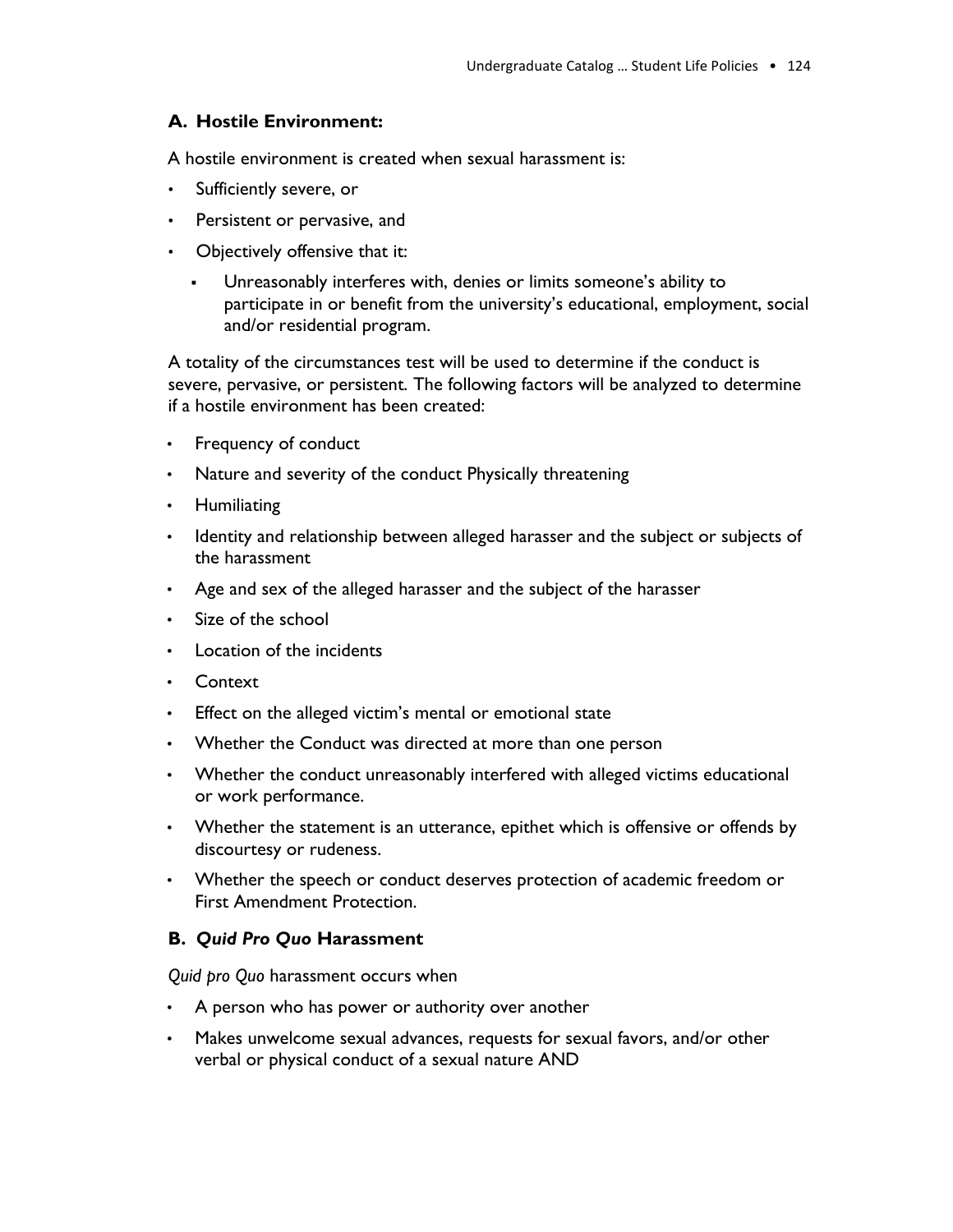• Submission to such sexual conduct is made either explicitly or implicitly a term or condition of rating or evaluating an individual's educational or employment progress, development, or performance.

*Quid pro quo* includes receiving employment or academic status in exchange for sexual favors OR when a person is denied deserved employment or academic status because he or she refused a sexual request.

A totality of the circumstances test will be used to determine if the conduct is *quid pro quo* harassment. The following factors will be analyzed to determine if *quid pro quo* harassment has been created:

Some examples of possible Hostile Environment and *Quid Pro Quo* Sexual Harassment include:

- A pattern of conduct causing discomfort or humiliation, for example, unnecessary touching, gestures of a sexual nature, or remarks of a sexual nature, including comments about dress, jokes, or anecdotes.
- A professor insists that a student have sex with him/her in exchange for a good grade. This is harassment regardless of whether the student accedes to the request.
- A student repeatedly sends sexually oriented jokes around on an email list s/he created, even when asked to stop, causing one recipient to avoid the sender on campus and in the residence hall in which they both live. Explicit sexual pictures are displayed in a professor's office or on the exterior of a residence hall door

Two supervisors frequently 'rate' several employees' bodies and sex appeal, commenting suggestively about their clothing and appearance.

- A professor engages students in her class in discussions about their past sexual experiences, yet the conversation is not in any way germane to the subject matter of the class. She probes for explicit details, and demands that students answer her, though they are clearly uncomfortable and hesitant.
- An ex-girlfriend widely spreads false stories about her sex life with her former boyfriend to the clear discomfort of the boyfriend, turning him into a social pariah on campus
- Male students take to calling a particular brunette student "Monica" because of her resemblance to Monica Lewinsky. Soon, everyone adopts this nickname for her, and she is the target of relentless remarks about cigars, the president, "sexual relations" and Weight Watchers.
- A student grabbed another student by the hair, then grabbed her breast and put his mouth on it. While this is sexual harassment, it is also a form of sexual violence.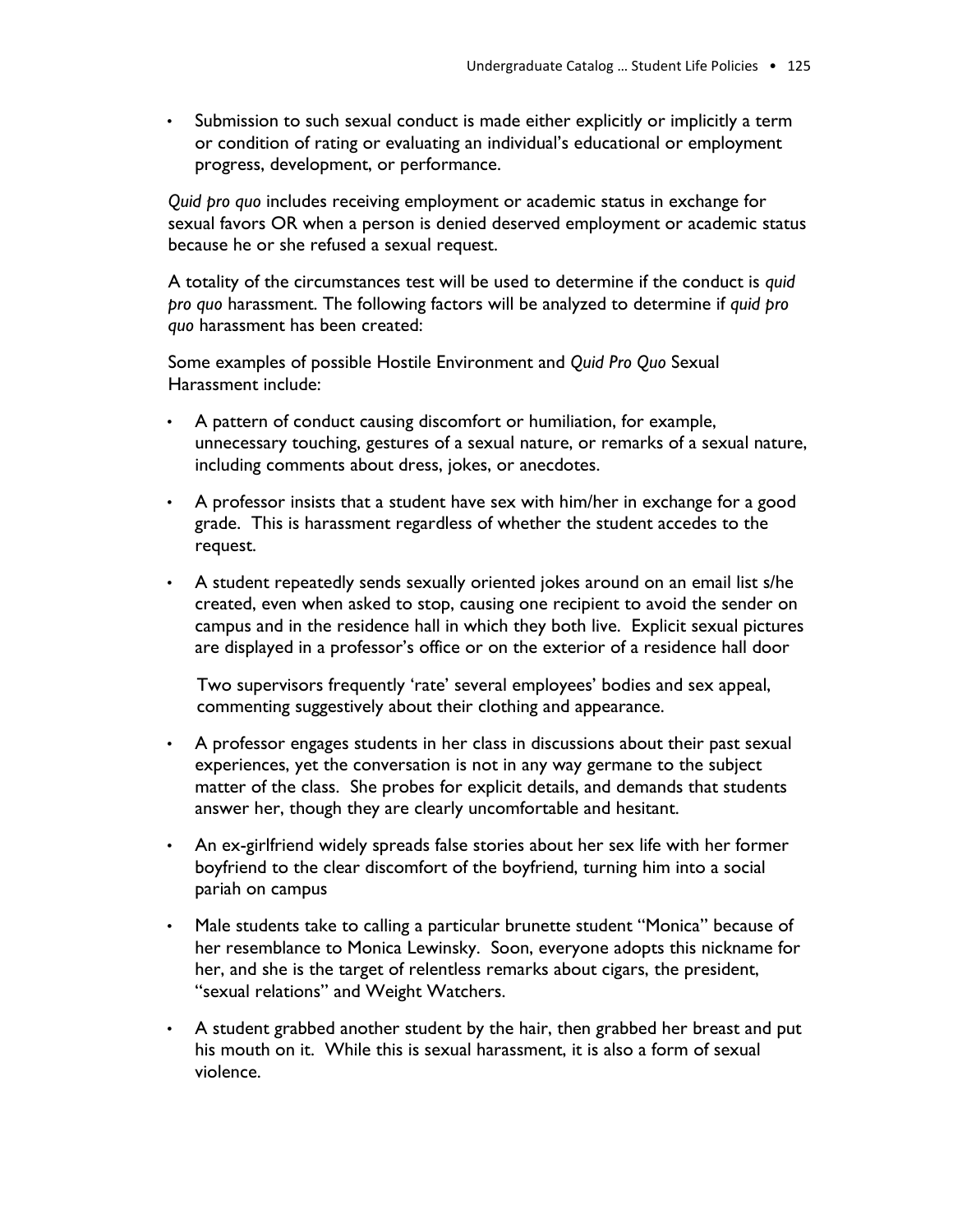- A student yells across the dining hall to an acquaintance from class "Hey baby, nice ass!"
- A student walks past someone they've never met and says, "Hey handsome! How are you today?" and when ignored, follows up with, "What, don't wanna talk? Be nice! Smile!" Gestures like this may seem harmless and a way of initiating discussion, but when unwanted they act as microaggressions that, when taken in the aggregate with other harassment someone may experience, can be intimidating and offensive and make an environment feel unsafe.
- Student engages in wolf whistling, panting, or other sexualized sounds aimed at peers, as well as physical cues such as clapping or honking their car horn at people on campus.

# **2. Sexual Assault (Non-consensual Contact and/or Intercourse)**

Sexual assault is defined as any sexual act directed at another person when force is used, or consent is not obtained, or the person consents but is incapable of giving consent (for further clarification, please refer to the discussion of consent, incapacitation, and force which can be found on pages 14-17). Sexual Assault can be broken down into two large subsets, non-consensual sexual contact and non-consensual sexual intercourse.

#### **A. Non-consensual Sexual Contact**

Non-consensual sexual contact is:

- any intentional sexual touching of another person, on the breasts, buttock, groin or genitals
- however slight, with any object, by a person upon another person, that is without consent and/or by force.

#### **B. Non-consensual Sexual Intercourse**

Non-consensual sexual intercourse is:

- any sexual intercourse
- however slight,
- with any object,
- by a person upon another person,
- that is without consent and/or by force.

Intercourse includes vaginal or anal penetration by a penis, object, tongue or finger, and oral copulation (mouth to genital contact), no matter how slight the penetration or contact.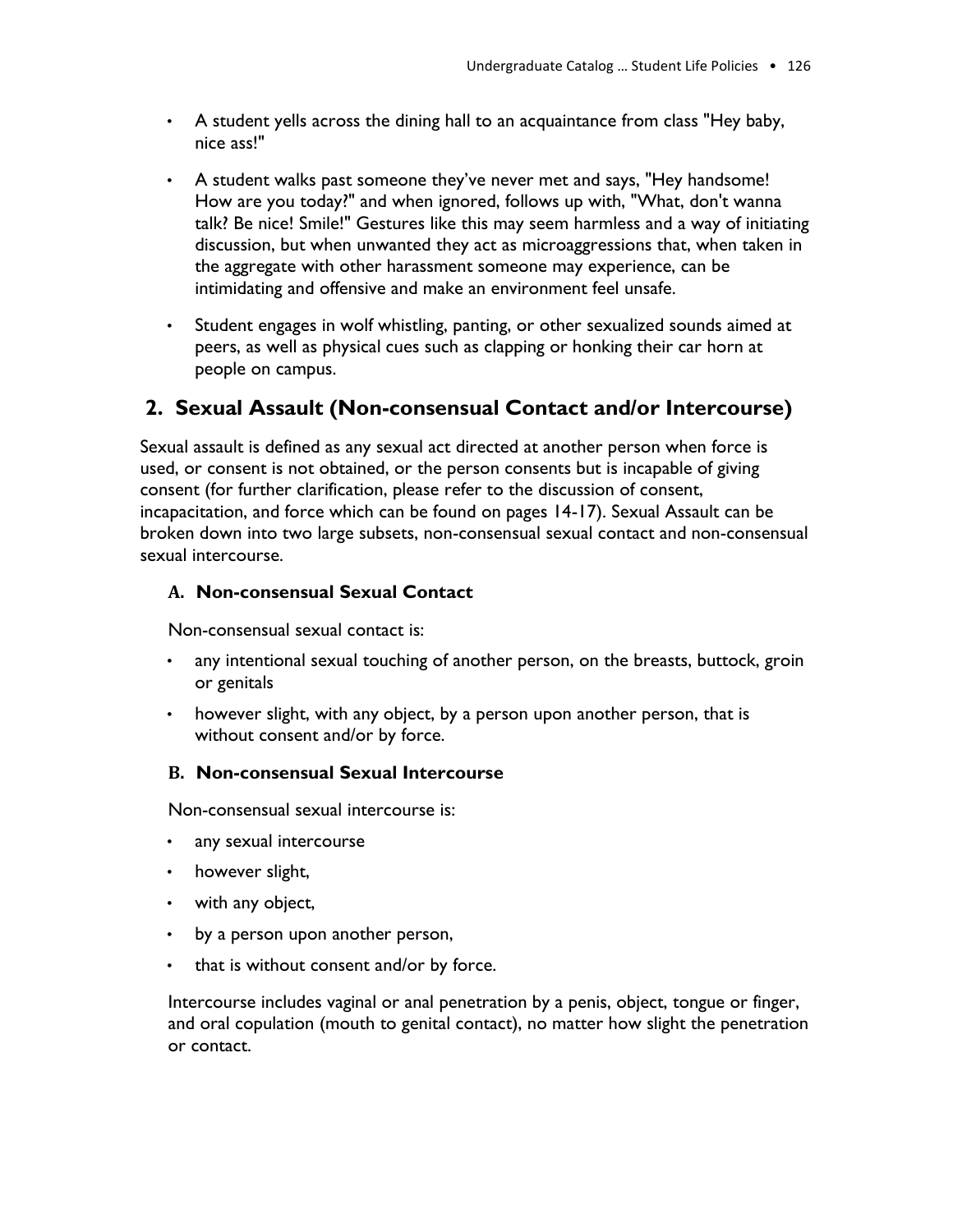# **3. Sexual Exploitation**

Sexual exploitation occurs when one person takes non-consensual or abusive sexual advantage of another for his/her own advantage or benefit, or to benefit or advantage anyone other than the one being exploited, and that behavior does not otherwise constitute one of other sexual misconduct offenses. Examples of sexual exploitation include, but are not limited to:

- Invasion of sexual privacy;
- Attempting to cause incapacitation of another for sexual purposes;
- Prostituting another person;
- Non-consensual digital, video or audio recording of nudity or sexual activity;
- Unauthorized sharing or distribution of digital, video or audio recording of nudity or sexual activity;
- Distributing intimate or sexual information about another person;
- Engaging in voyeurism;
- Going beyond the boundaries of consent (such as letting your friend hide in the closet to watch you having consensual sex);
- Knowingly exposing someone to or transmitting an STI, STD or HIV to another person;
- Intentionally or recklessly exposing one's genitals in non-consensual circumstances; inducing another to expose their genitals;
- Sexually-based stalking and/or bullying may also be forms of sexual exploitation.

## **4. Domestic Violence (Intimate Partner Violence)**

Domestic Violence is defined as

- Force, Threats, or any act that results in bodily harm, mental/emotional harm, or reasonable apprehension of death or sexual assault and The acts listed above must be committed between two of the following persons:
- Spouse, former spouse, parents, step-parents, children, stepchildren, siblings, half siblings, grandparents, grandchildren whether or not he or she resides in the same home as the victim;
- Mother-in-law, father-in law, sister-in-law, brother-in- law but only if these parties reside in the same home with the reporting party
- **Any two individuals who currently cohabitate together or who have cohabited** together within the past 12 months. Cohabitation is determined by looking at a totality of the circumstances to include: 1) duration, continuity, and permanency of the relationship, 2) consortium and 3) sharing of familial or financial responsibilities;
- Two individuals who have a child in common, whether or not the individuals have been married or have resided together at any time.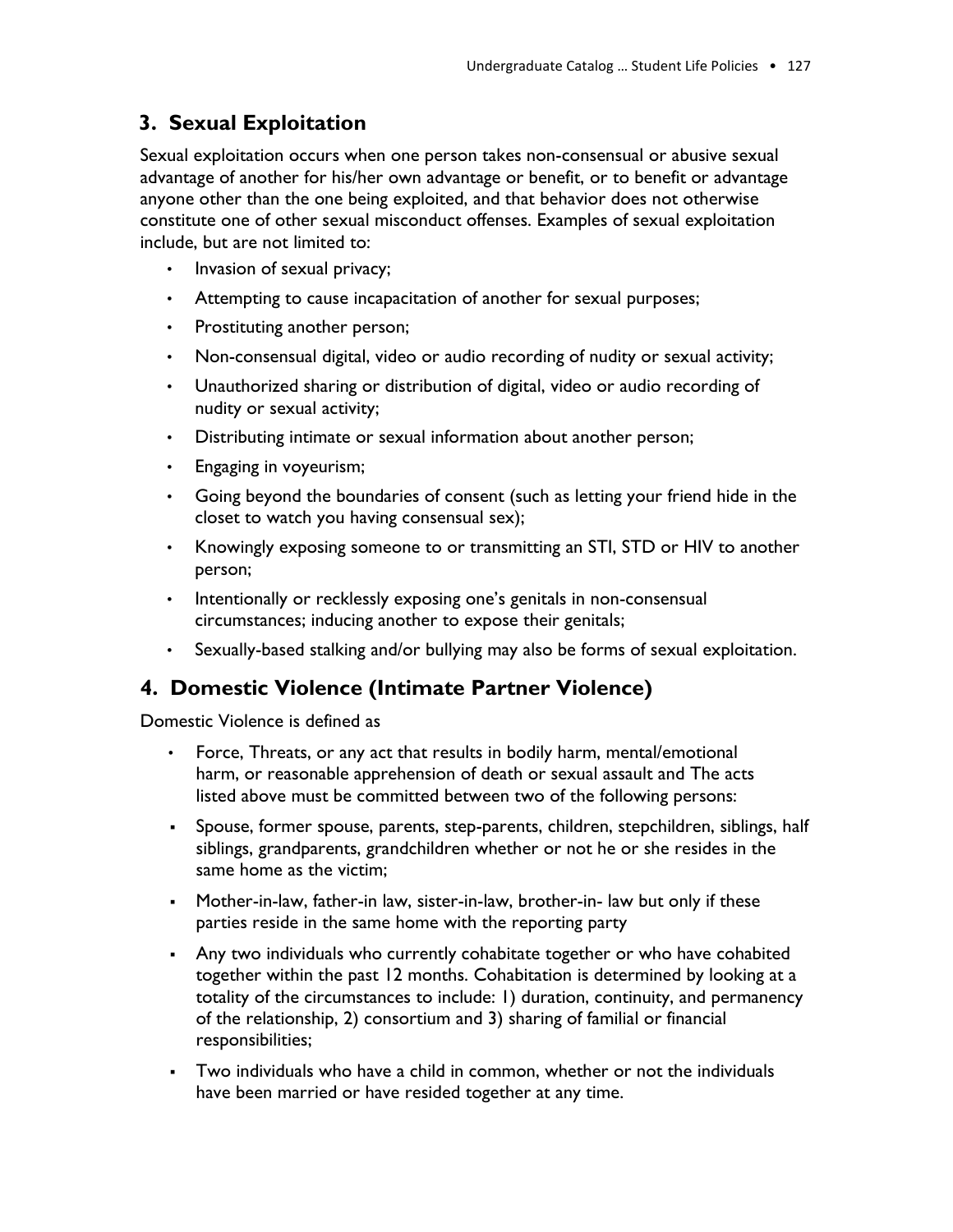# **5. Dating Violence (Intimate Partner Violence)**

Dating Violence is defined as

- Use of physical, emotional, or sexually abusive behaviors to gain control in an intimate relationship and
- The abuse is committed by a person who is or has been in a social relationship of a romantic or intimate nature with the reporting party.

The existence of such a relationship shall be determined based on the reporting party's statement and with consideration of the length of the relationship, the type of relationship, and the frequency of interaction between the persons involved in the relationship.

Examples of both domestic violence and dating violence:

- A boyfriend shoves his girlfriend into a wall upon seeing her talking to a male friend. This physical assault based in jealousy is a violation of the Intimate Partner Violence policy.
- An ex-girlfriend shames her female partner, threatening to out her as a lesbian if she doesn't give the ex another chance. Psychological abuse is a form of Intimate Partner Violence.
- A graduate student refuses to wear a condom and forces his girlfriend to take hormonal birth control though it makes her ill, in order to prevent pregnancy.
- Married employees are witnessed in the parking garage, with one partner slapping and scratching the other in the midst of an argument.

# **6. Stalking**

Stalking is defined as

- Engaging in a course of conduct
- Directed at a specific person
- The conduct causes reasonable fear for
- His/her safety, including fear of death, sexual assault, or bodily injury to themselves or a household member OR
- causes the person to suffer severe emotional distress

#### Examples of Stalking:

• A student repeatedly shows up at another student's on-campus residence. The student brings flowers, candy, and cards despite being told those items are not welcome. The student will often leave these with the other student's roommate. The student even waits for the other student outside of classes and shows up to their on-campus place of employment requesting that they go out on a date together.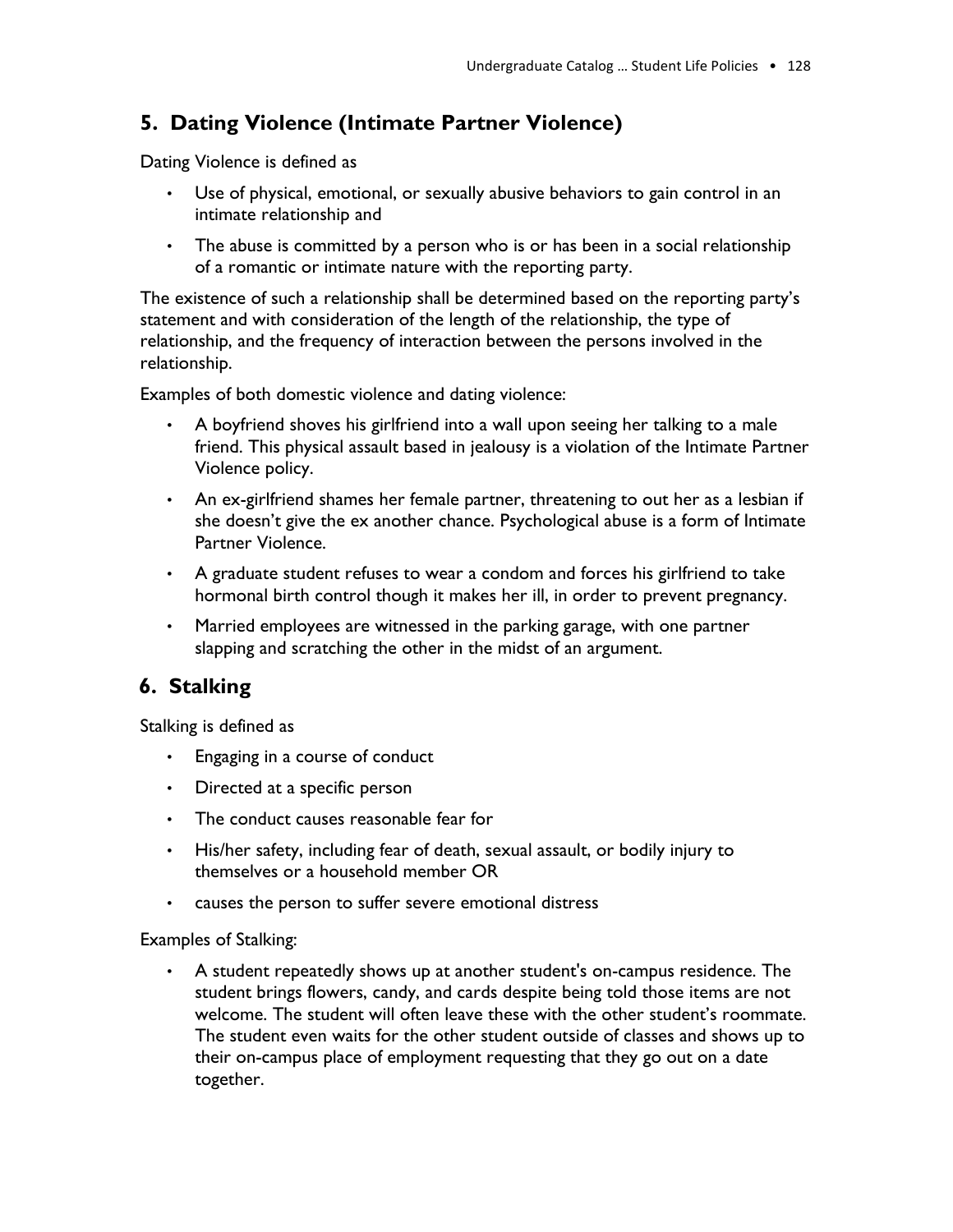• A graduate student working as an on-campus tutor received flowers and gifts delivered to their office. After learning the gifts were from a student they recently tutored, the graduate student thanked the student and stated that it was not necessary and would appreciate the gift deliveries to stop. The student then started leaving notes of love and gratitude on the graduate assistant's car, both on-campus and at home. Asked again to stop, the student stated by email: "You can ask me to stop, but I'm not giving up. We are meant to be together, and I'll do anything necessary to make you have the feelings for me that I have for you." When the tutor did not respond, the student emailed again, "You cannot escape me. I will track you to the ends of the earth. We are meant to be together."

# **Other Misconduct Offenses (Will Fall Under Title IX When Sex or Gender-based)**

- Threatening or causing physical harm, extreme verbal abuse, or other conduct which threatens or endangers the health or safety of any person;
- Discrimination, defined as actions that deprive other members of the community of educational or employment access, benefits or opportunities on the basis of sex or gender;
- Intimidation, defined as implied threats or acts that cause an unreasonable fear of harm in another;
- Hazing, defined as acts likely to cause physical or psychological harm or social ostracism to any person within the university community, when related to the admission, initiation, pledging, joining, or any other group affiliation activity (as defined further in the Hazing Policy);
- Bullying, defined as o Repeated and/or severe o Aggressive behavior
	- **•** Likely to intimidate or intentionally hurt, control or diminish another person, physically or mentally
	- **•** That is not speech or conduct otherwise protected by the  $I<sup>st</sup>$ Amendment.
- Any other university policies may fall within this section when a violation is motivated by the actual or perceived membership of the reporting party's sex or gender.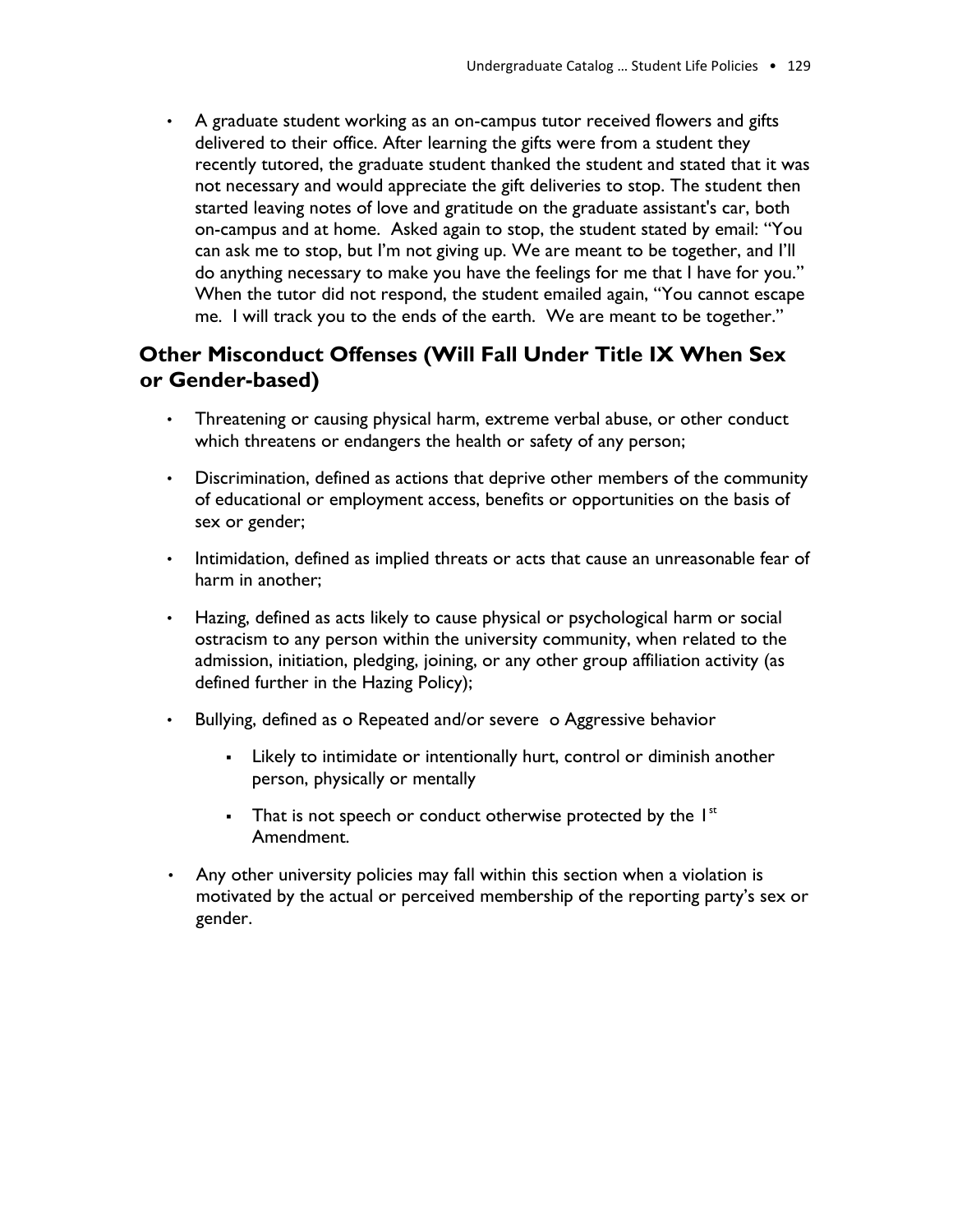# **Retaliation**

Retaliation is prohibited. Retaliation is any consequence or action taken in response to someone participating in a protected activity such as filing a report or being part of the investigation process. Retaliation against a responding party, a reporting party, a person who provides support to the reporting party, or a person who assists in providing information relevant to an allegation is a serious violation of university policy.

The Title IX Coordinator will investigate any reported acts of harassment or intimidation, including any act of reprisal, interference, restraint, or penalty – overt or covert – against any student, faculty, or staff who is a party to a complaint or associated with the proceedings described in this policy, including witnesses and members of the hearing panel.

Hindering, lying or tampering with an investigation is prohibited. Any individuals found responsible for interfering with an investigation are subject to the same sanctions as an individual responsible for a sexual misconduct violation

Examples:

- Jim plays for a men's athletic team at the university and Tammy plays for a women's athletic team at the university. The men and women's teams like to hang out together and have social events. During one of these social events, Tammy and Jim begin drinking and eventually have sex. Tammy cannot remember what happened. All she remembers is having a few drinks and waking up in her bed the next morning. Tammy goes to speak to the Title IX Coordinator. Tammy decides to file a report of sexual misconduct. Tammy tells her teammates about her decision. Her teammates tell the players on the men's team. Tammy's teammates and Jim's teammates no longer want to talk to her, her coach gradually quits playing her during games, and Tammy begins to receive texts from various team players that she is a traitor and needs to drop her allegations. Her coach even states that she needs to drop her allegations for the good of the athletic department. This would be retaliation under this policy.
- Jake brings a sexual misconduct claim against John. John is found not responsible after a thorough investigation. Jake is a member of the Literary Arts Club. John would like to join the Literary Arts Cub and goes to speak with the club's president. Jake finds out about John wanting to join the club. Jake goes immediately to the president and states that the club should not allow a rapist to join the club and proceeds to tell the president what happened between Jake and John. Jake also tells a few other members of the club that John wants to be a member and if John is allowed to be a member then they will be allowing a rapist into the club. The members go to the president of the club and express their concern over the issue. The president does not allow John to join the club. This would be retaliation.
- Amber and Jill are both students under Professor Smith. Professor Smith hired Jill as a student worker to tutor some students who are struggling. One day, Amber confides in Professor Smith that she believes Jill touched her inappropriately one night while she was asleep. Professor Smith refers the matter to the Title IX Coordinator who then performs a thorough investigation. Jill is found not responsible. Amber tells Professor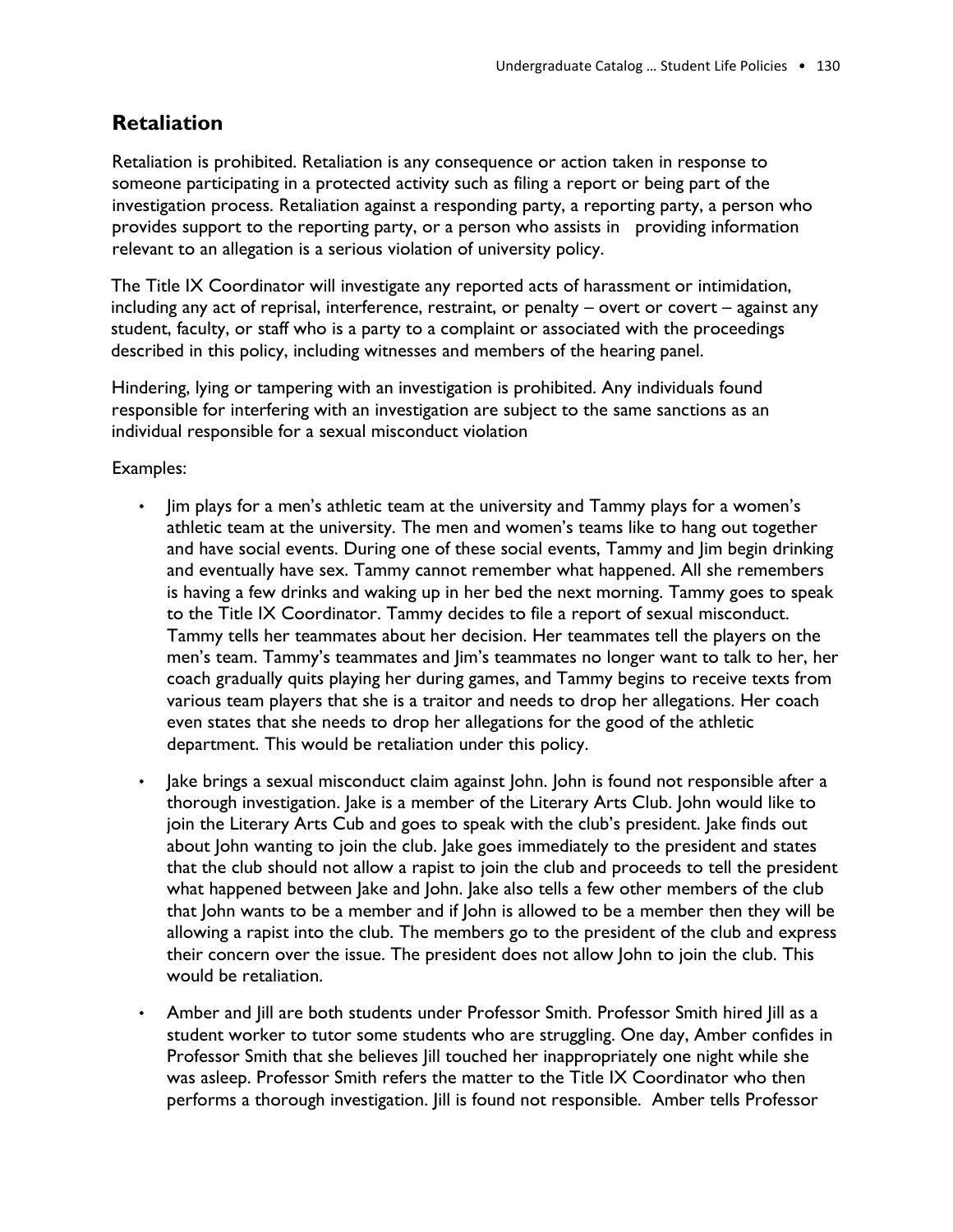Smith about the outcome and Professor Smith is dissatisfied. Professor Smith dismisses Jill from her tutoring position with the school because of the allegation Amber made about Jill. This would be retaliation.

# **Overview of Consent, Incapacitation and Force**

The expectations of our community regarding sexual misconduct can be summarized as follows: In order for individuals to engage in sexual activity of any type with each other, there must be clear, knowing and voluntary consent prior to and during sexual activity. Consent is sexual permission. Consent can be given by word or action, but non-verbal consent is not as clear as talking about what you want sexually and what you don't. Consent to some form of sexual activity cannot be automatically taken as consent to any other form of sexual activity. Previous consent does not imply consent to sexual activity in the future. Silence or passivity -- without actions demonstrating permission -- cannot be assumed to show consent. Consent, once given, can be withdrawn at any time. There must be a clear indication that consent is being withdrawn.

Additionally, there is a difference between seduction and coercion. Coercing someone into sexual activity violates this policy in the same way as physically forcing someone into sex. Coercion happens when someone is pressured unreasonably for sex. When determining if an action is coercive or seductive, the university will look to four factors: frequency, intensity, isolation and duration of the conduct in question.

Coercion need not be physical force, threats, duress, or intimidation but can be in the form of mental or emotional manipulation, such as making another feel guilty or selfish for not consenting.

Some examples of coercion:

- "I won't let you leave until we have sex"
- "If you cared about me, you would have sex with me."
- "You don't want to be thought of as a prude, do you?"

Because alcohol or other drug use can place the capacity to consent in question, sober sex is less likely to raise such questions. When alcohol or other drugs are being used, a person will be considered unable to give valid consent if they cannot fully understand the details of a sexual interaction (who, what, when, where, why, or how) because they lack the capacity to reasonably understand the situation. Individuals who consent to sex must be able to understand what they are doing. Under this policy, "No" always means "No," and "Yes" may not always mean "Yes." Anything but a clear, knowing and voluntary consent to any sexual activity is equivalent to a "no."

#### **Additional Applicable Definitions**

- 1. Consent is defined as
	- clear, and
	- knowing, and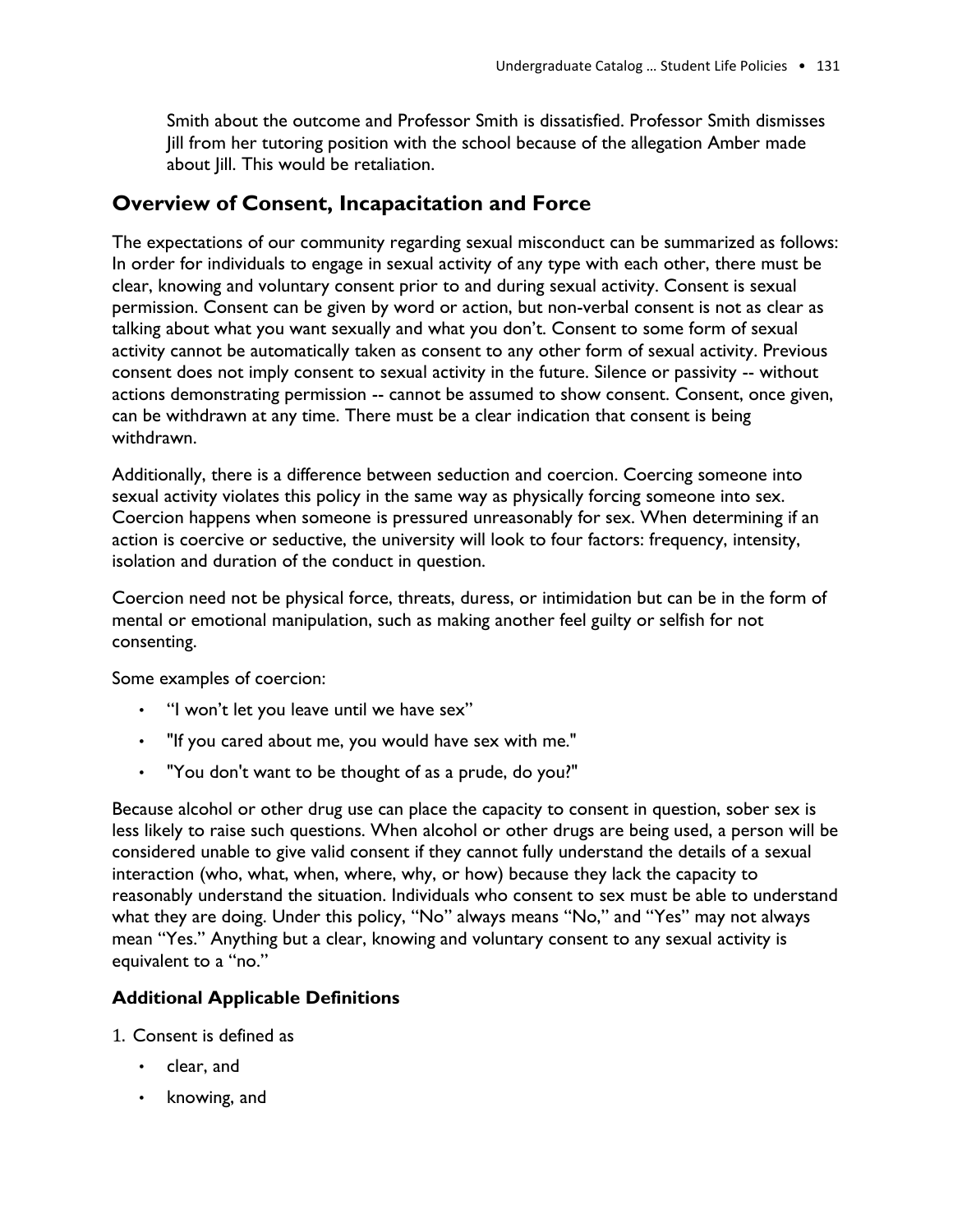- voluntary [or affirmative, conscious and voluntary],
- words or actions,
- that give permission for specific sexual activity.
- 2. Key Concepts for Consent:
	- Consent is active, not passive.
	- Silence, in and of itself, cannot be interpreted as consent.
	- Consent can be given by words or actions, as long as those words or actions create mutually understandable permission regarding willingness to engage in (and the conditions of) sexual activity.
	- Consent to any one form of sexual activity cannot automatically imply consent to any other forms of sexual activity.
	- Previous relationships or prior consent cannot imply consent to future sexual acts.
	- Consent can be withdrawn once given, as long as that withdrawal is clearly communicated.
	- In order to give consent, one must be of legal age.
- 3. Incapacitation and Consent
	- Sexual activity with someone you know to be or should know to be incapacitated constitutes a violation of this policy.
	- Incapacitation can occur mentally or physically, from developmental disability, by alcohol or other drug use, or blackout.
	- The question of what the responding party should have known is objectively based on what a reasonable person in the place of the responding party, sober and exercising good judgment, would have known about the condition of the reporting party.
	- Incapacitation is a state where someone cannot make rational, reasonable decisions because they lack the capacity to give knowing consent (e.g., to understand the "who, what, when, where, why or how" of their sexual interaction).
	- This policy also covers a person whose incapacity results from mental disability, sleep, unconsciousness, involuntary physical restraint, or from the taking of rape drugs. [Possession, use and/or distribution of any of these substances, including Rohypnol, Ketamine, GHB, Burundanga, etc. is prohibited, and administering one of these drugs to another student is a violation of this policy. More information on these drugs can be found at http://www.911rape.org/].
- 4. Force and Consent
	- Force is the use of physical violence and/or imposing on someone physically to gain sexual access. Force also includes threats, intimidation (implied threats) and coercion that overcomes free will or resistance or that produces consent ("Have sex with me or I'll hit you. Okay, don't hit me, I'll do what you want.").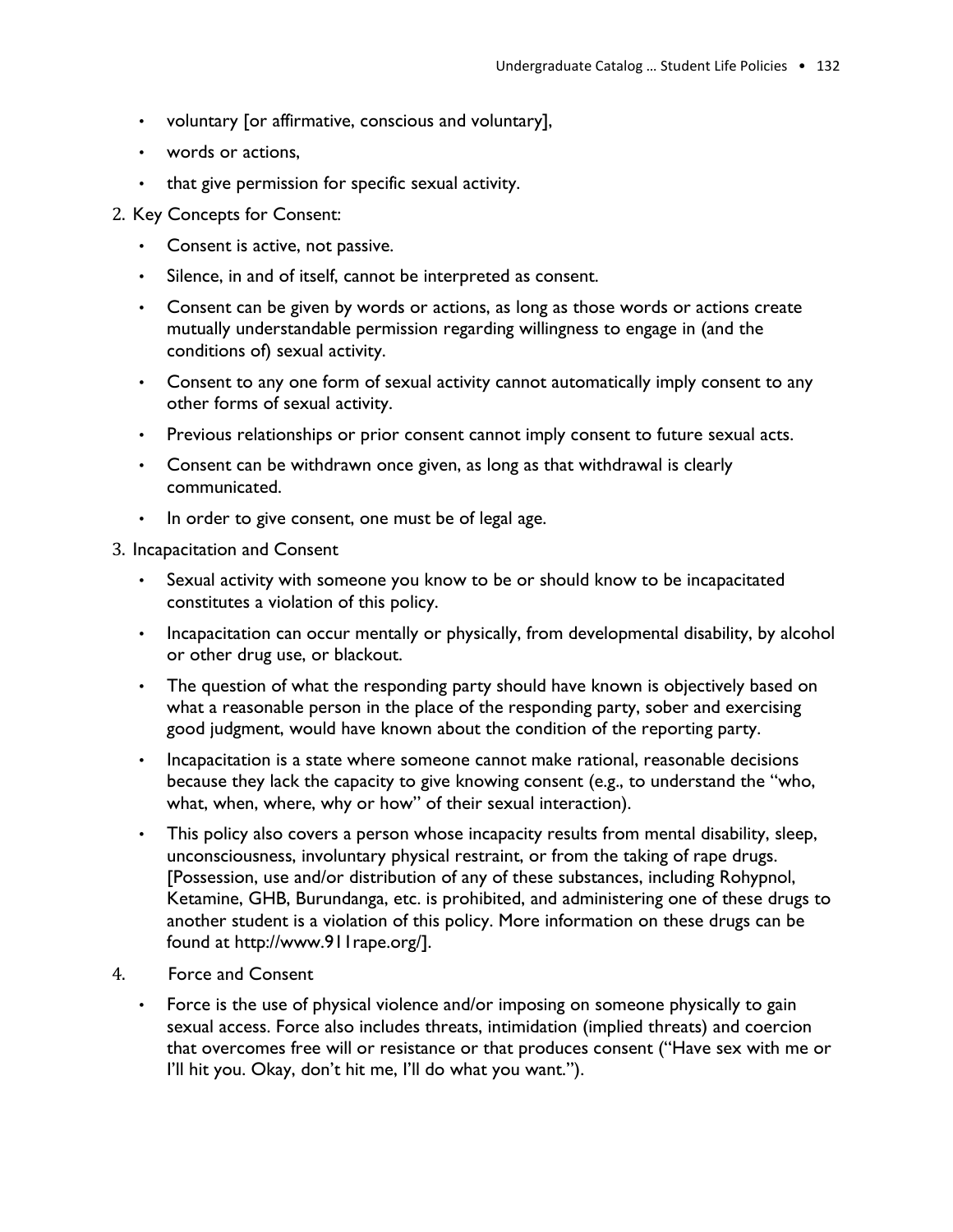- Coercion is unreasonable pressure for sexual activity. When someone makes clear to you that they do not want sex, that they want to stop, or that they do not want to go past a certain point of sexual interaction, continued pressure beyond that point can be coercive.
- NOTE: There is no requirement for a party to resist the sexual advance or request, but resistance is a clear demonstration of non-consent. The presence of force is not demonstrated by the absence of resistance. Sexual activity that is forced is by definition non-consensual, but non-consensual sexual activity is not by definition forced.
- Use of alcohol or other drugs will never function to excuse any behavior that violates this policy.
- This policy is applicable regardless of the sexual orientation and/or gender identity of individuals engaging in sexual activity.

#### **Examples**

- 1. Amanda and Bill meet at a party. They spend the evening dancing and getting to know each other. Bill convinces Amanda to come up to his room. From 11:00pm until 3:00am, Bill uses every line he can think of to convince Amanda to have sex with him, but she adamantly refuses. He keeps at her, and begins to question her religious convictions, and accuses her of being "a prude." Finally, it seems to Bill that her resolve is weakening, and he convinces her to give him a "hand job" (hand to genital contact). Amanda would never had done it but for Bill's incessant advances. He feels that he successfully seduced her, and that she wanted to do it all along, but was playing shy and hard to get. Why else would she have come up to his room alone after the party? If she really didn't want it, she could have left. **Bill is responsible for violating the university Non-consensual Sexual Contact policy. It is likely that campus decision-makers would find that the degree and duration of the pressure Bill applied to Amanda are unreasonable. Bill coerced Amanda into performing unwanted sexual touching upon him. Where sexual activity is coerced, it is forced. Consent is not valid when forced. Sex without consent is sexual misconduct.**
- 2. Jiang is a junior at the university. Beth is a sophomore. Jiang comes to Beth's residence hall room with some mutual friends to watch a movie. Jiang and Beth, who have never met before, are attracted to each other. After the movie, everyone leaves, and Jiang and Beth are alone. They hit it off, and are soon becoming more intimate. They start to make out. Jiang verbally expresses his desire to have sex with Beth. Beth, who was abused by a babysitter when she was five, and has not had any sexual relations since, is shocked at how quickly things are progressing. As Jiang takes her by the wrist over to the bed, lays her down, undresses her, and begins to have intercourse with her, Beth has a severe flashback to her childhood trauma. She wants to tell Jiang to stop, but cannot. Beth is stiff and unresponsive during the intercourse. Is this a policy violation? **Jiang would be held responsible in this scenario for Non-consensual Sexual Intercourse. It is the duty of the sexual initiator, Jiang, to make sure that he has mutually understandable consent to engage in sex. Though consent need not be verbal, it is the clearest form of consent. Here, Jiang had no verbal or non-verbal mutually understandable indication from Beth that she consented to sexual intercourse.**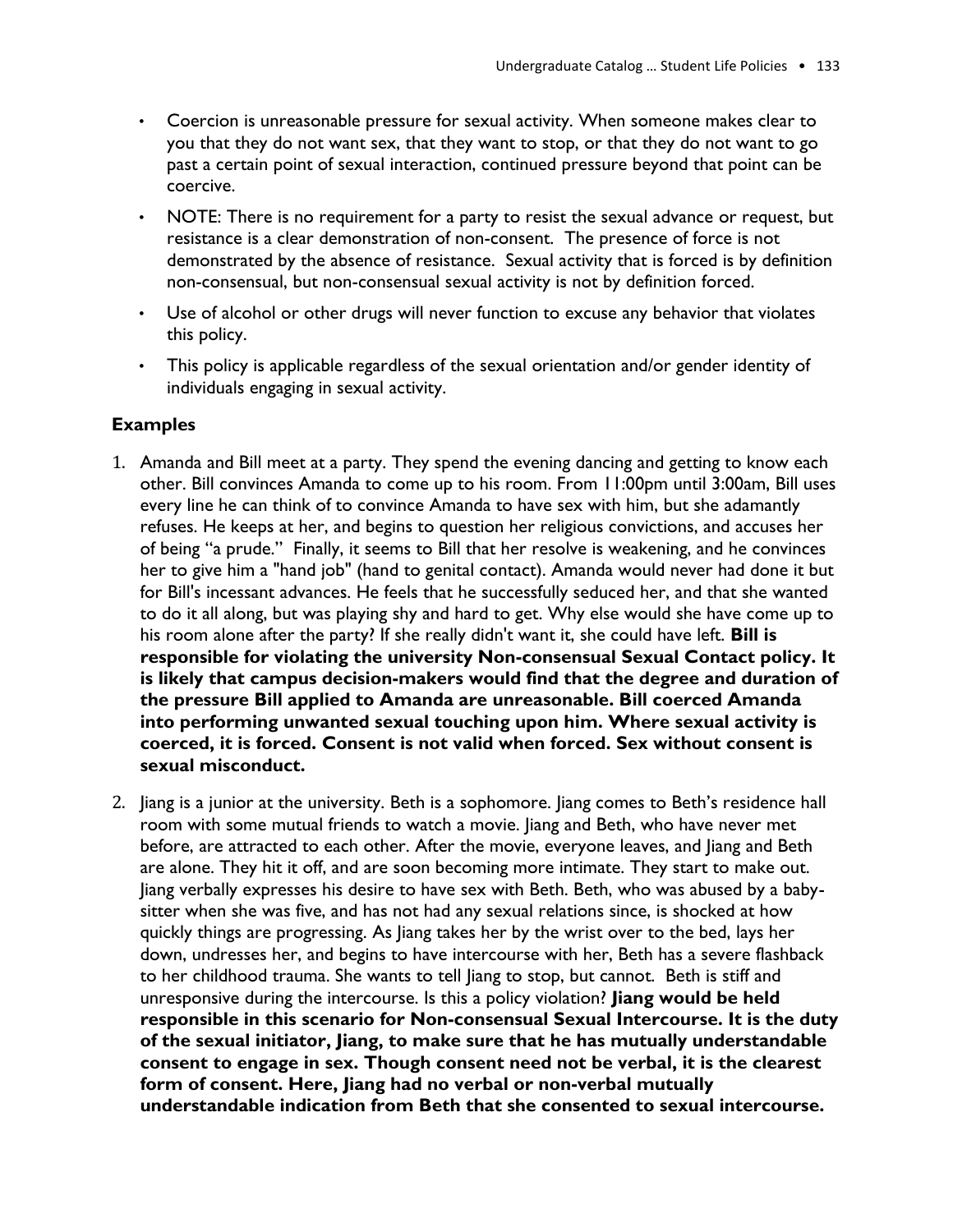**Of course, wherever possible, it is important to be as clear as possible as to whether or not sexual contact is desired, and to be aware that for psychological reasons, or because of alcohol or drug use, one's partner may not be in a position to provide as clear an indication as the policy requires. As the policy makes clear, consent must be actively, not passively, given.**

3. Kevin and John are at a party. Kevin is not sure how much John has been drinking, but he is pretty sure it's a lot. After the party, he walks John to his room, and John comes on to Kevin, initiating sexual activity. Kevin asks him if he is really up to this, and John says yes. Clothes go flying, and they end up in John's bed. Suddenly, John runs for the bathroom. When he returns, his face is pale, and Kevin thinks he may have thrown up. John gets back into bed, and they begin to have sexual intercourse. Kevin is having a good time, though he can't help but notice that John seems pretty groggy and passive, and he thinks John may have even passed out briefly during the sex, but he does not let that stop him. When Kevin runs into John the next day, he thanks him for the wild night. John remembers nothing, and decides to make a report to his Academic Dean. **This is a violation of the Nonconsensual Sexual Intercourse Policy. Kevin should have known that John was incapable of making a rational, reasonable decision about sex. Even if John seemed to consent, Kevin was well aware that John had consumed a large amount of alcohol, and Kevin thought John was physically ill, and that he passed out during sex. Kevin should be held accountable for taking advantage of John in his condition. This is not the level of respectful conduct the university expects.**

# **Overview of Policy Expectations With Respect to Consensual Relationships**

There are inherent risks in any romantic or sexual relationship between individuals in unequal positions (such as teacher and student, supervisor and employee). These relationships may be less consensual than perceived by the individual whose position confers power. The relationship also may be viewed in different ways by each of the parties, particularly in retrospect. Furthermore, circumstances may change, and conduct that was previously welcome may become unwelcome. Even when both parties have consented at the outset to a romantic or sexual involvement, this past consent may not remove grounds for a later charge of a violation of applicable sections of the faculty/staff handbooks. The university does not wish to interfere with private choices regarding personal relationships when these relationships do not interfere with the goals and policies of the university.

Consensual romantic or sexual relationships in which one party maintains a direct supervisory or evaluative role over the other party are unethical. Therefore, persons with direct supervisory or evaluative responsibilities who are involved in such relationships must bring those relationships to the timely attention of their supervisor, and will likely result in the necessity to remove the employee from the supervisory or evaluative responsibilities, or shift the student out of being supervised or evaluated by someone with whom they have established a consensual relationship. This includes Resident Advisors (RAs) and students over whom they have direct responsibility. While no relationships are prohibited by this policy, failure to selfreport such relationships to a supervisor as required can result in disciplinary action for an employee.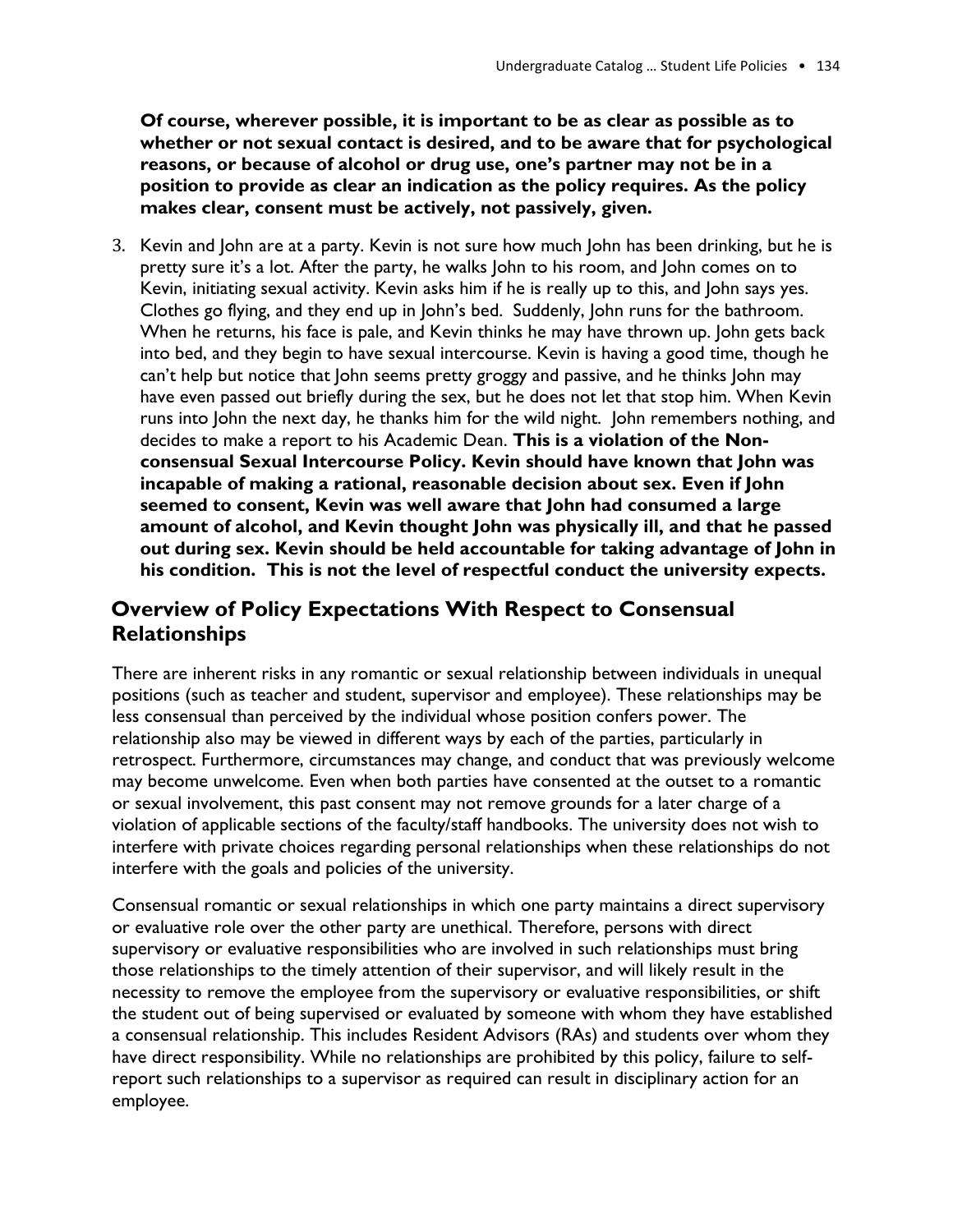A romantic relationship that persists may result in a change of supervisory or evaluative responsibility.

# **Sanctions**

The following sanctions may be imposed upon any member of the community found to have violated this policy. The following are the typical sanctions that may be imposed upon students or organizations singly or in combination:

#### **Student Sanctions**

Educational task: student must complete an assignment that benefits self, campus or community.

- Referral: requires the student seek appropriate guidance or resources for his/her success.
- Community restitution project: work projects on or off campus.
- Restitution: reimbursement by the student to cover the cost of repair or replacement of damaged or misappropriated property.
- Fines: monetary sanctions.
- Relegation to final room selection: student loses the opportunity to participate in the annual room selection (lottery) process.
- Removal from university housing: required removal from university housing with final approval from the director of residence life & student conduct (or designee) and without the refund of room fees. Once assigned this sanction, a student must move within a designated time frame (usually 48 hours unless otherwise permitted by the director of residence life & student conduct), after which the removed student cannot enter university housing without permission from the director of residence life & student conduct (or designee).
- Removal of property: required removal of property.
- University housing relocation: requires the student to move to another room, hall or quad with approval from the director of residence life & student conduct (or designee) Student must relocate within 24 hours, after which he/she cannot enter the building from which he/she was removed throughout the term of the sanction without permission from the director of residence life & student conduct (or designee). Written warning: official record that a student has been warned about behavior
- No-contact order: student is prohibited from having any direct or indirect contact or contact via a third-party with a particular person. Violation may result in suspension.
- Restriction of activities or privileges: participation in any and/or all organized university activities other than required academic endeavors are restricted for a designated period of time.
- Conduct probation: period of self-reflection during which a student is on official warning that subsequent violations of university rules, regulations or policies are likely to result in more severe sanctions, including suspension or dismissal from the university.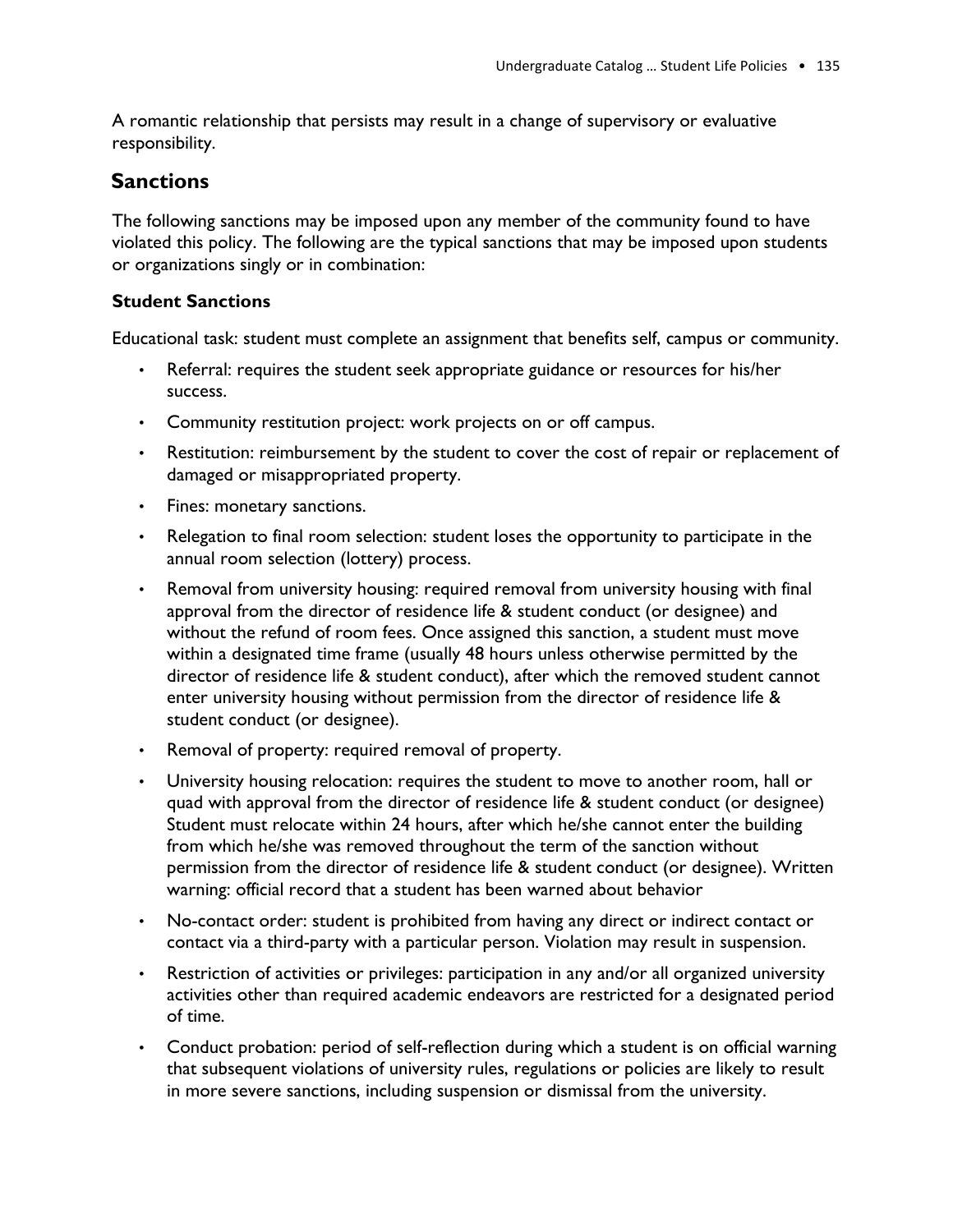- Conduct suspension: a temporary cancellation of a student's enrollment at Shenandoah University with approval from the vice president for student life (or designee). Once assigned this sanction, a student is immediately removed from classes and banned from university property. A student cannot enter university property during his/her term of suspension without prior permission from the vice president for student life (or designee) nor graduate. Any classes taken at another institution suspended typically cannot be transferred to Shenandoah University unless given special permission by the vice president for student life and the Academic Dean. If a student lives in campus housing, he/she has 24 hours to vacate his/her campus residence.
- Campus ban: student is banned from being present on either the entire campus or specified areas of the campus.
- Dismissal from the university: a permanent cancellation of a student's enrollment at Shenandoah University with approval from the vice president for student life (or designee). Once assigned this sanction, students are immediately removed from classes and banned from university property. A student cannot enter university property once dismissed without prior permission from the vice president for student life (or designee) nor re-enroll or graduate from Shenandoah University.
- Additional stipulations: additional sanctions a student must complete and/or follow.

#### **Employee Sanctions (listed below and defined in the Staff Handbook)**

- **Censure**
- **Probation**
- Educational experience
- Separation (suspension)
- Dismissal

#### **Sanctioning for Sexual Misconduct**

- Any person found responsible for violating the non-consensual sexual contact policy (where no intercourse has occurred) will likely receive a sanction ranging from probation to expulsion (student) or employment action to termination (employee), depending on the severity of the incident, and taking into account any previous disciplinary violations.\*
- Any person found responsible for violating the non-consensual sexual intercourse policy will likely face a recommended sanction of suspension or expulsion (student) or suspension or termination (employee).\*
- Any person found responsible for violating the sexual exploitation or sexual Harassment policies will likely receive a recommended sanction ranging from educational sanction to expulsion (student) or warning to termination (employee), depending on the severity of the incident, and taking into account any previous disciplinary violations.\*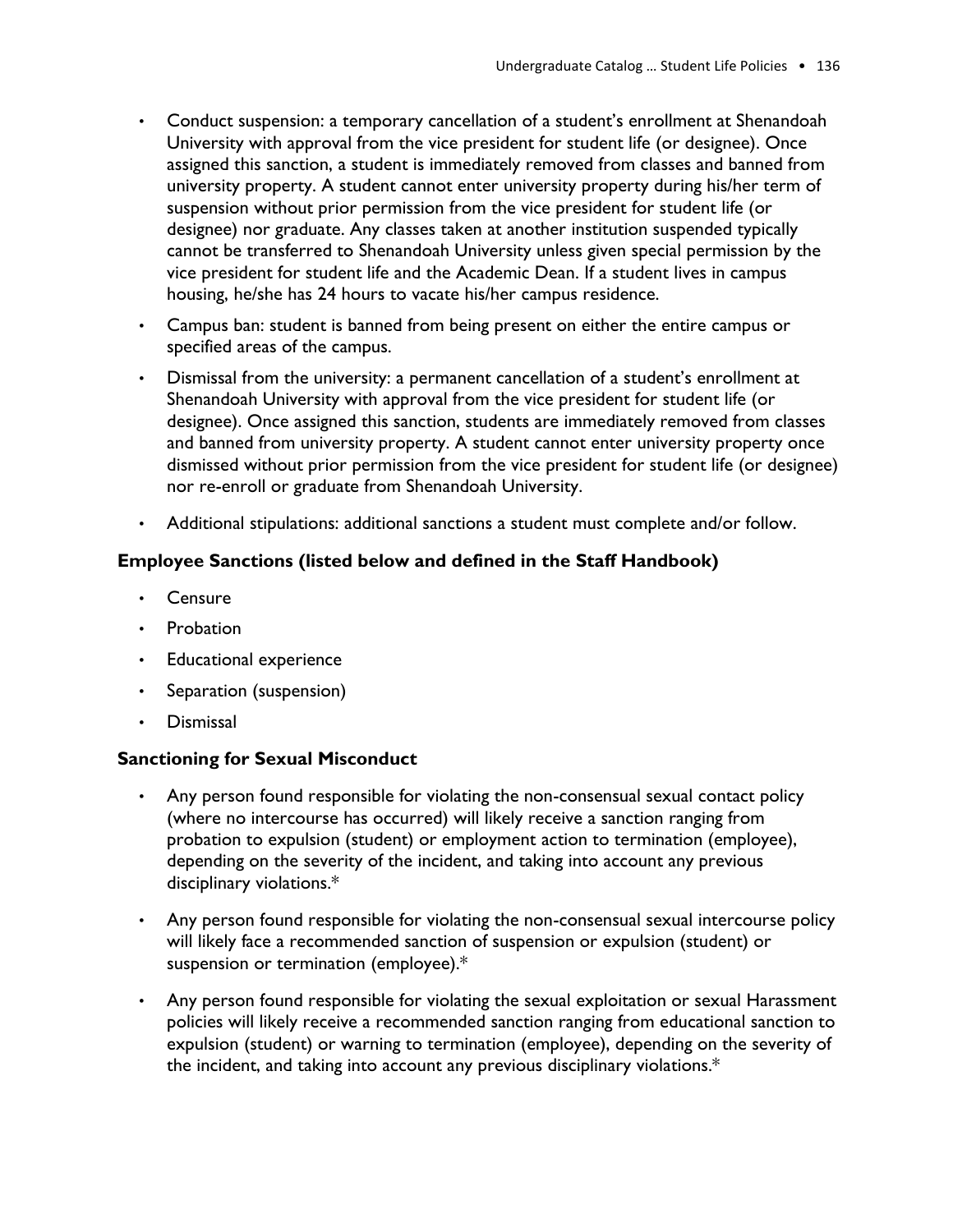\* The decision-making body reserves the right to broaden or lessen any range of recommended sanctions in the case of serious mitigating circumstances or egregiously offensive behavior. Neither the initial hearing officers nor any appeals body or officer will deviate from the range of recommended sanctions unless compelling justification exists to do so.

#### **Additional Policy Provisions**

a. Attempted violations

In most circumstances, university will treat attempts to commit any of the violations listed in the Sexual/Gender Harassment, Discrimination and Sexual Misconduct Policy as if those attempts had been completed.

b. False Reports

The university will not tolerate intentional false reporting of incidents. It is a violation of the *Student Code of Conduct* to make an intentionally false report of any policy violation, and it may also violate state criminal statutes and civil defamation laws.

c. Amnesty for Victims and Witnesses

The university community encourages the reporting of misconduct and crimes by victims and witnesses. Sometimes, victims or witnesses are hesitant to report to university officials or participate in resolution processes because they fear that they themselves may be accused of policy violations, such as underage drinking at the time of the incident. It is in the best interests of this community that as many victims as possible choose to report to university officials, and that witnesses come forward to share what they know. To encourage reporting, university pursues a policy of offering victims of misconduct and witnesses amnesty from minor policy violations related to the incident.

d. Lying, Hindering or Tampering with an Investigation

Hindering, lying or tampering with an investigation is prohibited. Any individuals found responsible for interfering with an investigation are subject to the same sanctions as an individual responsible for a sexual misconduct violation.

## **Sexual Violence Risk Reduction Tips**

Risk reduction tips can often take a victim-blaming tone, even unintentionally. Only those who commit sexual violence are responsible for their actions. We offer the tips below with no intention to victim-blame, with recognition that these suggestions may nevertheless help you to reduce your risk of experiencing a non-consensual sexual act. Below, suggestions to avoid committing a non-consensual sexual act are also offered:

- If you have limits, make them known as early as possible.
- Tell a sexual aggressor "NO" clearly and firmly.
- Try to remove yourself from the physical presence of a sexual aggressor.
- Find someone nearby and ask for help.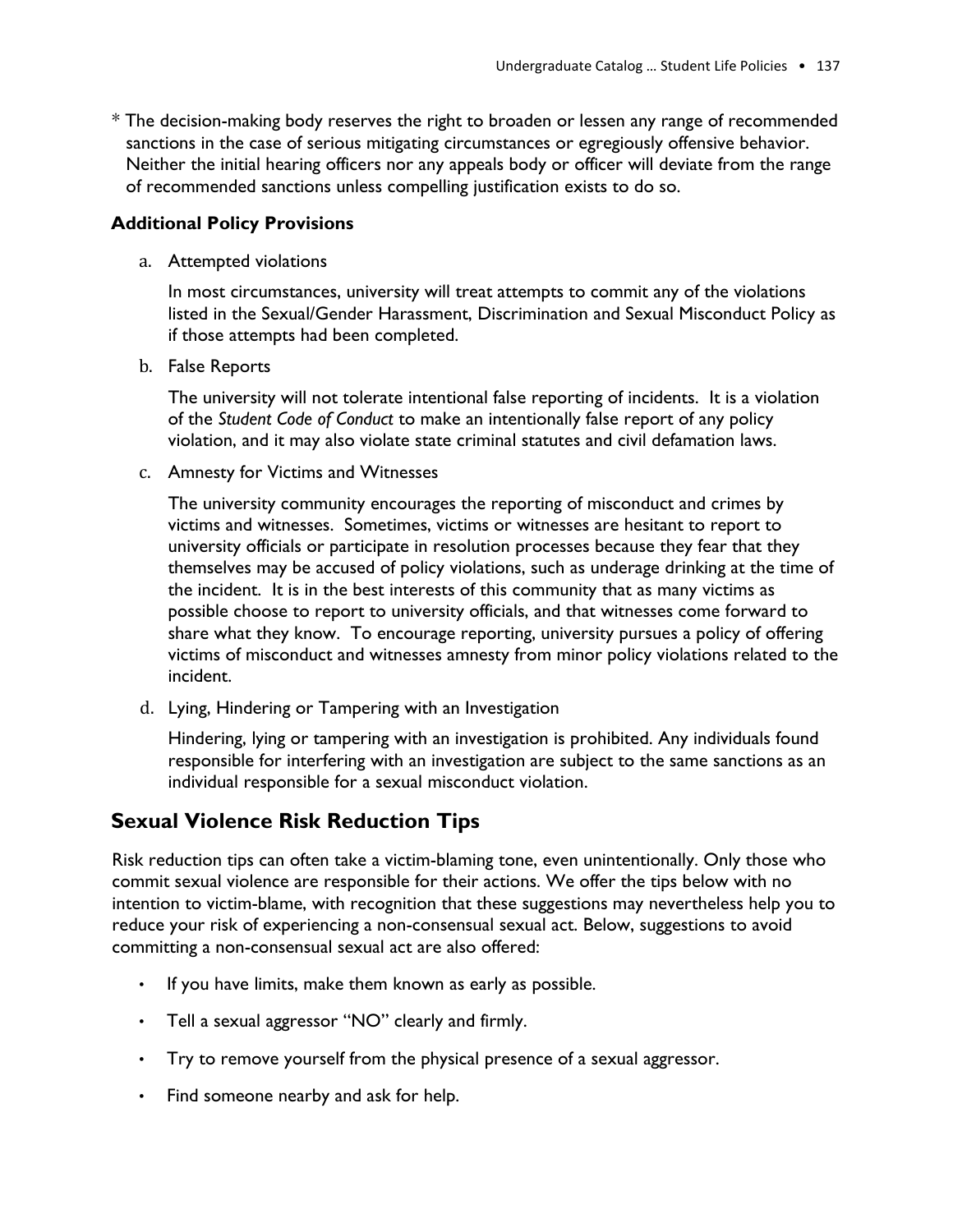- Always try to be cognizant of your alcohol intake and drug use and acknowledge that drugs and alcohol lower your sexual inhibitions and impairs your decision making abilities. Alcohol is the most commonly used date rape drug, and it can make you vulnerable to someone who views a drunk person as a sexual opportunity. While it is always smart to monitor your own substance ingestion, someone who chooses to take advantage of your incapacitated state is ultimately the one responsible and at fault.
- Give considerable thought to sharing your intimate content, pictures, images and videos with others, even those you may trust. If you do choose to share, clarify your expectations as to how or if those images may be used, shared or disseminated.
- Take care of your friends and ask that they take care of you. A real friend will challenge you if you are about to make a mistake. Respect them when they do.

If you find yourself in the position of being the initiator of sexual behavior, you owe sexual respect to your potential partner. These suggestions may help you to reduce your risk for being accused of sexual misconduct:

- Clearly communicate your intentions to your sexual partner and give them a chance to clearly relate their intentions to you.
- Understand and respect personal boundaries.
- DON'T MAKE ASSUMPTIONS about consent; about someone's sexual availability; about whether they are attracted to you; about how far you can go or about whether they are physically and/or mentally able to consent. Your partner's consent should be affirmative and continuous. If there are any questions or ambiguity then you DO NOT have consent.
- Mixed messages from your partner are a clear indication that you should stop, defuse any sexual tension and communicate better. You may be misreading them. They may not have figured out how far they want to go with you yet. You must respect the timeline for sexual behaviors with which they are comfortable.
- Don't take advantage of someone's drunkenness or altered state, even if they willingly consumed alcohol or substances.
- Realize that your potential partner could feel intimidated or coerced by you. You may have a power advantage simply because of your gender or physical presence. Don't abuse that power.
- Do not share intimate content, pictures, images and videos that are shared with you.
- Understand that consent to some form of sexual behavior does not automatically imply consent to any other forms of sexual behavior.
- Silence, passivity, or non-responsiveness cannot be interpreted as an indication of consent. Read your potential partner carefully, paying attention to verbal and nonverbal communication and body language. Read and communicate with your potential partner carefully and when in doubt ask for clarification.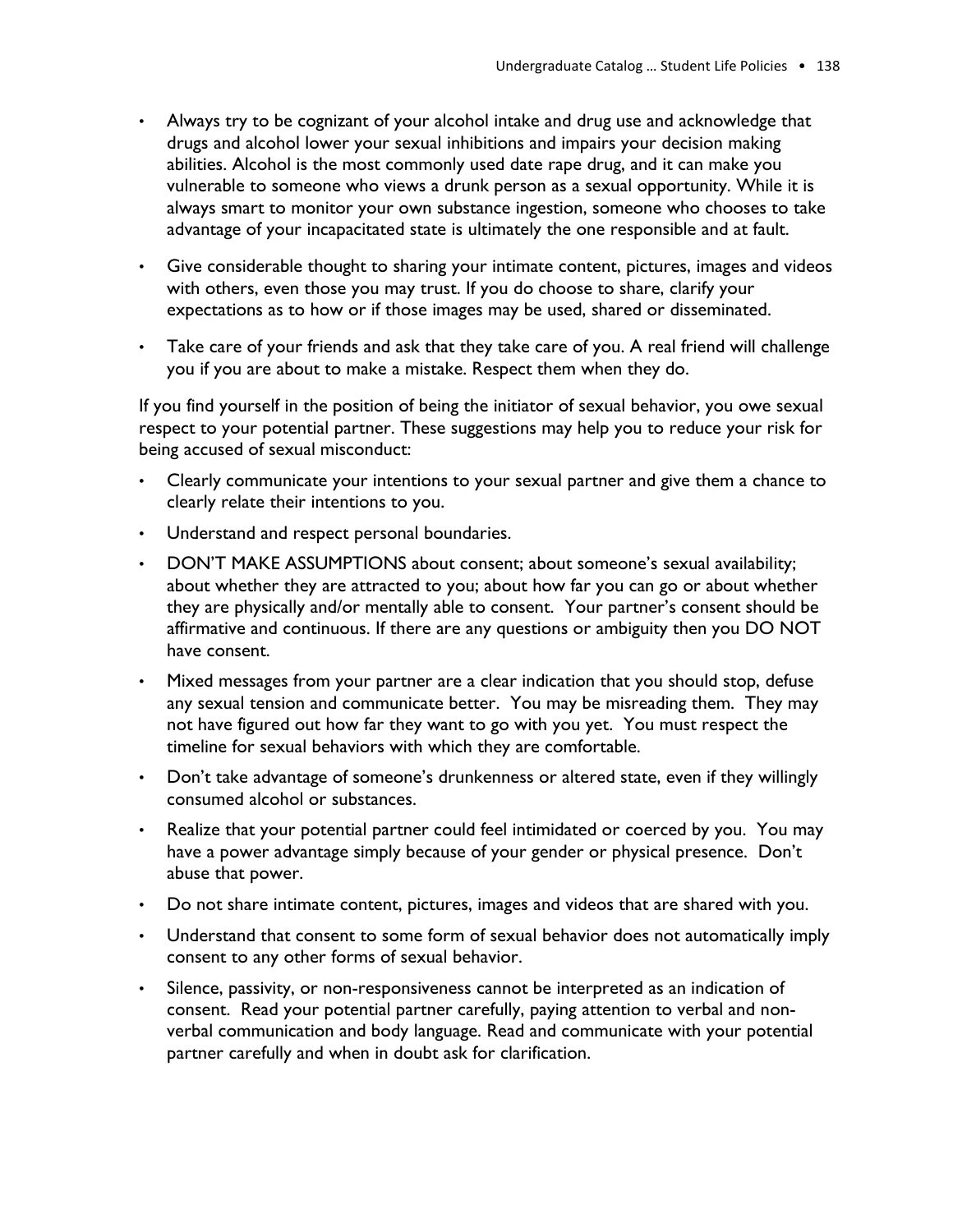# **Questions and Answers**

Here are some of the most commonly asked questions regarding the university's sexual misconduct policy and procedures.

#### **What is seduction?**

Seduction is recognizing a party changed their mind of their own free will. The seducing party may have encouraged their partner by building arousal and attraction, but ultimately the consenting party decided on their own to consent. The seducing party did not pressure their partner to change their mind, they allowed their partner to come to the decision to change their mind on their own. Just as individuals can grant consent then revoke it, individuals can also initially refuse to grant consent and then knowingly and willingly change their mind.

#### **Does information about a report remain private?**

The privacy of all parties to a report of sexual misconduct must be respected, except insofar as it interferes with the university's obligation to fully investigate allegations of sexual misconduct. Where privacy is not strictly kept, it will still be tightly controlled on a need-to-know basis. The university will not disseminate information and/or written materials to persons not involved in the resolution process without the consent of both parties or unless required by legal process. Witnesses are also required to maintain the privacy of information shared with them during interviews and/or hearings. Violations of the privacy of the reporting party or the responding party may lead to conduct action by the university, though both parties are allowed to share their perspectives and experiences. All parties, including witnesses, involved in an allegation are strongly encouraged to maintain the privacy of information and/or written materials.

In all resolutions of sexual misconduct, all parties will be informed of the outcome. In some instances, the administration also may choose to make a brief public announcement of the nature of the violation and the action taken, without using the name or identifiable information of the alleged victim.

Certain university administrators are informed of the outcome within the bounds of student privacy vice president for student life.

If there is a report of an act of alleged sexual misconduct to a conduct officer of the university and it is necessary to protect the health or safety of the student or other individuals, local police will be notified. This does not mean charges will be automatically filed or that a victim must speak with the police, but the university is legally required to notify law enforcement authorities. If there is a report of an act of alleged sexual misconduct to a conduct officer of the university and it is a felony offense, the institution is legally required to notify the commonwealth attorney. This does not mean charges will be automatically filed or that a victim must speak with the commonwealth attorney but the university is legally required to notify the commonwealth attorney's office.

The institution also must statistically report the occurrence on campus of major violent crimes, including certain sex offenses, in an "Annual Security Report" of campus crime statistics. This statistical report does not include personally identifiable information.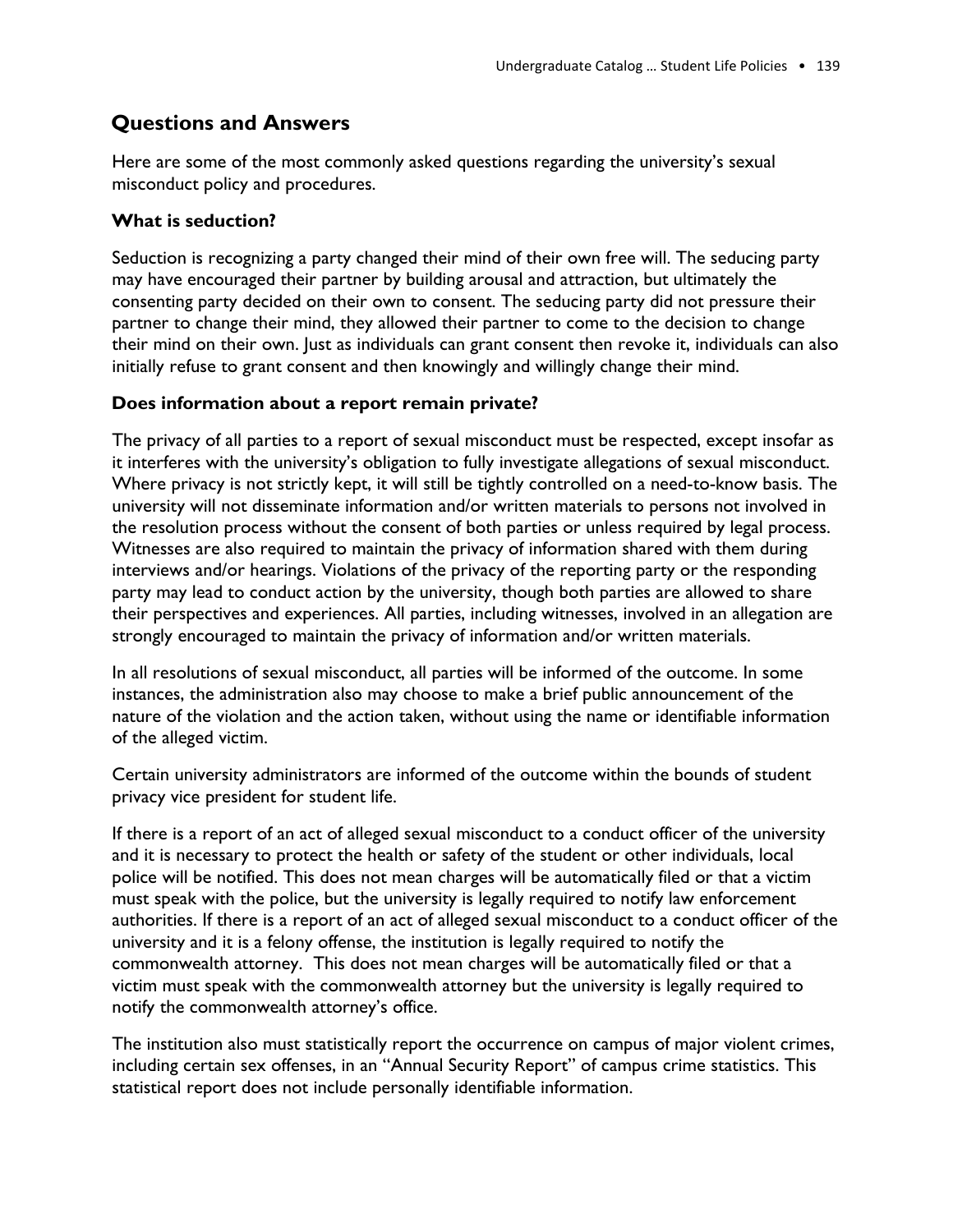#### **Will my parents be told?**

Whether you are the reporting party or the responding party, the university's primary relationship is to the student and not to the parent. However, in an effort to educate students and their families regarding decision making, the university will partner with parents and other family members as appropriate with the ultimate goal of student success and community safety.

#### **Will the responding party know my identity?**

Yes, if the university determines there is reasonable cause to believe a violation has occurred and investigates the matter. The responding party has the right to know the identity of the reporting party. If there is a hearing, the university does provide options for questioning without confrontation, including closed-circuit testimony, Skype, using a room divider or using separate hearing rooms.

#### **Do I have to name the responding party?**

Yes, if you want formal disciplinary action to be taken against the responding party. You can report the incident without the identity of the responding party, but doing so may limit the institution's ability to respond comprehensively.

#### **What do I do if I am accused of sexual misconduct?**

DO NOT contact the reporting party. You may immediately want to contact someone who can act as your advocate; anyone may serve as your or advocate. You may also contact Elizabeth Hand, the Safety & Health Programs Coordinator can explain the university's procedures for addressing sexual misconduct reports. She is a confidential resource on campus. You may also want to talk to a confidential peer mentor in the [Not] Just Women's Center or a confidential counselor with the university counseling center. All of these confidential resources are located in Cooley Hall.

#### **Will I (as a victim) have to pay for counseling/or medical car**e?

The university has an on-campus counseling center and wellness center who provide free services to students.

#### **What about legal advice?**

Victims of criminal sexual assault need not retain a private attorney to pursue criminal prosecution because representation will be handled by the Commonwealth Attorney's office. You may want to retain an attorney if you are considering filing a civil action or are the responding party. The responding party may retain counsel at their own expense if they determine that they need legal advice about criminal prosecution and/or the campus conduct proceeding. Both the responding party and the reporting party may also use an attorney as their advisor [or advocate] during the campus' resolution process. Attorneys are subject to the same restrictions as other advocates in the process as described in the procedure portion of the sexual misconduct policy.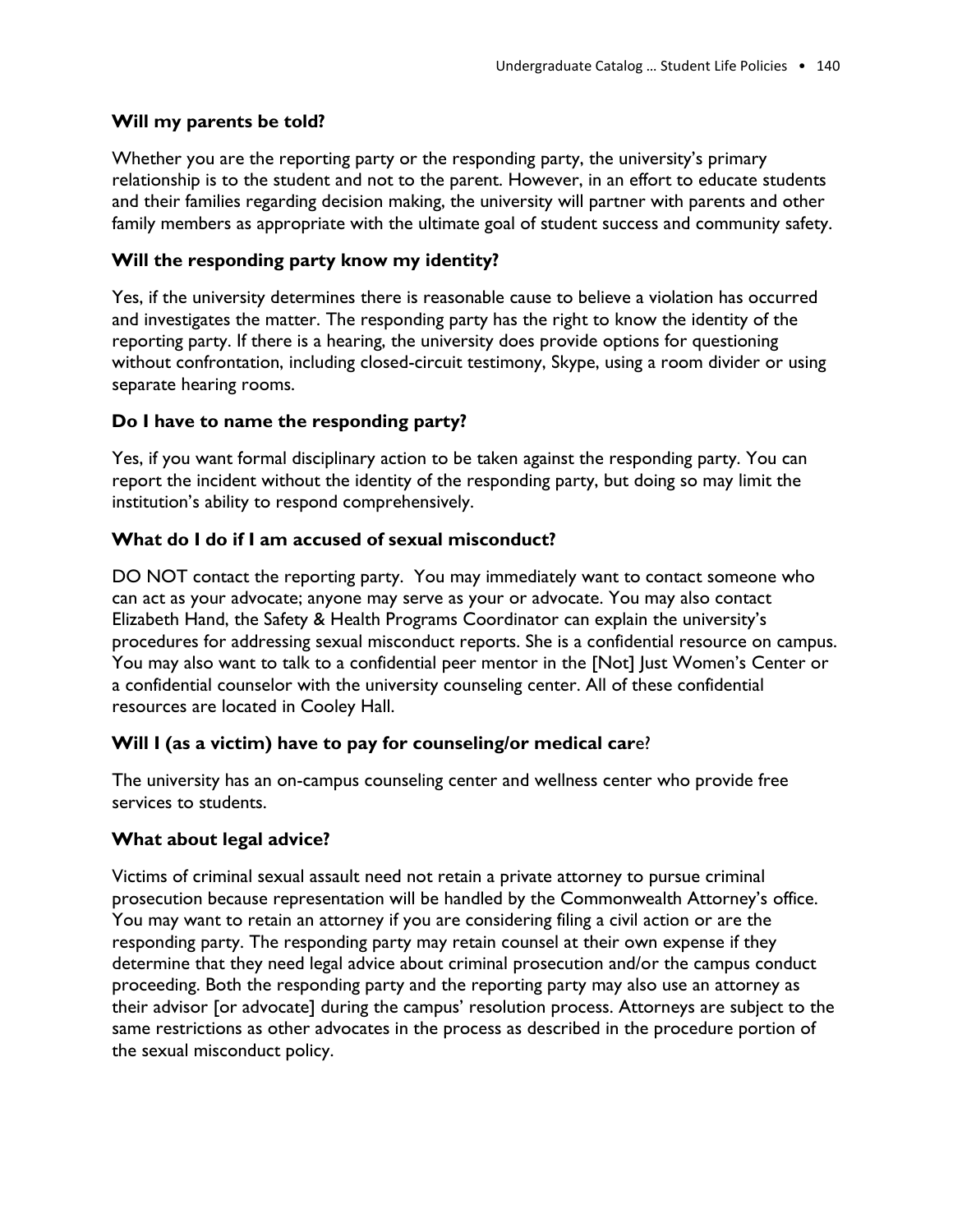#### **How do I file criminal charges?**

The reporting party is not required to file criminal charges or contact law enforcement. The reporting party may elect to file either criminal charges and/or a complaint, or both. If the sexual assault or gender-based incident occurred on main campus or in a university-owned building downtown, call the Winchester Police Department at 540/662-4131. If the incident occurred at East Campus Commons or the Health Professions Building, call the Frederick County Sheriff's office at 540/665-5600. If you wish to seek an emergency protective order you may go to the Winchester Magistrate office located at 141 Fort Collier Rd., Winchester.

#### **What are my options for obtaining a protective order?**

Victims of sexual misconduct may want to prevent communication between themselves and the other party. A protective order is a legal document that can help prevent such communication. There are four different types of Protective Orders: Emergency Protective Orders, Preliminary Protective Orders, Protective Orders and University-Based No Contact Orders. All four are issued through different processes and can all be active concurrently. Any person who obtains a protective order should provide a copy to the Department of Public Safety and the Office of the Title IX Coordinator. A reporting party may then meet with the Department of Public Safety to develop a Safety Action Plan, which is a plan for campus security and the reporting party to reduce risk of harm while on campus or coming and going from campus.

Violations for Emergency Protective Orders, Preliminary Protective Orders, and Protective Orders, may result in criminal charges, while violations of University-Based No Contact Orders may result in disciplinary action by the University.

Emergency Protective Orders (EPO): Victims can petition for an EPO at the local Magistrate office at no cost, even if there is no related criminal case. The Winchester magistrate is located at 141 Fort Collier Road, Winchester, Virginia. An EPO is generally valid for 72 hours but may be extended by the court.

Preliminary Protective Orders and Protective orders, are issued by the court and prohibit the defendant from contacting the victim(s). These may expire at the end of a criminal case, and victims should keep in contact with their victim witness coordinator and prosecutor to know when a No Contact Order has been imposed or will expire.

University-based No Contact Order: Shenandoah University may choose to impose a University-based No Contact Order when appropriate. To request a University-based No Contact Order, please contact the Title IX Coordinator at 540 665 4921, or by email at: nosexualmisconduct@su.edu.

#### **How is a report of sexual misconduct decided?**

The university investigates allegations of sex/gender based harassment, discrimination or sexual misconduct to determine whether there is evidence to indicate a policy violation is "more likely than not." This standard, called the preponderance of the evidence, corresponds to an amount of evidence indicating a policy violation is more than 50% likely.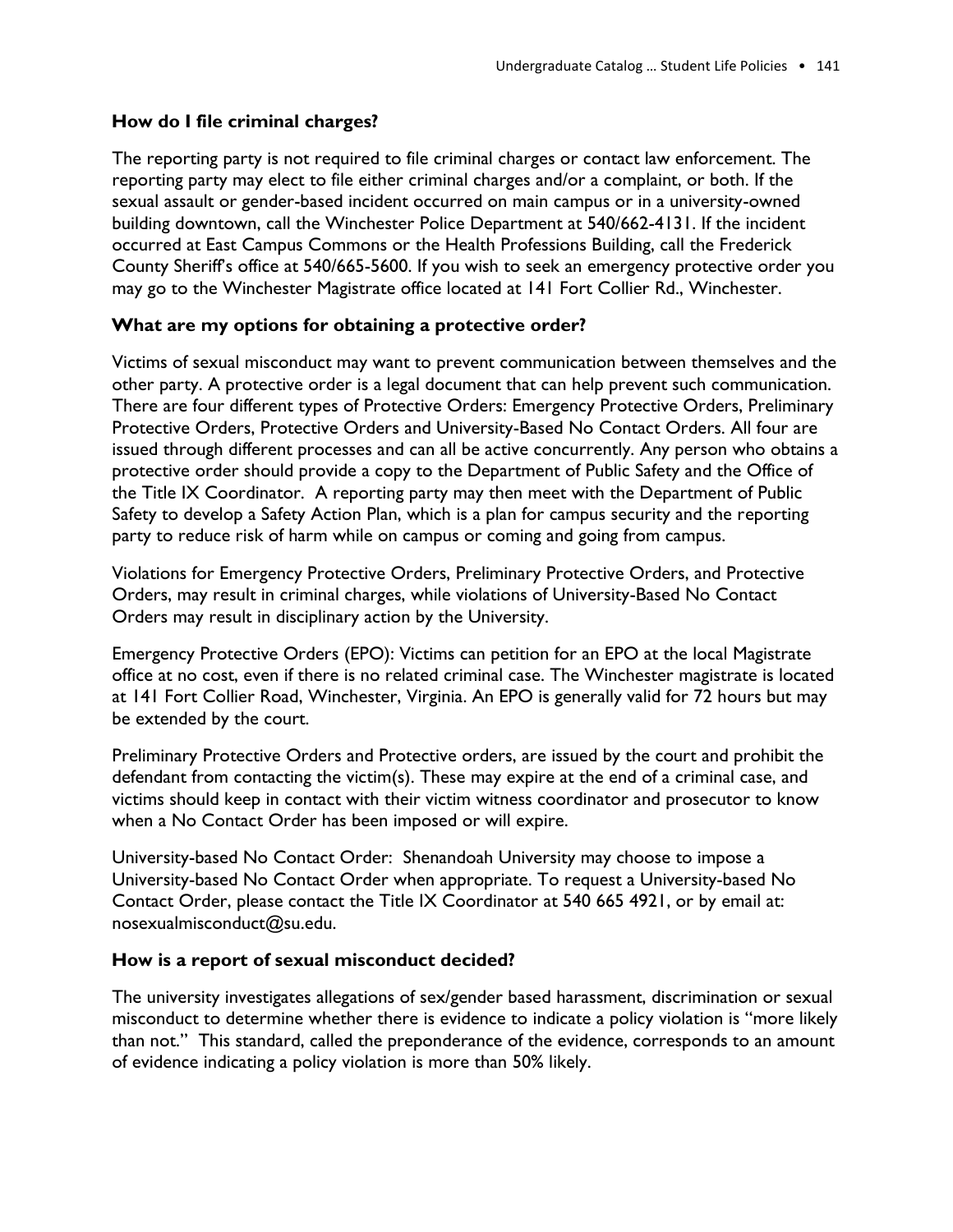#### **What are interim measures that may be used during an investigation?**

- Assistance from university support staff in completing a room relocation;
- Arranging to dissolve a housing contract and pro-rating a refund;
- Help with finding an off-campus residential alternative;
- Assistance with or rescheduling an academic assignment (paper, exams, etc.) or otherwise implementing academic assistance;
- Taking an incomplete in a class;
- Assistance with transferring class sections;
- Temporary withdrawal;
- Assistance with alternative course completion options;
- Escorts to and from campus locations;
- On or off-campus counseling assistance;
- Transportation assistance or support;
- Other accommodations for safety as necessary.

#### **What should I do about preserving evidence of a sexual assault?**

Police are in the best position to secure evidence of a crime. Physical evidence of a criminal sexual assault must be collected from the alleged victim's person within 120 hours, though evidence can often be obtained from towels, sheets, clothes, etc. for much longer periods of time. If you believe you have been a victim of a criminal sexual assault, you should go to the Hospital Emergency Room, before washing yourself or your clothing. The Sexual Assault Nurse Examiner (a specially trained nurse) at the hospital is usually on call 24 hours a day, seven days a week (call the Emergency Room if you first want to speak to the nurse; ER will refer you). A victim advocate from the institution can also accompany you to Hospital and law enforcement or Security can provide transportation. If a victim goes to the hospital, local police will be called, but s/he is not obligated to talk to the police or to pursue prosecution. Having the evidence collected in this manner will help to keep all options available to a victim, but will not obligation him or her to any course of action. Collecting evidence can assist the authorities in pursuing criminal charges, should the victim decide later to exercise it.

For the Victim: the hospital staff will collect evidence, check for injuries, address pregnancy concerns and address the possibility of exposure to sexually transmitted infections. If you have changed clothing since the assault, bring the clothing you had on at the time of the assault with you to the hospital in a clean, sanitary container such as a clean paper grocery bag or wrapped in a clean sheet (plastic containers do not breathe, and may render evidence useless). If you have not changed clothes, bring a change of clothes with you to the hospital, if possible, as they will likely keep the clothes you are wearing as evidence. You can take a support person with you to the hospital, and they can accompany you through the exam, if you want. Do not disturb the crime scene—leave all sheets, towels, etc. that may bear evidence for the police to collect.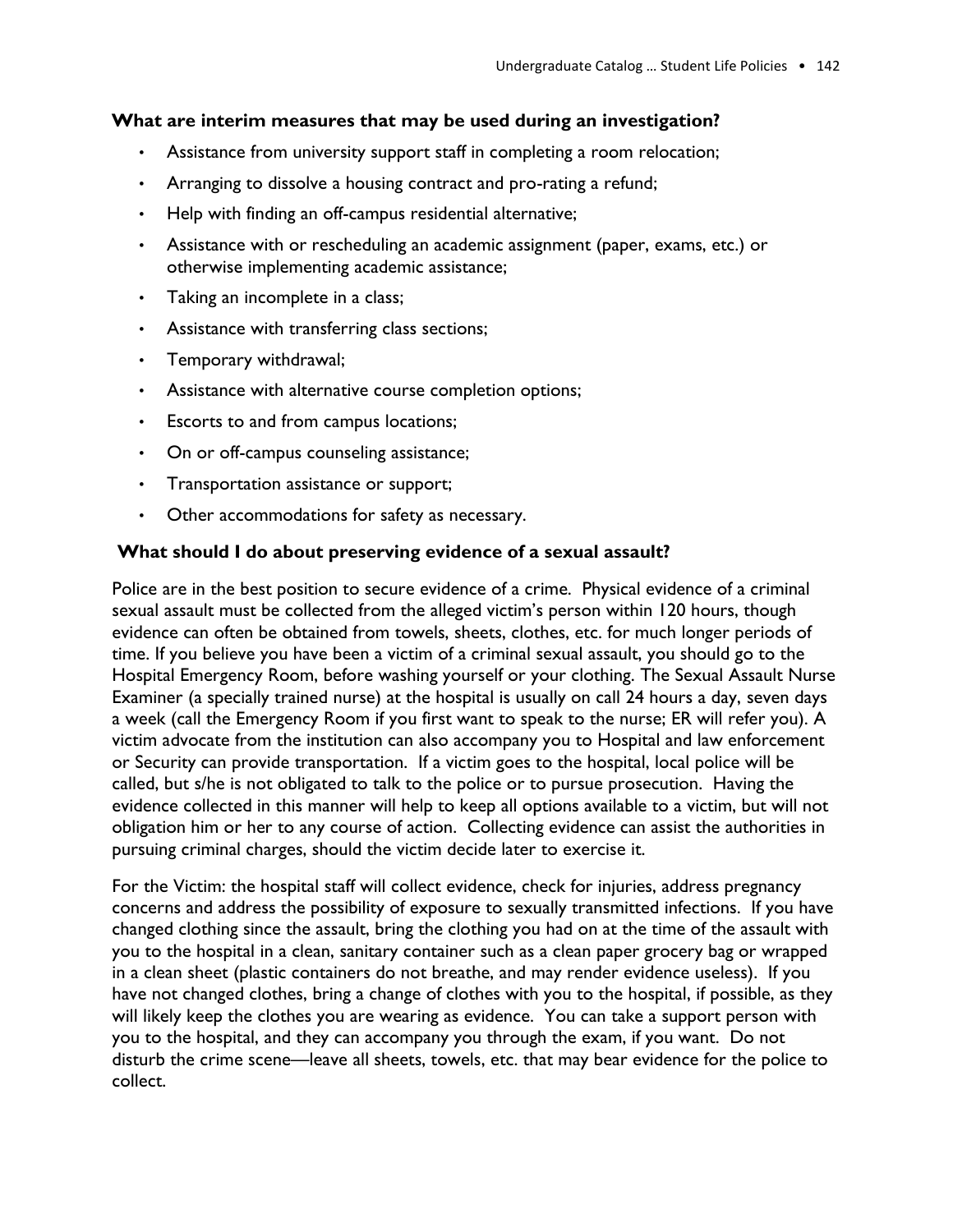#### **Will a victim be sanctioned when reporting a sexual misconduct policy violation if he/she has illegally used drugs or alcohol?**

No. The seriousness of sexual misconduct is a major concern and the university does not want any of the circumstances (e.g., drug or alcohol use) to inhibit the reporting of sexual misconduct. The university provides amnesty from any consequences for minor policy violations that occur during or come to light as the result of a victim's report of sexual misconduct.

#### **Will the use of drugs or alcohol affect the outcome of a sexual misconduct conduct resolution?**

The use of alcohol and/or drugs by either party will not diminish the responding party's responsibility. On the other hand, alcohol and/or drug use is likely to affect the reporting party's memory and, therefore, may affect the resolution of the reported misconduct. A reporting party must either remember the alleged incident or have sufficient circumstantial evidence, physical evidence and/or witnesses to prove that policy was violated. If the reporting party does not remember the circumstances of the alleged incident, it may not be possible to impose sanctions on the responding party without further corroborating information. Use of alcohol and/or other drugs will never excuse a violation by a responding party.

#### **Will either party's prior use of drugs and/or alcohol be a factor when reporting sexual misconduct?**

Not unless there is a compelling reason to believe that prior use or abuse is relevant to the present matter.

#### **What should I do if I am uncertain about what happened?**

If you believe that you have experienced sexual misconduct, but are unsure of whether it was a violation of the institution's sexual misconduct policy, you should contact the Elizabeth Hand, the Safety & Health Programs Coordinator. She can explain the university's procedures for addressing sexual misconduct reports. She is a confidential resource on campus. You may also want to talk to a confidential peer mentor in the [Not] Just Women's Center or a confidential counselor with the university counseling center. All of these confidential resources are located in Cooley Hall. You may also inquire about the availability of process advocates who can help you to define and clarify the event(s), and advise you of your options].

# **Shenandoah University's Sexual/Gender Harassment, Discrimination and Sexual Misconduct Procedures**

If the reporting party wishes to pursue an allegation or if the university, based on the alleged policy violation, wishes to pursue an allegation, then the Title IX Coordinator or designee begins an investigation. Investigations are completed promptly, but may take longer, for example, when initial reports fail to provide direct first-hand information or in complex situations. At any point during the investigation, if it is determined there is no reasonable cause to believe that the sexual misconduct policy has been violated, the Title IX Coordinator or deputy has authority to terminate the investigation and end formal resolution proceedings.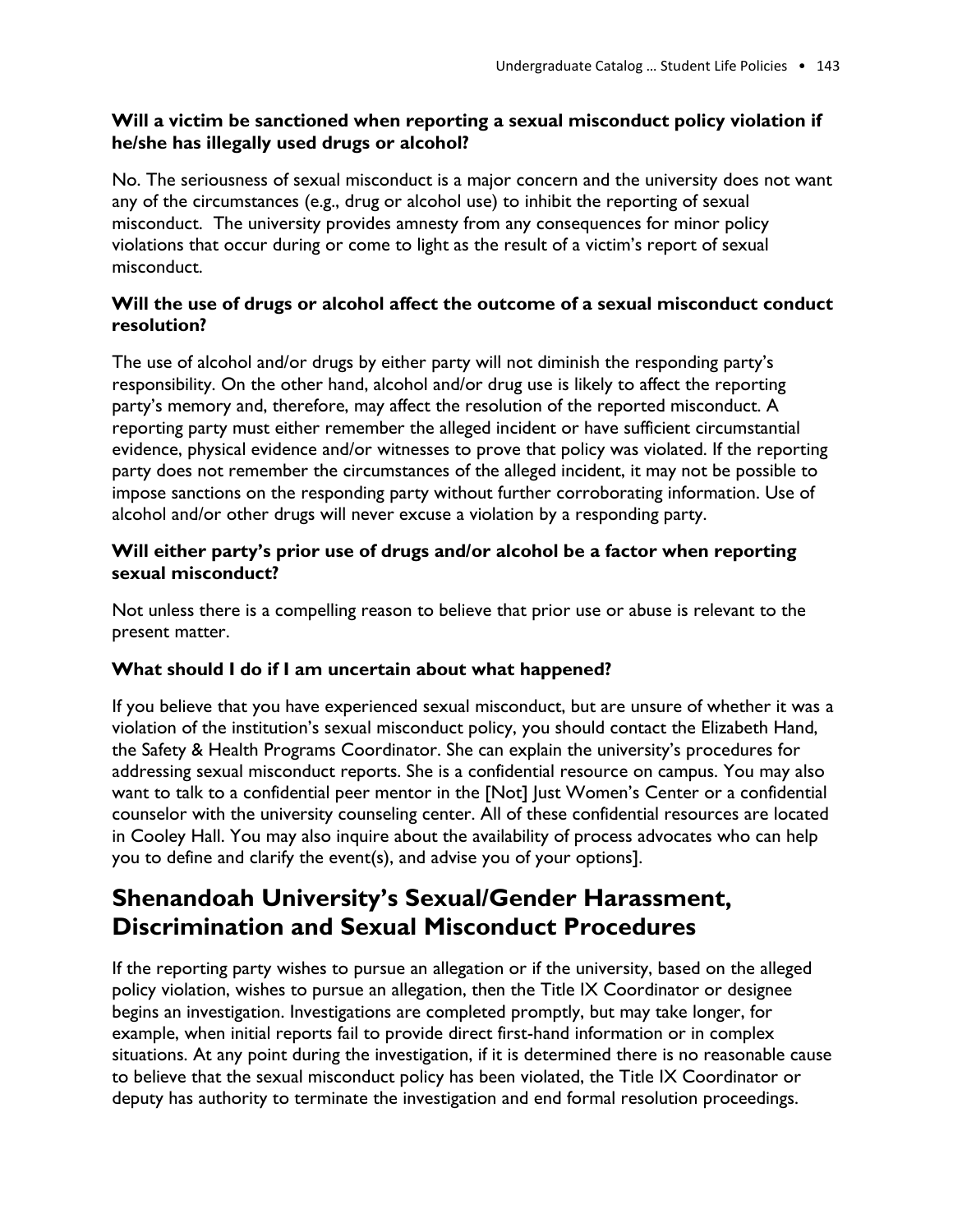*Reporting Party*: In this process, the person alleging a violation of policy is referred to as the reporting party.

*Responding Party*: In this process, the person who is alleged to have violated campus policy is referred to as the responding party.

**Business days:** In this process, the university defines the word business days to mean when the school is open Monday through Friday 9am-5pm. The university is not open for business on days it is closed for holidays or as a result of weather.

# **Overview of Reports Concerning Sexual Misconduct, Gender Discrimination and/or Sexual Harassment**

Shenandoah University does not permit discrimination or harassment in its programs and activities on the basis of sex, gender identity, or gender expression, by university policy or state, local, or federal law. Anyone who believes they have been subjected to sexual misconduct, gender discrimination or sexual harassment in violation of this policy should follow the procedure outlined in this *policy* to report these concerns to the Title IX Coordinator.

This process involves a prompt preliminary inquiry to determine if there is reasonable cause to believe the sexual misconduct policy has been violated. If so, the university will initiate an investigation that is thorough, reliable, impartial, prompt and fair. This investigation determines whether the university's sexual misconduct policy has been violated. If so, the university will promptly implement an effective remedy designed to end the discrimination, prevent its recurrence and address its effects.

The university aims to bring all allegations to a resolution within a 60 business day time period, which can be extended as necessary for appropriate cause by the Title IX Coordinator with notice to the parties. In overview, the timeline for resolution begins with notice to a responsible employee. All university employees have a duty to report sexual misconduct, sexual harassment, and gender discrimination, unless they fall under the "Confidential Reporting" section found in the sexual misconduct policy. After receiving a report, the Coordinator begins a preliminary inquiry by meeting with the reporting party to discuss the alleged sexual misconduct. The Coordinator will share information regarding the definition of sexual misconduct and possible action that may be taken in response to the alleged sexual misconduct. The Coordinator will also provide information concerning health and counseling services to the reporting party and the responding party. If the reporting party decides to pursue an allegation, an investigation will begin. Investigations range from days to weeks, depending on the nature and complexity of allegations. The parties are regularly apprised of the status of the investigation as it unfolds. The investigation may lead to an informal and/or formal resolution options. A failed informal resolution which triggers a formal resolution may require the university to extend this timeline accordingly. From there, appeals may be requested, with a five day window to file appeal requests once a formal determination is reached.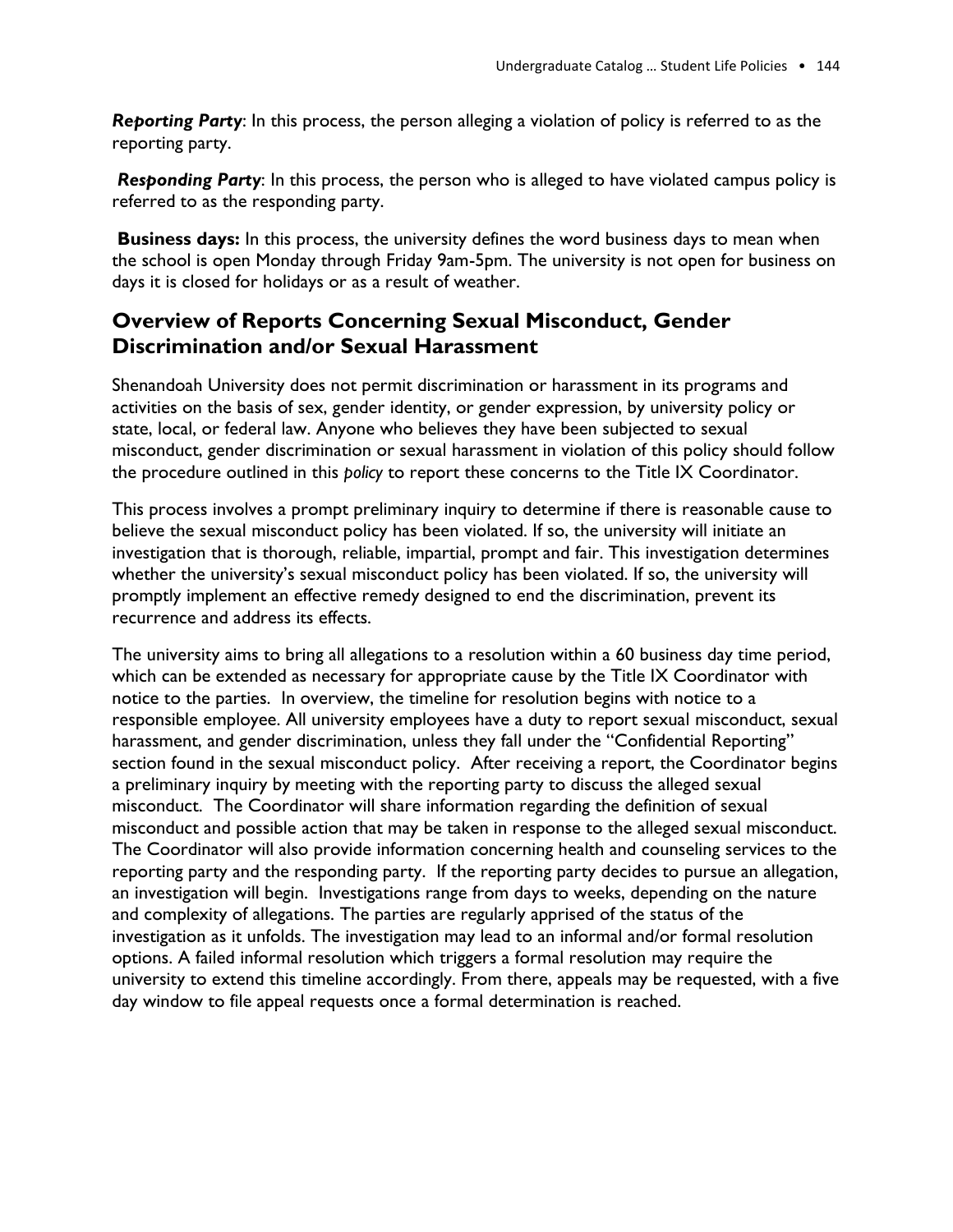#### **Interim Remedies/Actions**

The Title IX Coordinator (or designee) may provide interim remedies intended to address the short-term effects of sexual misconduct, sexual harassment, gender discrimination and/or retaliation, i.e., to redress harm to the alleged victim and the community and to prevent further violations. The university will keep interim remedies and actions as private as possible.

These remedies may include, but are not limited to:

- Referral to counseling and health services
- Referral to the Employee Assistance Program
- Education to the community
- Altering the housing situation of the responding party (resident student or resident employee or the alleged victim, if desired))
- Altering work arrangements for employees
- Providing campus escorts,
- Providing transportation accommodations
- Implementing contact limitations between the parties
- Offering adjustments to academic deadlines, course schedules, etc.
- Assistance with or rescheduling an academic assignment (paper, exams, etc.) or otherwise implementing academic assistance;
- Taking an incomplete in a class;
- Assistance with transferring class sections;
- Temporary withdrawal;
- Assistance with alternative course completion options;

The university may interim suspend a student, employee or organization pending the completion of an investigation and resolution, particularly when in the judgment of the vice president for student life or designee, the safety or well-being of any member(s) of the campus community may be jeopardized by the on campus presence of the responding party or the ongoing activity of a student organization whose behavior is in question. In all cases in which an interim suspension is imposed, the student, employee or student organization will be given the opportunity to meet with the Title IX Coordinator prior to such suspension being imposed, or as soon thereafter as reasonably possible, to show cause why the suspension should not be implemented. The vice president for student life or designee, has sole discretion to implement or stay an interim suspension under the policy, and to determine its conditions and duration. Violation of an interim suspension under this policy is grounds for expulsion or termination.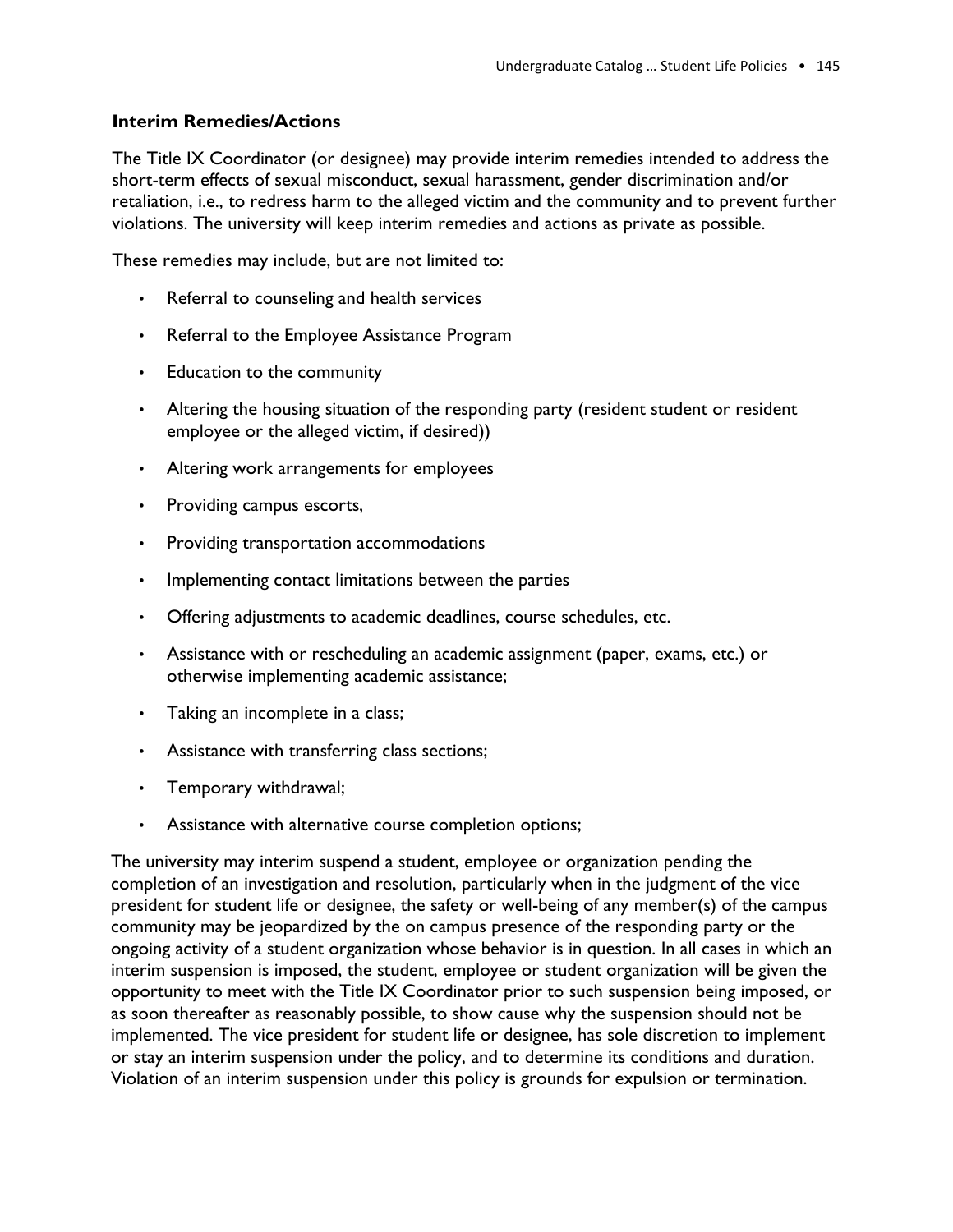During an interim suspension or administrative leave, a student or employee may be denied access to university housing and/or the university campus/facilities/events. As determined by the vice president for student life or designee. This restriction can include classes and/or all other university activities or privileges for which the student might otherwise be eligible. At the discretion of the vice president for student life or designee, alternative coursework options may be pursued to ensure as minimal an impact as possible on the responding party. The institution will maintain as confidential any accommodations or protective measures, provided confidentiality does not impair the institution's ability to provide the accommodations or protective measures.

#### **Informal and Formal Resolution Procedure for Reports of Misconduct**

This procedure applies to any member of the university community (faculty, student, staff and/or administration) who engages in sexual misconduct, gender discrimination or sexual harassment. Any person can report including faculty, students, staff, administration, guests, visitors, etc. All allegations of misconduct not involving sexual misconduct, gender discrimination or sexual harassment will be addressed through the procedures elaborated in the respective student, faculty and employee handbooks.

#### **Informal Resolution**

Before pursuing the Formal Resolution Process, every reasonable effort should be made to constructively resolve conflict with students, faculty, staff, or administrators. However, the informal resolution process is not suitable for all cases.

Within 10 business days of receiving the initial report, the Title IX Coordinator or designee will meet with the reporting party to determine if he or she wants to pursue an investigation. After meeting with the reporting party, the Title IX Coordinator will determine whether there is reasonable cause to pursue an investigation. If there is reasonable cause and the reporting party wants to pursue an investigation, the Title IX Coordinator will send a notice of investigation and charge letter to the responding party. The Title IX Coordinator will meet separately with the reporting party, the responding party, and other necessary witnesses to determine if a violation of the sexual misconduct policy has occurred.

After meeting with all parties and witnesses, the Title IX Coordinator or designee will determine if it is more likely than not that an act of sexual misconduct, gender discrimination, or sexual harassment occurred. If a violation did occur, the Title IX Coordinator or designee will create a resolution strategy and present it separately to the reporting party and the responding party. If the parties mutually agree to the resolution, the case is concluded. If the parties do not agree with the proposed resolution, the case will either advance to the formal resolution process described below, or upon request of the reporting party, the process may be concluded.

The formal resolution process will be used if:

- 1. Either the reporting party or the responding party do not agree with the proposed resolution or the proposed findings; or
- 2. The reporting party requests that the case go directly to the formal process; or
- 3. The Title IX Coordinator moves the case to the formal process.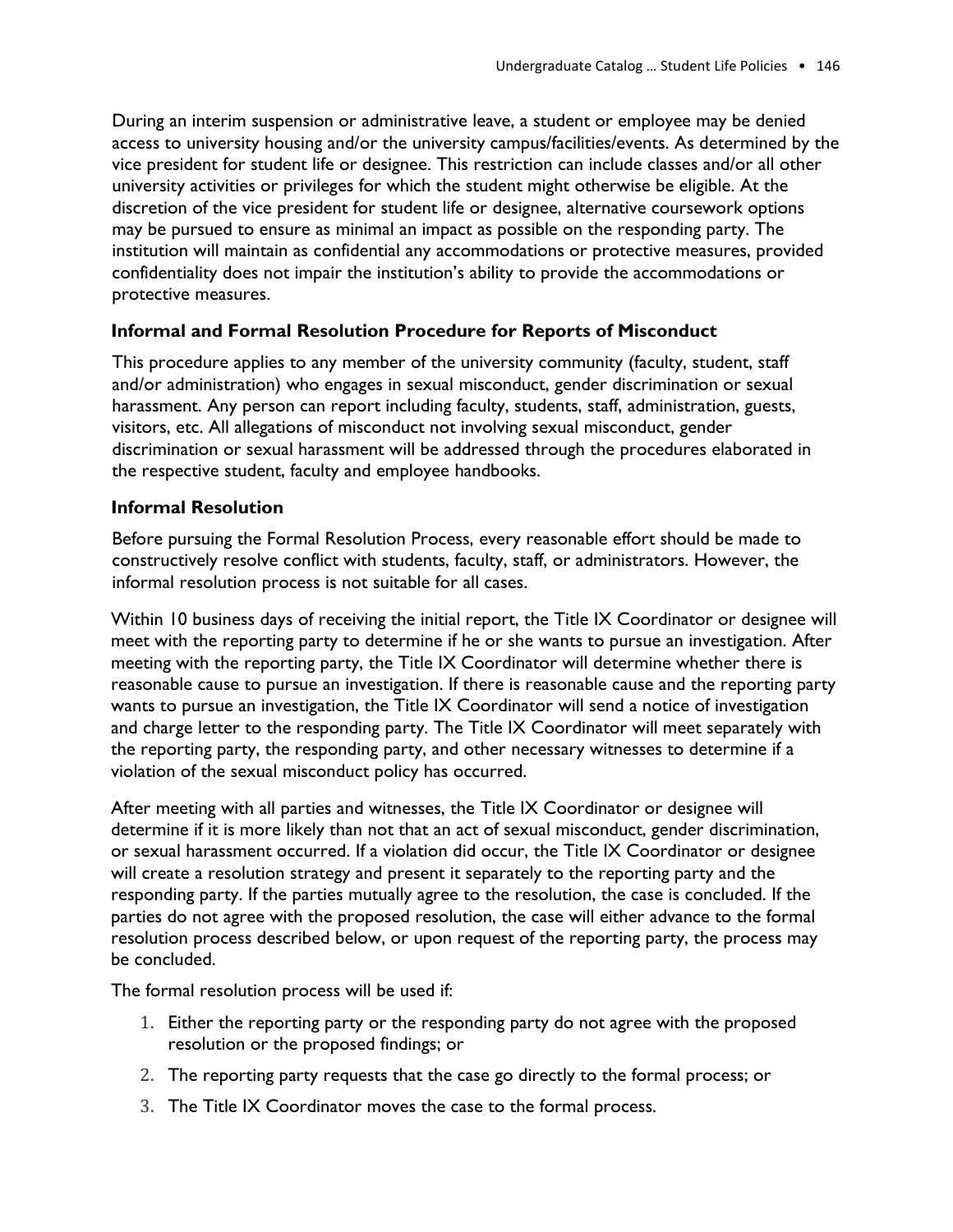#### **Formal Resolution Process for Reports of Misconduct by Employees**

The Office of Human Resources is designated to formally investigate reports of sexual misconduct, gender discrimination and/or sexual harassment by employees, to address inquiries and coordinate the university's compliance efforts regarding employee-related reports. In particular, when a responding party is an employee the Office of Human Resources Deputy Title IX Coordinator will handle the complaint.

Any member of the community can provide notice of sexual misconduct, gender discrimination and/or sexual harassment in person, by phone, via email or in writing to Chris Grant, Deputy Title IX Coordinator for Human Resources. His office is located in the Wilkins Building, room 139. He can be reached by phone at 540-665-5597 and by email at cgrant2@su.edu. The university strongly encourages submission of written reports to Human Resources.

The following are recommended elements of a report:

- Clear and concise description of the alleged incident(s) (e.g.: when and where it occurred);
- Any supporting documentation and evidence;
- Clear demonstration of all informal efforts, if any, to resolve the issue(s) with the person involved and the person's supervisor;
- This includes names, dates and times of attempted or actual contact along with a description of the discussion and the manner of communication made in the course of each effort;
- If contacting the person involved and/or the supervisor is impracticable, the reporting party should state the reasons why;
- The desired remedy sought;
- Name and all contact information for the reporting party;
- Signed by the reporting party.

The university's resolution will not typically be hindered because civil or criminal charges involving the same incident have been filed or because charges have been dismissed or reduced. However, the university may undertake a short delay (several days to weeks) in its investigation or resolution process, to comply with a law enforcement request for cooperation (e.g. to allow for criminal evidence collection) when criminal charges on the basis of the same behaviors that invoke this process are being investigated. The university will promptly resume its investigation and processes once notified by law enforcement that the initial evidence collection process is complete.

All investigations will be thorough, reliable and impartial, and will entail interviews with all relevant parties and witnesses, obtaining available evidence and identifying sources of expert information, if necessary.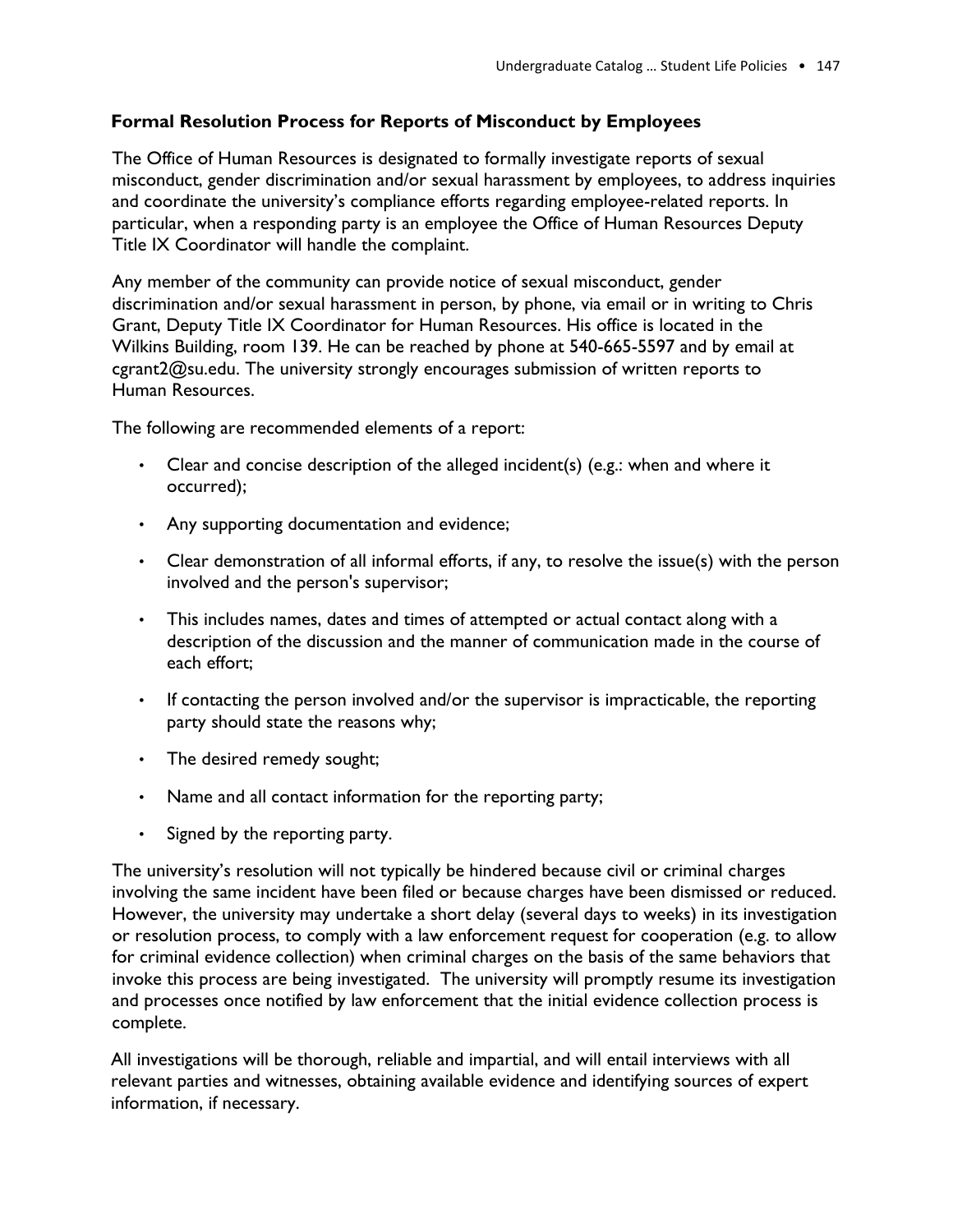The Title IX Coordinator or designee will take the following steps (not necessarily in order):

- Ensure the safety and security of the reporting party and/or the victim if the victim is not the reporting party;
- Ensure the reporting party and/or victim has access to campus resources such as the [Not] Just Women's Center, on campus counseling services, and The Laurel Center.
- Identify the exact policies allegedly violated;
- Determine the identity and contact information of the reporting party;
- Inform the accused individual in writing of the following: a formal complaint of sexual misconduct has been filed, the nature of the complaint, a formal hearing is to be convened regarding the charges, the maximum disciplinary action that may be taken, and conditions and procedures by which an appeal may be filed. The complainant will also receive a copy of this written notice.
- In coordination with campus partners (e.g. the campus Title IX Coordinator), initiate any necessary remedial actions;
- Conduct an immediate initial inquiry to determine if there is reasonable cause to charge the responding party, and what policy violations should be alleged as part of the charge;
- If there is insufficient evidence to support reasonable cause, the report will be closed with no further action;
- Prepare the notice of charges on the basis of the initial inquiry;
- Commence a thorough, reliable and impartial investigation;
- Complete the investigation promptly;
- Provide regular updates to both the reporting and responding parties, as appropriate, throughout the investigation;
- Meet with the reporting party and responding party to finalize their statement;
- Create an investigation report to be provided to the hearing panel; and
- Notify within 30 calendar days from the day the responding party is formally notified of the complaint, convene a hearing panel.

The hearing panel consists of three members: two faculty/staff members and one deputy title IX coordinator from either athletics or human resources. In addition, the Title IX Coordinator will designate a hearing panel chair.

The hearing panel will consider information presented from the reporting party, responding party, necessary witnesses, and the investigation report completed by the Title IX Coordinator. The hearing will determine whether it is more likely than not that the responding party violated the policies forming the basis of the charge. The goal of the hearing is to provide an equitable resolution via an equitable process.

Where the responding party is found not responsible for the alleged violation(s), the investigation will be closed. Where a violation is found, the university will act to end the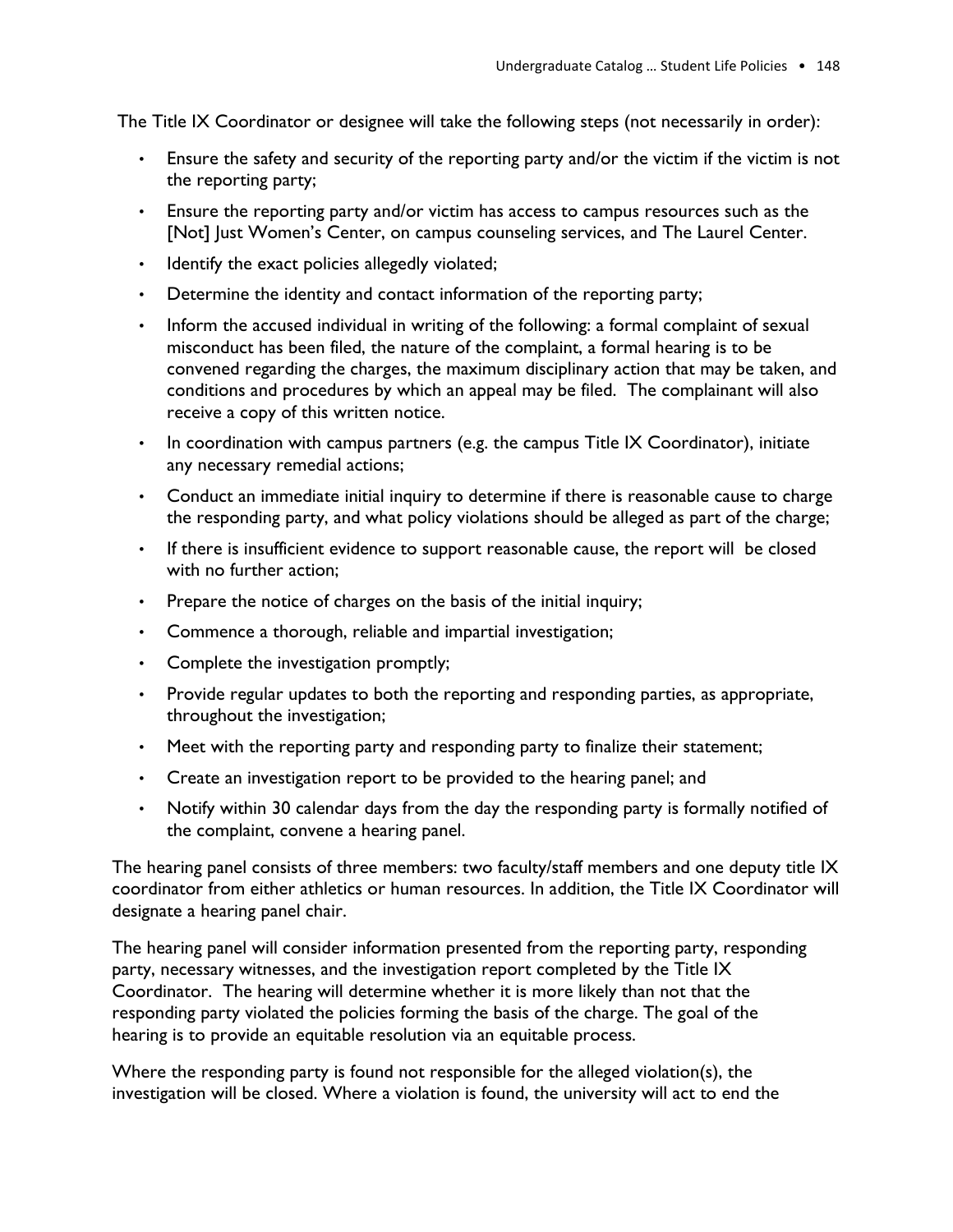discrimination, prevent its recurrence, and remedy its effects on the victim and the university community. All parties will receive written notification of the outcome, to the extent permitted by or mandated by law. In cases involving sexual misconduct, sexual harassment, stalking and/or intimate partner violence, the written notification includes the finding, any resulting responsive actions, and the rationale for the decision. This written notification of final decision is delivered to the parties without undue delay and explains appeals options and procedures.

#### **List of Sanctions for Employees if Found Responsible**

An employee may be sanctioned to one or more of the following depending on the seriousness of the violation.

- 1. Censure
- 2. Probation
- 3. Educational experience
- 4. Separation (Suspension)
- 5. Dismissal

#### **Formal Resolution Process for Reports of Misconduct by Students**

The Title IX Coordinator is designated to formally investigate reports of sexual misconduct, gender discrimination and/or sexual harassment by students and to address inquiries/coordinate the university's compliance efforts regarding reports of misconduct by students. In particular, when a responding party is a student the Title IX Coordinator will handle the complaint.

Notice of a formal report can be made in person at Cooley Hall 206, by phone at (540) 665 4921, via email at nosexualmisconduct@su.edu or in writing to Whitney Pennington, Title IX Coordinator. Upon receipt of a report, the Title IX Coordinator will take all necessary remedial short-term actions.

If the reporting party wishes to pursue an allegation or if the university, based on the alleged policy violation, wishes to pursue an allegation, then the Title IX Coordinator or designee begins an investigation. Investigations are completed promptly but may take longer when, for example, initial reports fail to provide direct first-hand information or in complex situations. At any point during the investigation, if it is determined there is no reasonable cause to believe that the sexual misconduct policy has been violated, the Title IX Coordinator has authority to terminate the investigation and end resolution proceedings.

The university's resolution will not typically be hindered because civil or criminal charges involving the same incident have been filed or that charges have been dismissed or reduced. However, the university may undertake a short delay (several days to weeks) in its investigation or resolution process, to comply with a law enforcement request for cooperation (e.g.: to allow for criminal evidence collection) when criminal charges on the basis of the same behaviors that invoke this process are being investigated. The university will promptly resume its investigation and processes once notified by law enforcement that the initial evidence collection process is complete.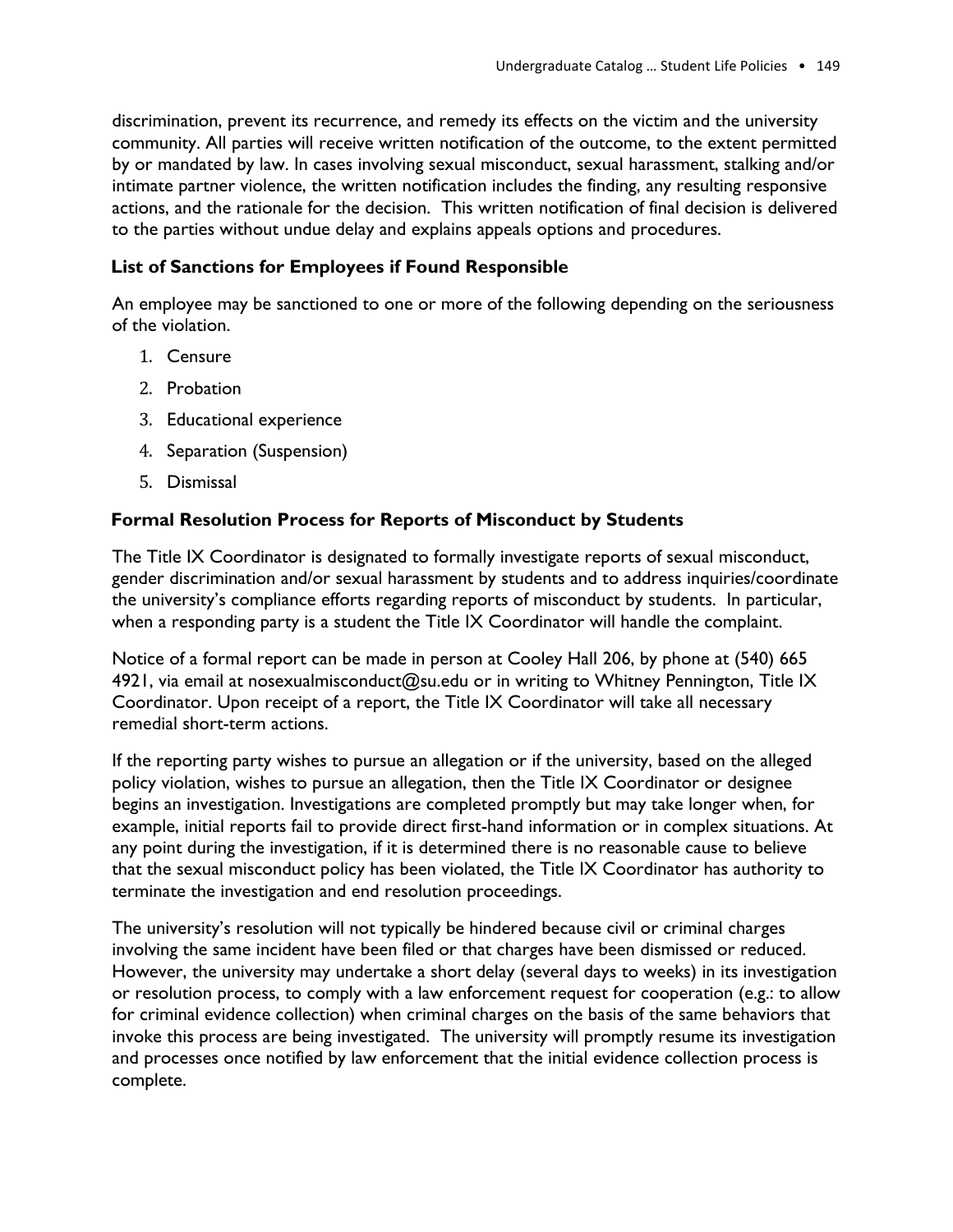All investigations will be thorough, reliable and impartial, and will entail interviews with all relevant parties and witnesses, obtaining available evidence and identifying sources of expert information, if necessary.

The Title IX Coordinator will take the following steps (not necessarily in order):

- Ensure the safety and security of the reporting party and/or the victim if the victim is not the reporting party;
- Ensure the reporting party and/or victim has access to campus resources such as the [Not] Just Women's Center, on campus counseling services, and The Laurel Center.
- Identify the exact policies allegedly violated;
- Determine the identity and contact information of the reporting party;
- Inform the accused individual in writing of the following: a formal complaint of sexual misconduct has been filed, the nature of the complaint, a formal hearing is to be convened regarding the charges, the maximum disciplinary action that may be taken, and conditions and procedures by which an appeal may be filed. The complainant will also receive a copy of this written notice.
- In coordination with campus partners (e.g.: the campus Title IX Coordinator), initiate any necessary remedial actions;
- Conduct an immediate initial inquiry to determine if there is reasonable cause to charge the responding party, and what policy violations should be alleged as part of the charge;
- If there is insufficient evidence to support reasonable cause, the report will be closed with no further action;
- Prepare the notice of charges on the basis of the initial inquiry;
- Commence a thorough, reliable and impartial investigation;
- Complete the investigation promptly;
- Provide regular updates to both the reporting and responding parties, as appropriate, throughout the investigation;
- Meet with the reporting party to finalize their statement;
- Create an investigation report to be provided to the hearing panel; and
- Notify within 30 calendar days from the day the responding party is formally notified of the complaint, convene a hearing panel.

The hearing panel consists of three members: two faculty/staff members and one deputy title IX coordinator from either athletics or human resources. In addition, the Title IX Coordinator will designate a hearing panel chair.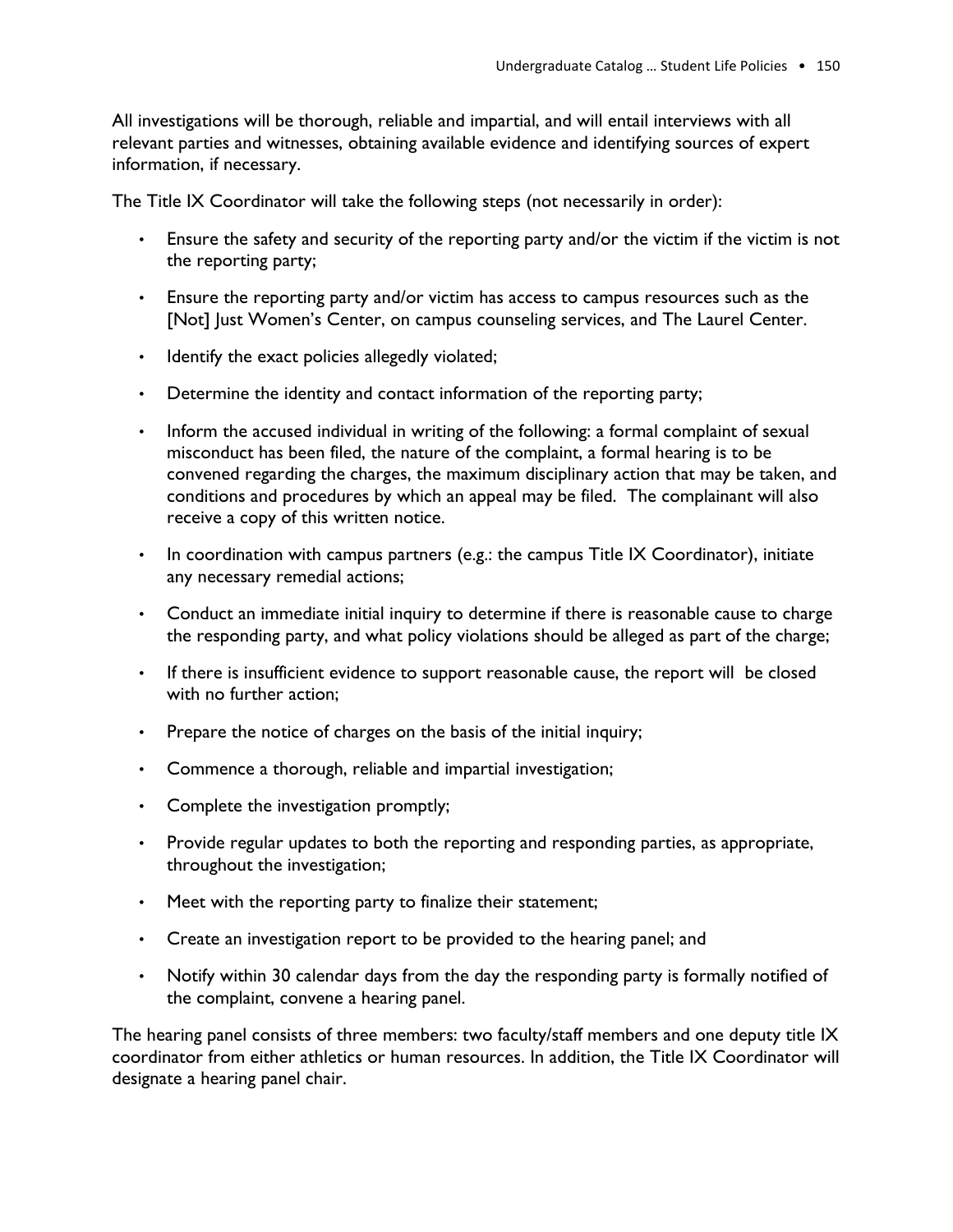The hearing panel will consider information presented from the reporting party, responding party, necessary witnesses, and the investigation report completed by the Title IX Coordinator. The hearing will determine whether it is more likely than not that the responding party violated the policies forming the basis of the charge. The goal of the hearing is to provide an equitable resolution.

At the conclusion of the hearing, the panel will determine if the responding party is responsible or not responsible for the alleged violations. Where the responding party is found not responsible for the alleged violation(s), the investigation will be closed.

The parties will receive written notification of the outcome, to the extent permitted or mandated by law. In cases involving sexual misconduct, sexual harassment, stalking and/or intimate partner violence, the written notification includes the finding, any resulting sanctions, and the rationale for the decision. This written notification of final decision is delivered to the parties without undue delay between the notifications, explains appeals options and procedures, and any changes to the results that could occur before the decision is finalized.

Where the responding party is found in violation as the result of a hearing, the hearing panel will impose appropriate sanctions for the violation. The university will act to end the discrimination, prevent its recurrence, and remedy its effects on the victim and the university community. Appeal proceedings as described below apply to all parties to the report.

The parties will receive written notification of the outcome of the hearing, to the extent permitted or mandated by law. In cases involving sexual misconduct, sexual harassment, stalking and/or intimate partner violence, the written notification includes the finding, any resulting sanctions, and the rationale for the decision. This written notification of final decision is delivered to the parties without undue delay between the notifications, explains appeals options and procedures, and any changes to the results that could occur before the decision is finalized.

#### **List of Sanctions for Students if Found Responsible**

A student may be sanctioned to one or more of the following depending on the seriousness of the violation.

- 1. Educational task: student must complete an assignment that benefits self, campus or community.
- 2. Referral: requires the student seek appropriate guidance or resources for his/her success.
- 3. Community restitution project: work projects on or off campus.
- 4. Restitution: reimbursement by the student to cover the cost of repair or replacement of damaged or misappropriated property.
- 5. Fines: monetary sanctions.
- 6. Relegation to final room selection: student loses the opportunity to participate in the annual room selection (lottery) process.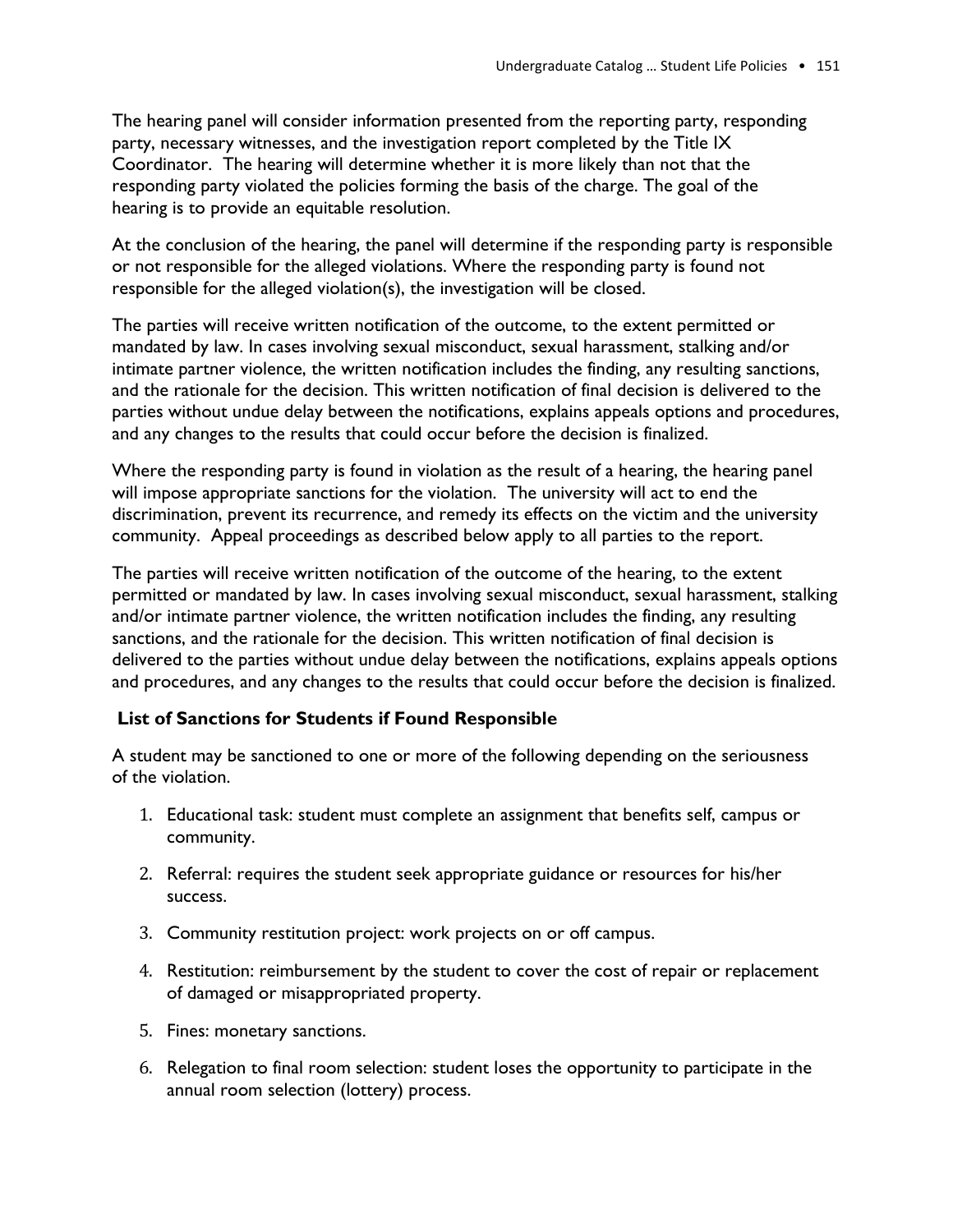- 7. Removal from university housing: required removal from university housing with final approval from the director of residence life & student conduct (or designee) and without the refund of room fees. Once assigned this sanction, a student must move within a designated time frame (usually 48 hours unless otherwise permitted by the director of residence life & student conduct), after which the removed student cannot enter university housing without permission from the director of residence life & student conduct (or designee).
- 8. Removal of property: required removal of property.
- 9. University housing relocation: requires the student to move to another room, hall or quad with approval from the director of residence life & student conduct (or designee) Student must relocate within 24 hours, after which he/she cannot enter the building from which he/she was removed throughout the term of the sanction without permission from the director of residence life & student conduct (or designee).
- 10. Written warning: official record that a student has been warned about behavior.
- 11. No-contact order: student is prohibited from having any direct or indirect contact or contact via a third-party with a particular person. Violation may result in suspension.
- 12. Restriction of activities or privileges: participation in any and/or all organized university activities other than required academic endeavors are restricted for a designated period of time.
- 13. Conduct probation: period of self-reflection during which a student is on official warning that subsequent violations of university rules, regulations or policies are likely to result in more severe sanctions, including suspension or dismissal from the university.
- 14. Conduct suspension: a temporary cancellation of a student's enrollment at Shenandoah University with approval from the vice president for student life (or designee). Once assigned this sanction, a student is immediately removed from classes and banned from university property. A student cannot enter university property during his/her term of suspension without prior permission from the vice president for student life (or designee) nor graduate. Any classes taken at another institution suspended typically cannot be transferred to Shenandoah University unless given special permission by the vice president for student life and the academic dean. If a student lives in campus housing, he/she has 24 hours to vacate his/her campus residence.
- 15. Campus ban: student is banned from being present on either the entire campus or specified areas of the campus.
- 16. Dismissal from the university: a permanent cancellation of a student's enrollment at Shenandoah University with approval from the vice president for student life (or designee). Once assigned this sanction, students are immediately removed from classes and banned from university property. A student cannot enter university property once dismissed without prior permission from the vice president for student life (or designee) nor re-enroll or graduate from Shenandoah University.
- 17. Additional stipulations: additional sanctions a student must complete and/or follow.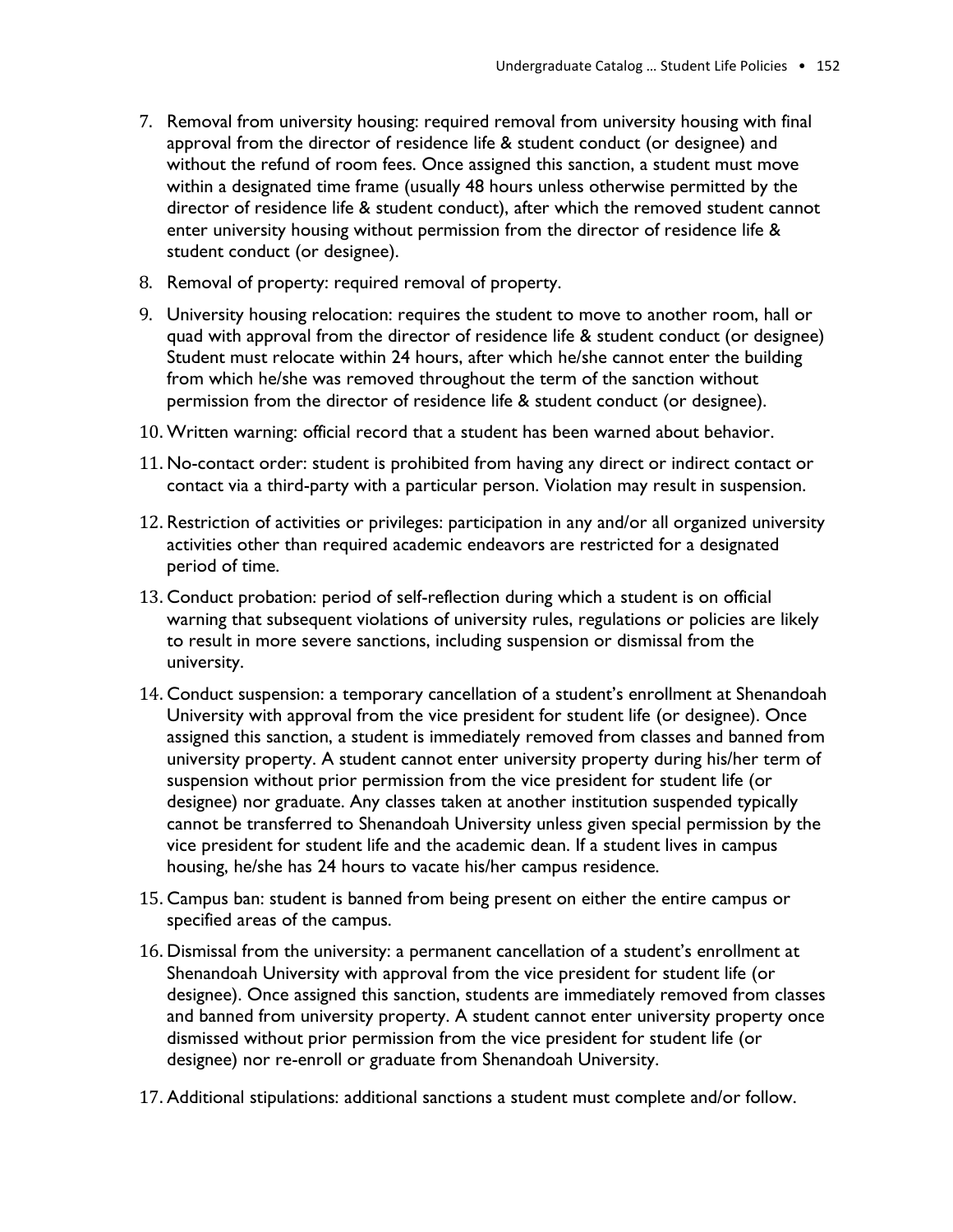# **Requesting an Appeal**

The decision of the Hearing Panel and/or the Title IX Coordinator may be appealed. A student may submit his/her request for an appeal to the vice president for student life. A faculty member may submit his/her request for an appeal to the vice president for academic affairs. A staff member may submit his/her request for an appeal to the vice president for administration and finance. The appellate officers may consult with other appellate officers about an appeal; however, the decision ultimately lies with the appellate officer to whom the appeal was originally assigned.

In the event that the responding party accepts the findings of the investigation, those findings cannot be appealed. **All sanctions imposed by the appellate officer will be in effect**  during the appeal. A request may be made to the appellate officer to delay implementation of the sanctions until the appeal is decided, but the presumptive stance of the institution is that the sanctions will go into effect immediately. Graduation, study abroad, internships/externships, etc. do NOT, in and of themselves, constitute exigent circumstances, and the appellant may not be able to participate in those activities during their appeal. In cases where the appeal results in reinstatement to the university or resumption of privileges, all reasonable attempts will be made to restore the student to his/her prior status, recognizing that some opportunities lost may be irreparable in the short term.

Any party who files an appeal request for a review of the decision or the sanctions imposed must do so in writing to the correct appellate officer as listed above within five business days of receiving the written decision. The written decision will be provided in person and/or mailed to the local mailing address of the respective party as indicated in university records and emailed to all parties' university-issued email accounts. If there is no local address on file, mail will be sent to the parties' legal home permanent address. Once received in person, mailed or emailed, the notice of the decision will be deemed presumptively delivered.

The appellate officer will share the appeal request with the other party (e.g., if the responding party files an appeal, the appeal is shared with the reporting party, who may also wish to file a response and/or bring his/her own appeal on separate grounds; this response or appeal will be shared with the initial appealing party). The appellate officer can take one of four possible actions: 1) appeal request may be denied as untimely or ineligible, 2) may affirm the findings and the sanction imposed 3) may grant an appeal and remand the finding and/or sanction for further investigation or reconsideration at the hearing level or 4) may modify a sanction. Based on the written requests/responses or interviews as necessary, the appellate officer will send a letter of outcome for the appeal to all parties.

The original finding and sanction will stand if the appeal request is not timely or substantively eligible, and that decision is final. The party requesting an appeal must show clear error as the original finding and/or a compelling justification to modify a sanction, as both finding and sanction are presumed to have been decided reasonably and appropriately during the original hearing.

The appellate officer may determine to remand the case to the Title IX Coordinator to re-open the investigation. At the discretion of the appellate officer, the results of a revised investigation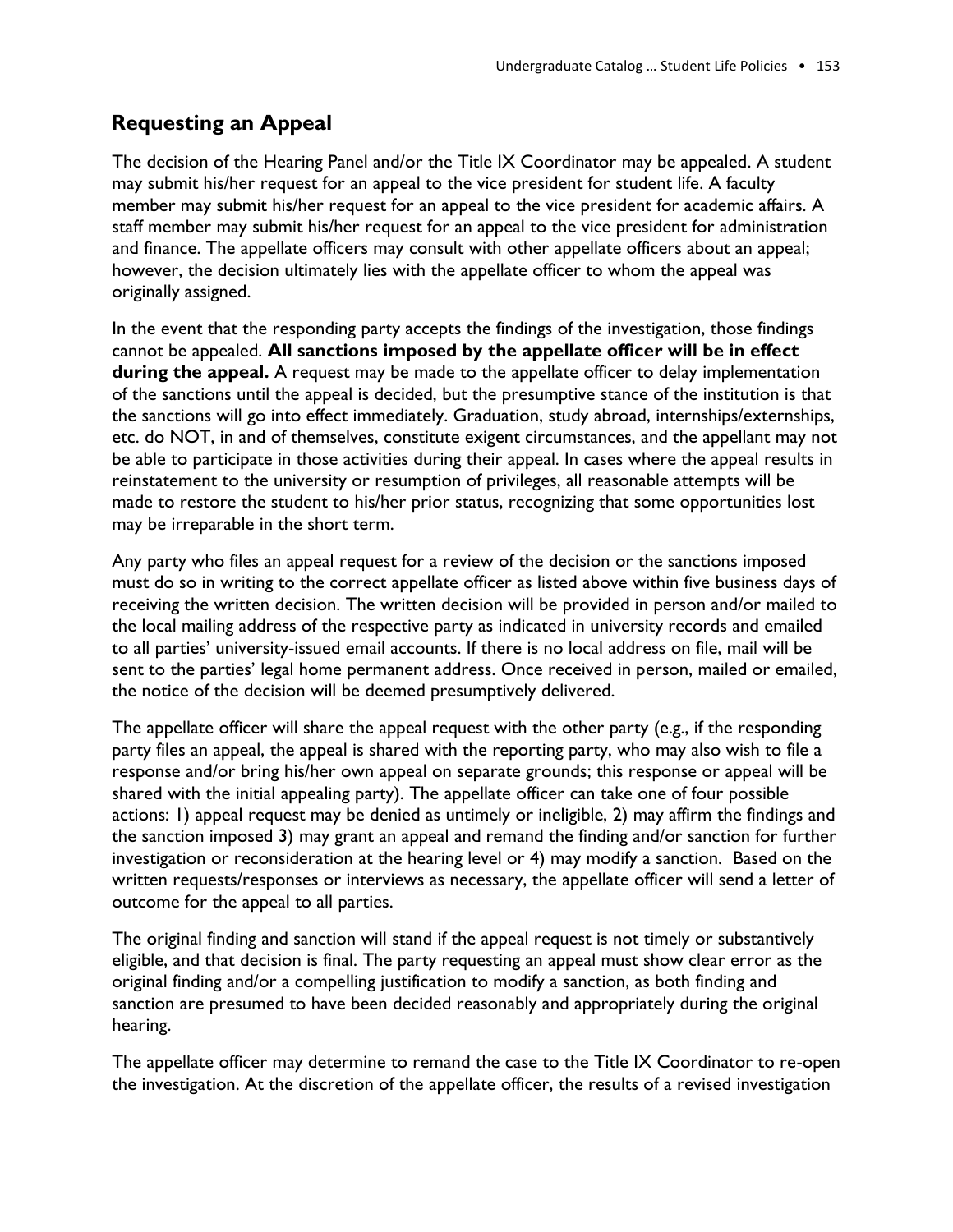can be subsequently forwarded for reconsideration at the hearing level. If the appeal remands to the hearing body for review, the reconsideration of the hearing body may not be appealed.

The ONLY grounds for appeal are as follows:

A serious procedural error occurred that significantly impacted the outcome of the hearing (e.g. substantiated bias, material deviation from established procedures, etc.) ;

- 1. To consider new evidence, unavailable during the original hearing or investigation, that could substantially impact the original finding or sanction. A summary of this new evidence and its potential impact must be included;
- 2. The sanctions imposed fall outside the range of sanctions designated for this offense and the cumulative conduct history of the responding party.

In rare cases where a procedural error cannot be cured by the original hearing officers (as in cases of bias), the vice president for student life may order a new hearing with a new body of hearing officers. The results of a reconvened hearing cannot be appealed. The results of a new hearing can be appealed, once, on any of the three applicable grounds for appeals.

The procedures governing the hearing of appeals include the following:

- All parties should be timely informed of the status of requests for appeal, the status of the appeal consideration, and the results of the appeal decision;
- If upon appeal the case is remanded, every opportunity to return the appeal to the original hearing body for reconsideration should be pursued;
- Appeals are not intended to be full re-hearings of the allegation (de novo). In most cases, appeals are confined to a review of the written documentation or record of the original hearing, and pertinent documentation regarding the grounds for appeal;
- Appeals decisions are to be deferential to the original hearing body, making changes to the finding only where there is clear error and to the sanction only if there is a compelling justification to do so;
- An appeal is not an opportunity for vice president for student life to substitute his/her judgment for that of the original hearing body merely because he or she disagreed with its finding and/or sanctions.
- Sanctions imposed are implemented immediately unless the vice president for student life receives and chooses to grant a request to delay implementation of such sanctions.

#### Participation of Advocates in the Resolution Process

All parties are entitled to an advocate of their choosing to guide and accompany them throughout the campus resolution process. The advocate may be a friend, mentor, family member, attorney or any other supporter a party chooses to advise them who is both eligible and available. People who will be called as witnesses may not serve as advocate.

The parties are entitled to be accompanied by their advisor in all meetings and interviews at which the party is entitled to be present, including intake, interviews, hearings and appeals.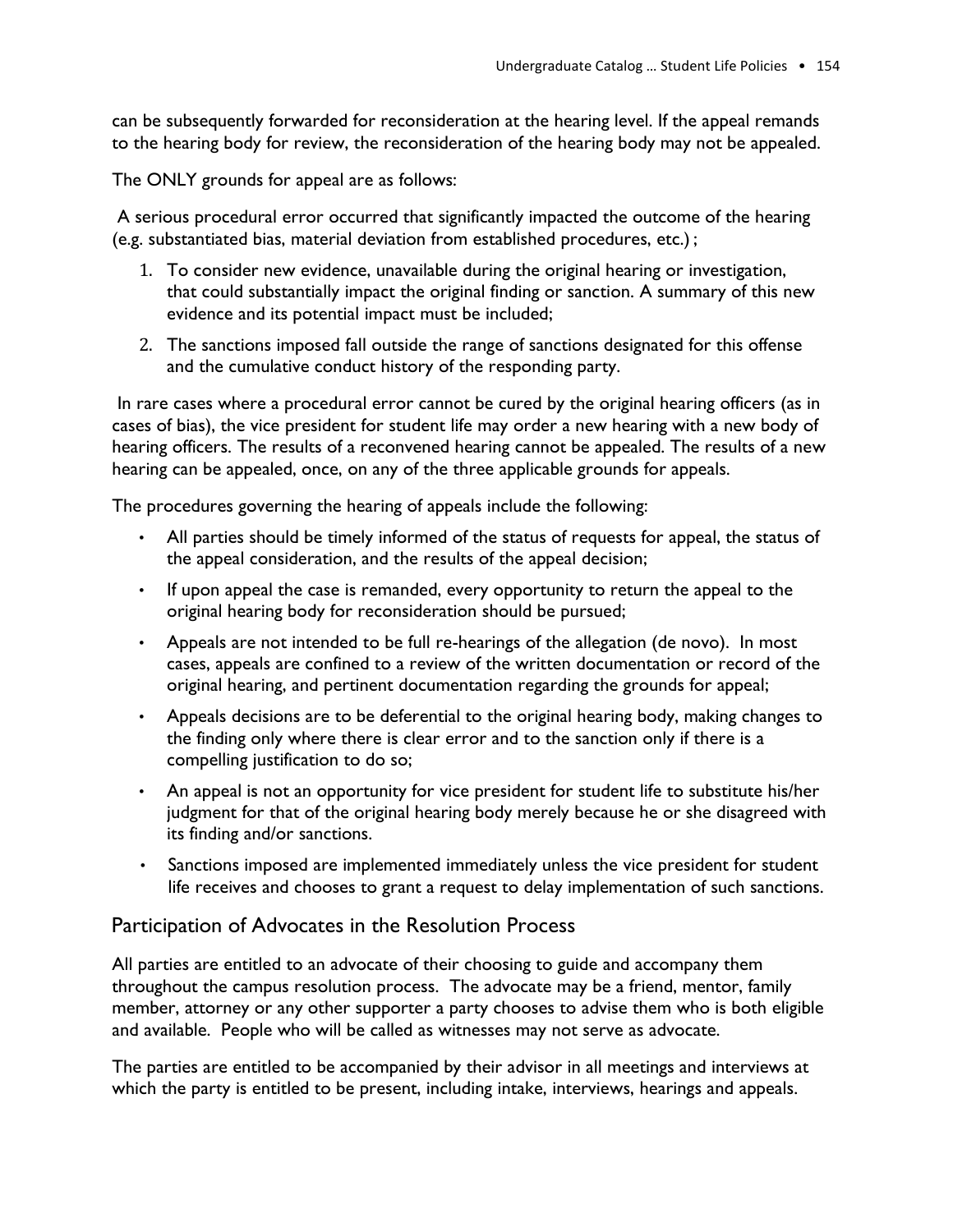Advocate should help their party prepare for each meeting, and are expected to advise ethically, with integrity and in good faith. The university cannot guarantee equal advocate rights, meaning that if one party selects an advocate who is an attorney, but the other party does not, or cannot afford an attorney, the university is not obligated to provide one. Additionally, responding parties may wish to contact organizations such as:

- FACE (http://www.facecampusequality.org)
- SAVE (http://www.saveservices.org),

Reporting parties may wish to contact organizations such as:

- The Victim Rights Law Center (http://www.victimrights.org), or the
- The National Center for Victims of Crime (http://www.victimsofcrime.org), which maintains the Crime Victim's Bar Association.]

All advocates are subject to the same campus rules, whether they are attorneys or not. Advocates may not present on behalf of their party in a meeting, interview or hearing and should request or wait for a break in the proceeding if they wish to interact with campus officials. Advocates may confer quietly with their party as necessary, as long as they do not disrupt the process. For longer or more involved discussions, the parties and their advocates should ask for breaks or step out of meetings to allow for private conversation. Advocates will typically be given a timely opportunity to meet in advance of any interview or hearing with the administrative officials conducting that interview or meeting. This pre-meeting will allow advocates to clarify any questions they may have, and allows the university an opportunity to clarify the role the advisor is expected to take.

Advocates are expected to refrain from interference with the university investigation and resolution. Any advocate who steps out of their role in any meeting under the campus resolution process will be warned once and only once. If the advisor continues to disrupt or otherwise fails to respect the limits of the advisor role, the advisor will be asked to leave the meeting. When an advocate is removed from a meeting, it will be in the discretion of the Title IX Coordinator if that meeting continue without the advocate present. Subsequently, the Title IX Coordinator or a deputy will determine whether the advocate may be reinstated, may be replaced by a different advocate, or whether the party will forfeit the right to an advocate for the remainder of the process.

The university expects that the parties will wish the university to share documentation related to the allegations with their advocate. The university provides a consent form that authorizes such sharing. The parties must complete this form before the university is able to share records with an advocate. The parties are not otherwise restricted from discussing and sharing information relating to allegations with others who may support them or assist them in preparing and presenting. Advocates are expected to maintain the privacy of the records shared with them by the university. These records may not be shared with  $3<sup>rd</sup>$  parties, disclosed publicly, or used for purposes not explicitly authorized by the university. The university may seek to restrict the role of any advocate who does not respect the sensitive nature of the process or who fails to abide by the university's privacy expectations.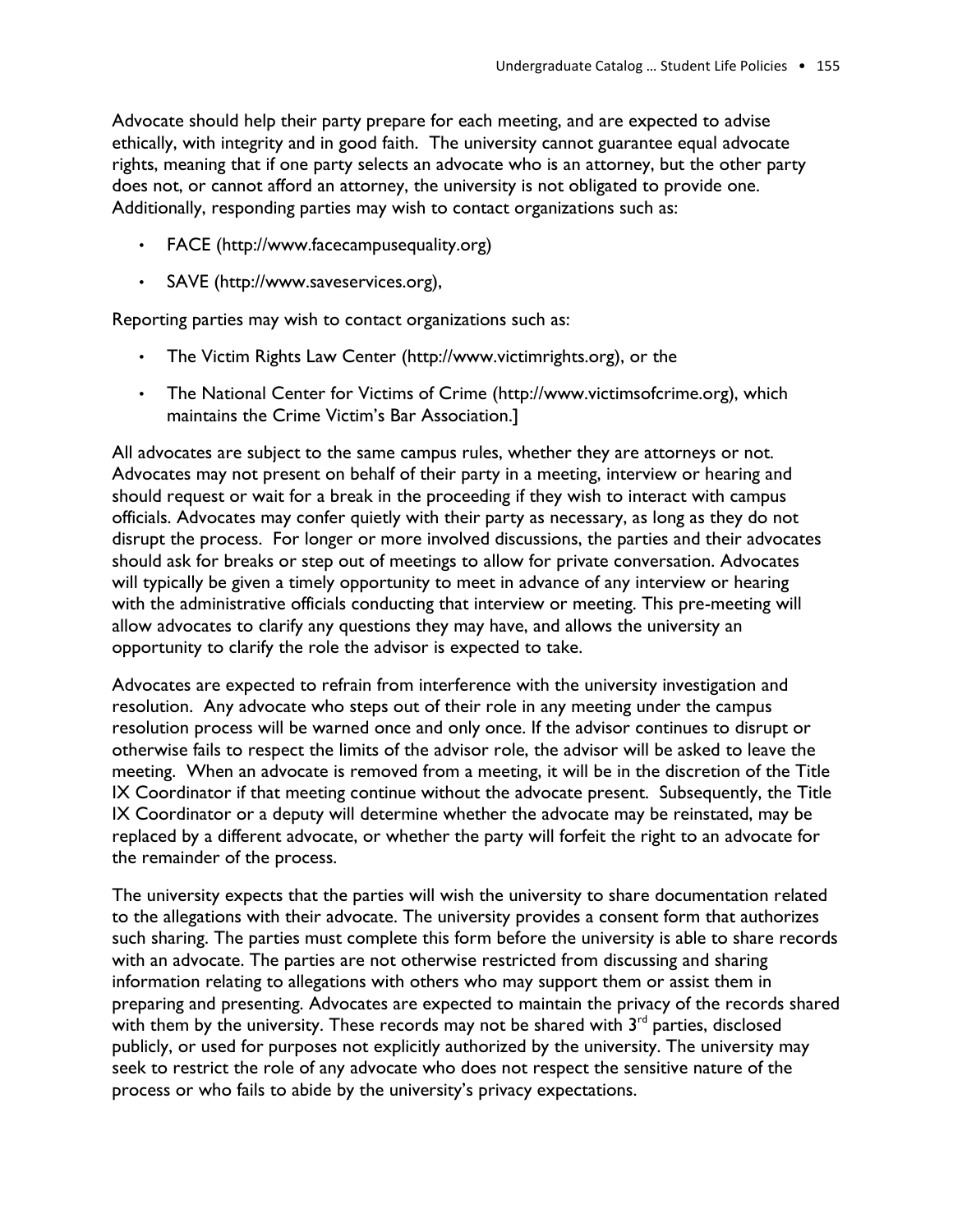The university expects an advocate to adjust their schedule to allow them to attend university meetings when scheduled. The university does not typically change scheduled meetings to accommodate an advocate's inability to attend. The university will, however make provisions to allow an advocate who cannot attend in person to attend a meeting by telephone, video and/or virtual meeting technologies as may be convenient and available.

A party may elect to change advocates during the process, and is not locked into using the same advocate throughout.

The parties must advise the investigators of the identity of their advocate at least two business days before the date of their first meeting with the Title IX Coordinator. The parties must provide subsequent timely notice to the investigators if they change advocates at any time. No audio or video recording of any kind other than as required by institutional procedure is permitted during meetings with campus officials.

#### Additional Notes

University students are responsible for knowing the information, policies and procedures outlined in this document.

The university reserves the right to make changes to this document as necessary and once those changes are posted online, they are in effect. Students are encouraged to check online at http://www.su.edu/campuslife/shenandoah-universitys-stance-on-sexual-misconduct/sexualmisconductpolicy/ for the updated versions of all policies and procedures. If government regulations change in a way that impacts this document, this document will be construed to comply with government regulations in their most recent form. Reports of misconduct made after the fact may raise issues of policy and procedure application, if policies and procedures have changed. Unless the parties accept current policies, all reports are governed by the policies that were in place at the time the alleged misconduct occurred. Procedures applicable are those that are in place at the time of resolution.

This document does not create legally enforceable protections beyond the protection of the background state and federal laws which frame such codes generally.

# **Special Provisions for Resolution Process**

a. University-initiated proceedings

As necessary, the university reserves the right to initiate a report and to initiate resolution proceedings without a formal report or participation by the victim of misconduct.

b. Closed Hearing Process and Confidentiality

Hearings will be closed to the University community-at-large and the public. In addition to the Hearing Panel, the complainant and the accused individual, others present at the hearing may include: a) one advocate each for the complainant and accused individual, b) witnesses called by the complainant and the accused individual, and c) witnesses called by the Hearing Panel.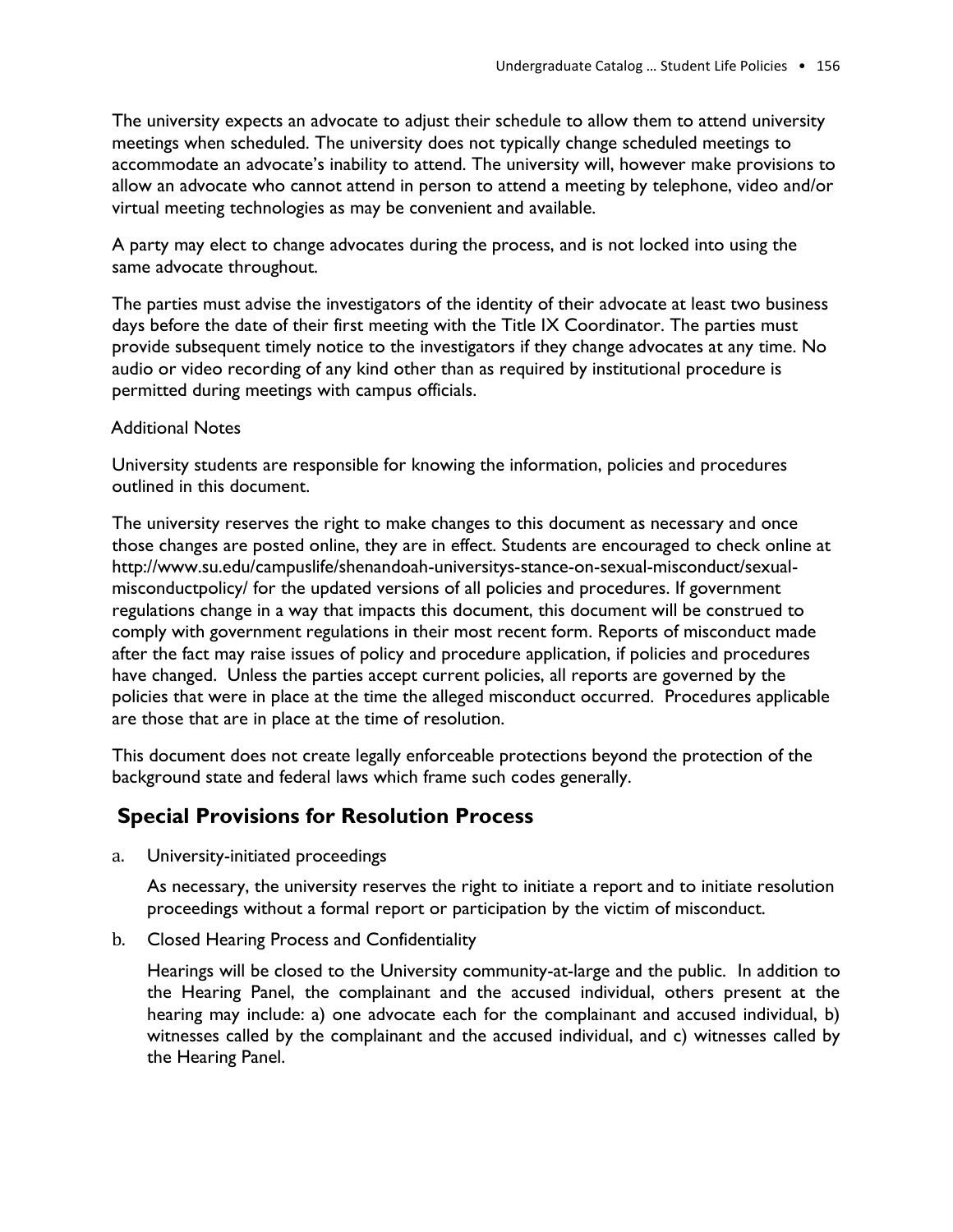Once a hearing panel member has been named to the panel, he or she may not discuss the merits of the complaint. The Chair will provide the hearing panel with a copy of the Notice of Hearing, the investigation report, and the list of witnesses submitted by the parties with an instruction to avoid discussion of the merits of the complaint.

#### c. Pre-hearing Meetings

The Title IX Coordinator will schedule individual pre-hearing meetings with all parties. At the meeting, the Title IX Coordinator will review hearing procedures, the complaint of alleged sexual misconduct, and will review the list of witnesses and pre-hearing submissions.

#### d. Notification of Outcomes

Findings and recommendations of the Hearing Panel must be based on a preponderance of the evidence presented and shall be the result of a majority vote of the Hearing Panel. In determining whether a violation(s) of the sexual misconduct policy occurred, the Hearing Panel will look at the facts and records of the case as a whole and at the totality of the circumstance.

Following review of the Hearing Panel, the chair will communicate findings and sanctions in writing to the reporting party and the responding party within 10 calendar days following the conclusion of the hearing (or a longer time if the chair determines that circumstances dictate the need). Final outcome communications will be copied to the Title IX Coordinator and the Office of Student Conduct.

The outcome of a campus hearing is part of the education record of the responding party, and is protected from release under a federal law, FERPA. However, the university observes the legal exceptions as follows:

- Parties to non-consensual sexual contact/intercourse, sexual exploitation, sexual harassment, stalking, domestic violence, and dating violence incidents have an absolute right to be informed of the outcome, essential findings/rationale, and any sanctions that may result, in writing, without condition or limitation, and without substantial delay between notifications to each party.
- The university may release publicly the name, nature of the violation and the sanction for any student who is found in violation of a university policy that is a "crime of violence," including: arson, burglary, robbery, criminal homicide, sex offenses, assault, destruction/damage/vandalism of property, domestic violence dating violence, stalking and kidnapping/abduction. In doing so, the university will not release any information that could lead to the identification of the reporting party.
- e. Testimony during the Hearing and Alternative Testimony Options

The parties shall not be permitted to question each other directly. The reporting party and the responding party must direct questions to the Hearing Panel Chair, who will repeat the questions to the appropriate party. If the reporting party is participating in the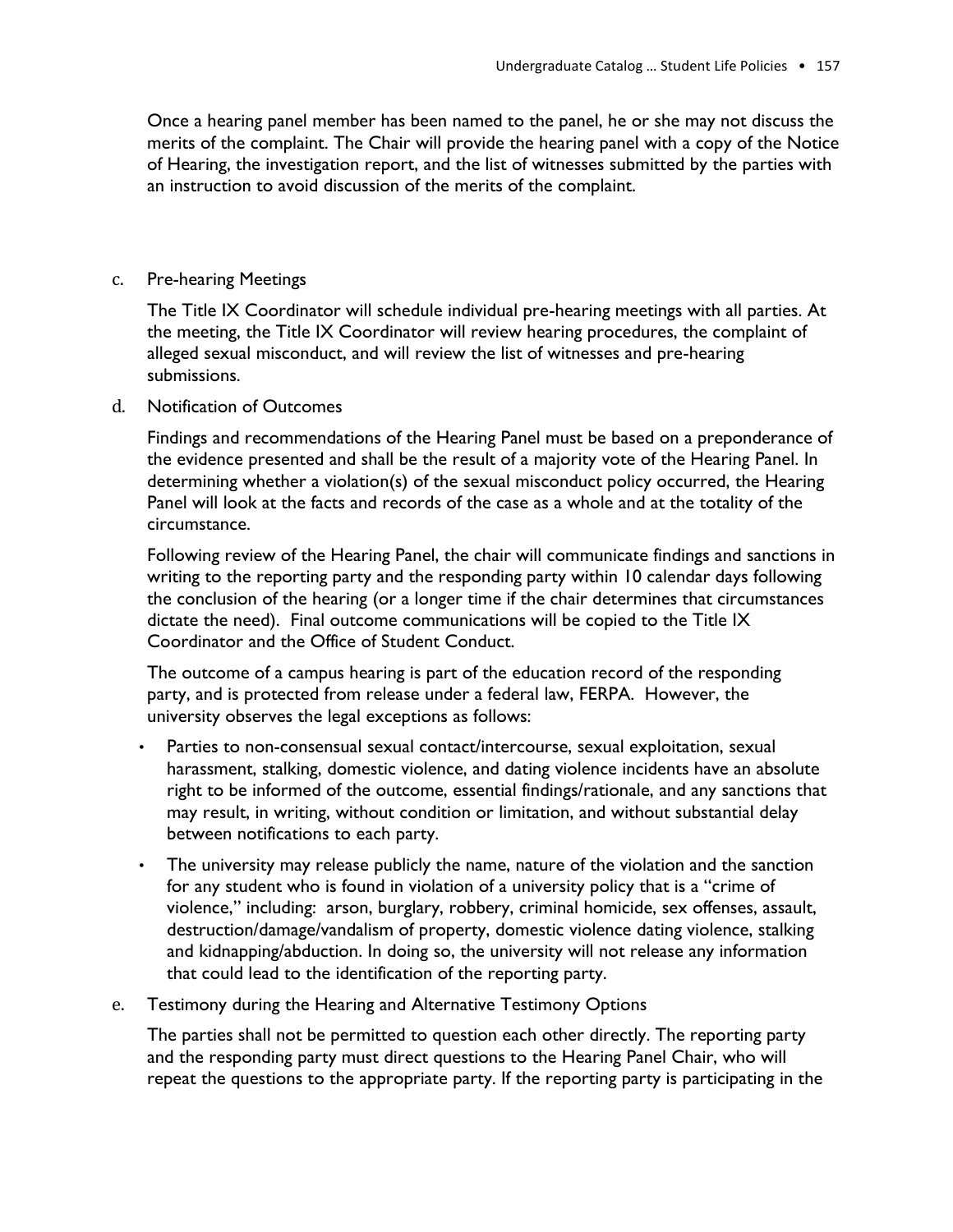process via video conferencing, the Title IX Coordinator will request questions in advance of the responding student entering the hearing room process.

For sexual misconduct reports, and other reports of a sensitive nature, whether the alleged victim is serving as the reporting party or as a witness, alternative testimony options will be given, such a placing a privacy screen in the hearing room, or allowing the alleged victim to testify outside the physical presence of the responding party, such as by Skype or phone. While these options are intended to help make the reporting party more comfortable, they are not intended to work to the disadvantage of the responding party.

The accused student has the option not to testify; however, the exercise of that option will not prevent the panel from the hearing process and determining the complaint on the basis of the evidence presented.

f. Hearing Procedure

The hearing will not follow a courtroom model, and formal rules of evidence will not be observed. The Chair will determine the order of the witnesses and resolve any questions of procedure arising during the hearing. The parties are responsible for ensuring that their proposed witnesses are present. The hearing panel will review in advance of the hearing all the written materials provided to them by the Chair. The parties will have received or been provided the opportunity to review these materials prior to the hearing. The parties will be expected not to repeat undisputed details or non-material circumstances that would merely duplicate the written materials. If the panel determines that unresolved issues exist that would be clarified by the presentation of additional evidence, the Chair may recess the hearing and reconvene it in a timely manner to receive such evidence. A recess may not be based on the failure of witnesses to appear.

g. Past Sexual History/Character

The past sexual history or sexual character of a party will not be admissible by the other party in the investigation or hearing unless such information is determined to be highly relevant by the Chair. If the Chair decides the information is highly relevant, the sexual history between the parties may be introduced to offer context. All such information sought to be admitted will be presumed irrelevant, and any request to overcome this presumption by the parties must be reviewed in advance of the hearing by the Title IX Coordinator. While previous conduct violations by the responding party are not generally admissible as information about the present allegation, the Title IX Coordinator may supply previous reports of good faith allegations and/or findings to the investigators, the hearing officers, and the vice president for student life to consider as evidence of pattern and/or predatory conduct.

h. Witness participation in an investigation

Each party is entitled to present witnesses and evidence on their behalf. The parties will provide the Title IX Coordinator with a list of witnesses they propose to be called and copies of all documents and information they wish to propose to present at the hearing process on or before the date set by the Title IX Coordinator. The Title IX Coordinator will provide each party with a copy of the list of witnesses, identification or copies of documents or information submitted by each party.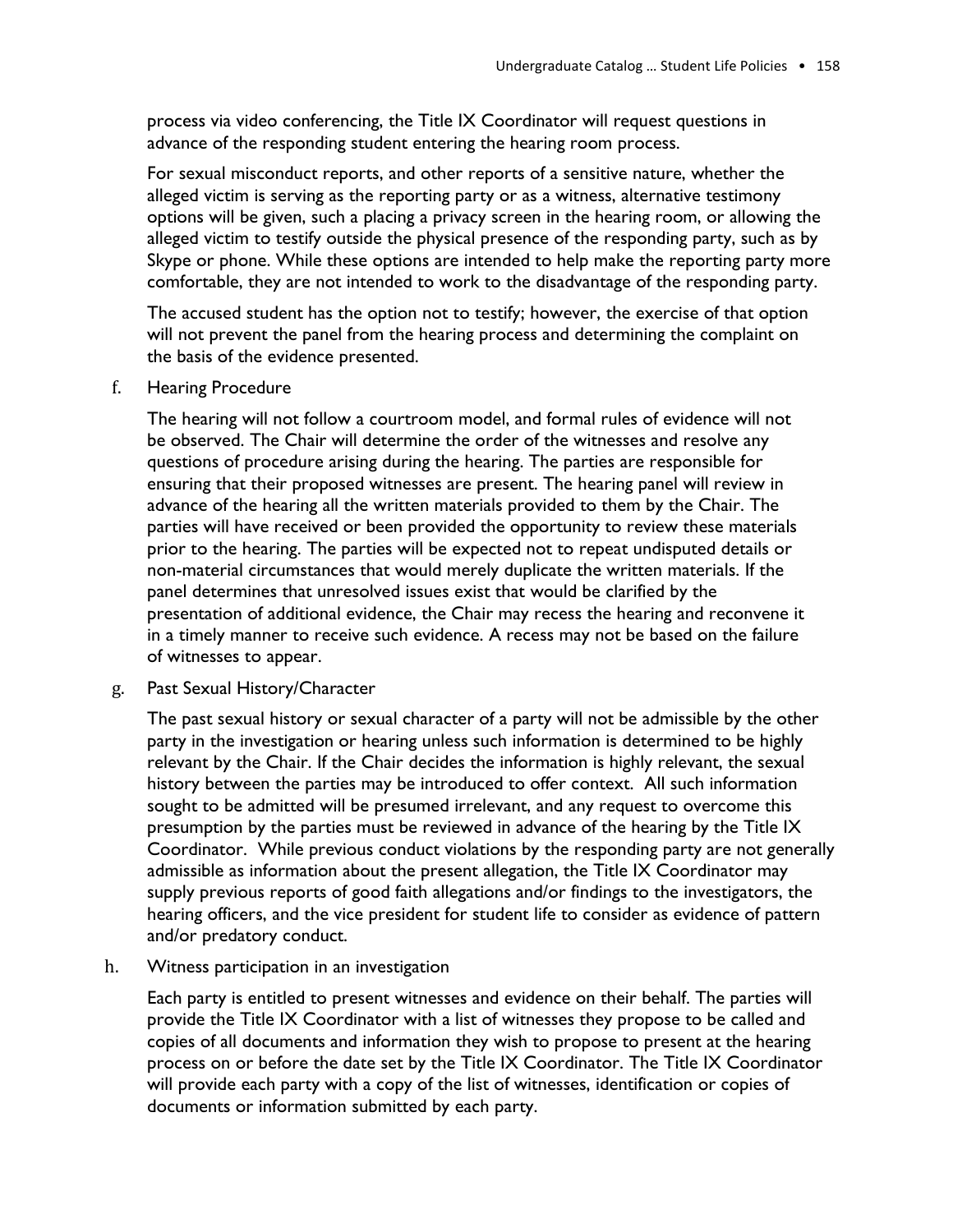Witnesses are expected to cooperate with and participate in the university's investigation. Any witness who declines to participate in or cooperate with an investigation will not be permitted to offer evidence or testimony later in a hearing. Witnesses may provide written statements in lieu of interviews during the investigation and may be interviewed remotely by phone, Skype (or similar technology), if they cannot be interviewed in person. Parties who elect not to participate in the investigation will have the opportunity to offer evidence during the hearing and/or appeal stages of the process, though failure to offer evidence prior to an appeal does not constitute grounds for appeal on the basis of new evidence. Any witness scheduled to participate in a hearing must have been interviewed first by Title IX Coordinator (or have proffered a written statement), unless all parties consent to the participation of that witness in the hearing. All witness information must be made available to each party at least three business days prior to the scheduled hearing.

In the absence of good cause, as determined by the Chair in his/her sole discretion, the parties may not introduce witnesses, documents, or other evidence at the hearing that were not provided to the Title IX Coordinator by this deadline. The parties are also responsible for the attendance of their witnesses at the hearing.

i. Training for those implementing these procedures

Personnel tasked with implementing these procedures, e.g.: Title IX Coordinator, investigators, hearing officers, appellate officers, etc., will be trained at least annually. This training will include, but is not limited to: how to appropriately remedy, investigate, render findings and determine appropriate sanctions in reference to sexual harassment and discrimination allegations; the university's Sex/Gender-based Discrimination and Sexual Misconduct Policies and Procedures; confidentiality and privacy; and applicable laws, regulations and federal regulatory guidance.

j, Conflicts of Interest and Bias

The university is committed to ensuring that its resolution processes (e.g.: investigation, hearing, appeal, etc.) are free from actual or perceived bias or conflicts of interest that would materially impact the outcome. A panel member may remove him or herself from the panel for a particular case if he or she feels rendering of an objective decision is not possible due to a personal relationships with any of the parties involved. Student Life stays their implementation in extraordinary circumstances, pending the outcome of the appeal.

The vice president for student life will typically render a written decision on the appeal to all parties within seven business days from hearing of the appeal. The vice president for student life's decision to deny an appeal request is final.

Any party who feels that there is actual or perceived bias or conflict of interest that would materially impact the outcome may submit a written petition for the person's removal from the process. The petition should include specifics as to the actual or perceived bias or conflict of interest, as to why the petitioner believes the bias or conflict could materially impact the outcome. When the allegation involves a responding party who is an employee, petitions should be submitted promptly to the director of human resources. When the allegation involves a responding party who is a student, petitions should be submitted promptly to the Title IX Coordinator. Such petitions may also be made to the director of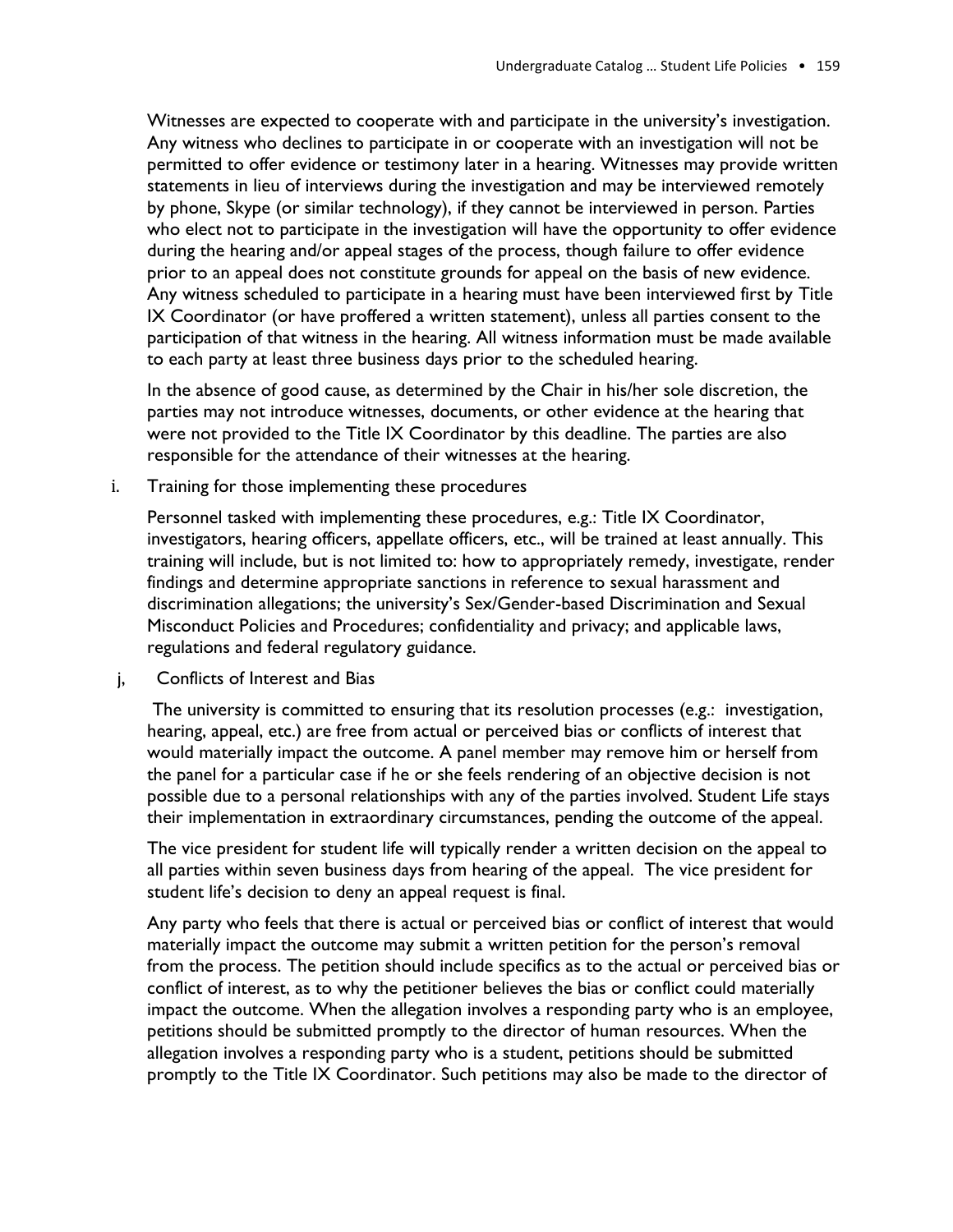student conduct, or to the vice president for student life in the event that the potential conflict or bias involves the Title IX Coordinator.

Any panel member who cannot participate because of a conflict of interest must be replaced for that hearing by an appropriate member appointed by the Title IX Coordinator.

k. Admission of Responsibility

If, at any time prior to the hearing, the responding party elects to acknowledge his/her actions and take responsibility for the alleged Sexual Misconduct, he or she may request that the Chair propose a resolution to the charges and a sanction and, with the consent of the reporting party, resolve the complaint without a hearing.

l. Witnesses

The university expects full participation of its community members in the fact finding and the investigation of sexual misconduct claims.

m. Record Keeping

In implementing these procedures, records of all allegations, investigations, and resolutions will be kept by the Title IX Coordinator indefinitely in the electronic Title IX Coordinator database.

# **Statement of the Rights of the Reporting Party**

When a student or employee reports to the institution that there has been a violation of this sexual misconduct policy, the student or employee will be provided with a written explanation of the student or employee's rights and options.

- The right to investigation and appropriate resolution of all credible reports or notice of sexual misconduct or discrimination made in good faith to university officials;
- The right to be informed in advance of any public release of information regarding the incident;
- The right of the reporting party not to have any personally identifiable information released to the public, without his/her consent.
- The right to be treated with respect by university officials;
- The right to have university policies and procedures followed without material deviation;
- The right not to be pressured to mediate or otherwise informally resolve any reported misconduct involving violence, including sexual violence.
- The right not to be discouraged by university officials from reporting sexual misconduct or discrimination to both on-campus and off-campus authorities.
- The right to be informed by university officials of options to notify proper law enforcement authorities, including on-campus and local police, and the option to be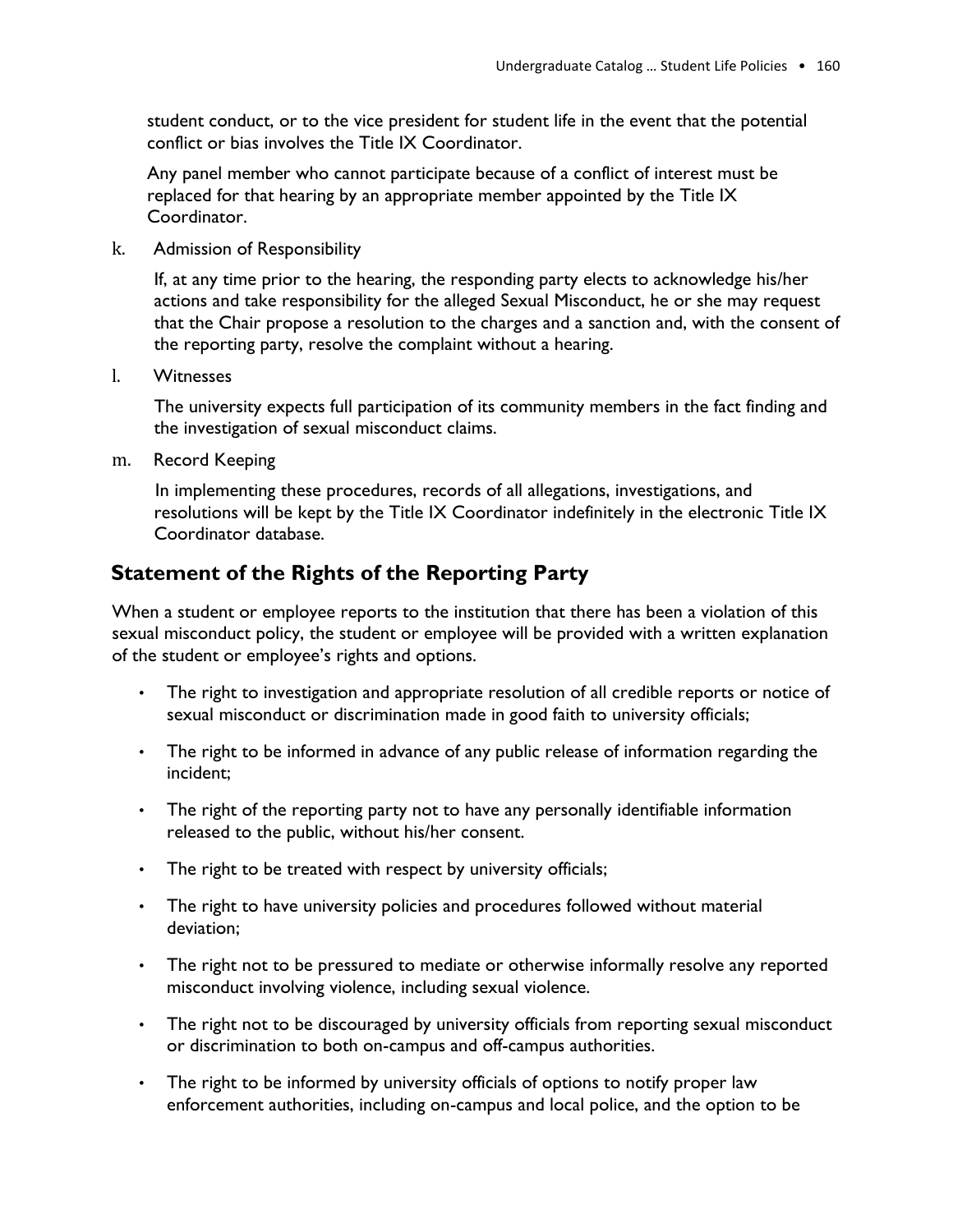assisted by campus authorities in notifying such authorities, if the student so chooses. This also includes the right not to report, if this is the victim's desire;

- The right to have reports of sexual misconduct responded to promptly and with sensitivity by campus law enforcement and other campus officials.
- The right to be notified of available counseling, mental health, victim advocacy, health, legal assistance, student financial aid, visa and immigration assistance, or other student services for victims of sexual assault, both on campus and in the community;
- The right to a campus no contact order (or a trespass order against a nonaffiliated  $3<sup>rd</sup>$ party) when someone has engaged in or threatens to engage in stalking, threatening, harassing or other improper behavior that presents a danger to the welfare of the reporting party or others;
- The right to notification of and options for, and available assistance in, changing academic and living situations after an alleged sexual misconduct incident, if so requested by the victim and if such changes are reasonably available (no formal report, or investigation, campus or criminal, need occur before this option is available). Accommodations may include:
	- Change of an on-campus student's housing to a different on-campus location;
	- **•** Assistance from university support staff in completing the relocation;
	- Transportation accommodations;
	- **•** Arranging to dissolve a housing contract and pro-rating a refund;
	- Exam (paper, assignment) rescheduling;
	- **•** Taking an incomplete in a class;
	- Transferring class sections;
	- Temporary withdrawal;
	- Working situations;
	- Alternative course completion options.
- The right to have the institution maintain such accommodations for as long as is necessary, and for protective measures to remain confidential, provided confidentiality does not impair the institution's ability to provide the accommodations or protective measures.
- The right to be fully informed of campus policies and procedures as well as the nature and extent of all alleged violations contained within the report;
- The right to ask the investigators to identify and question relevant witnesses, including expert witnesses;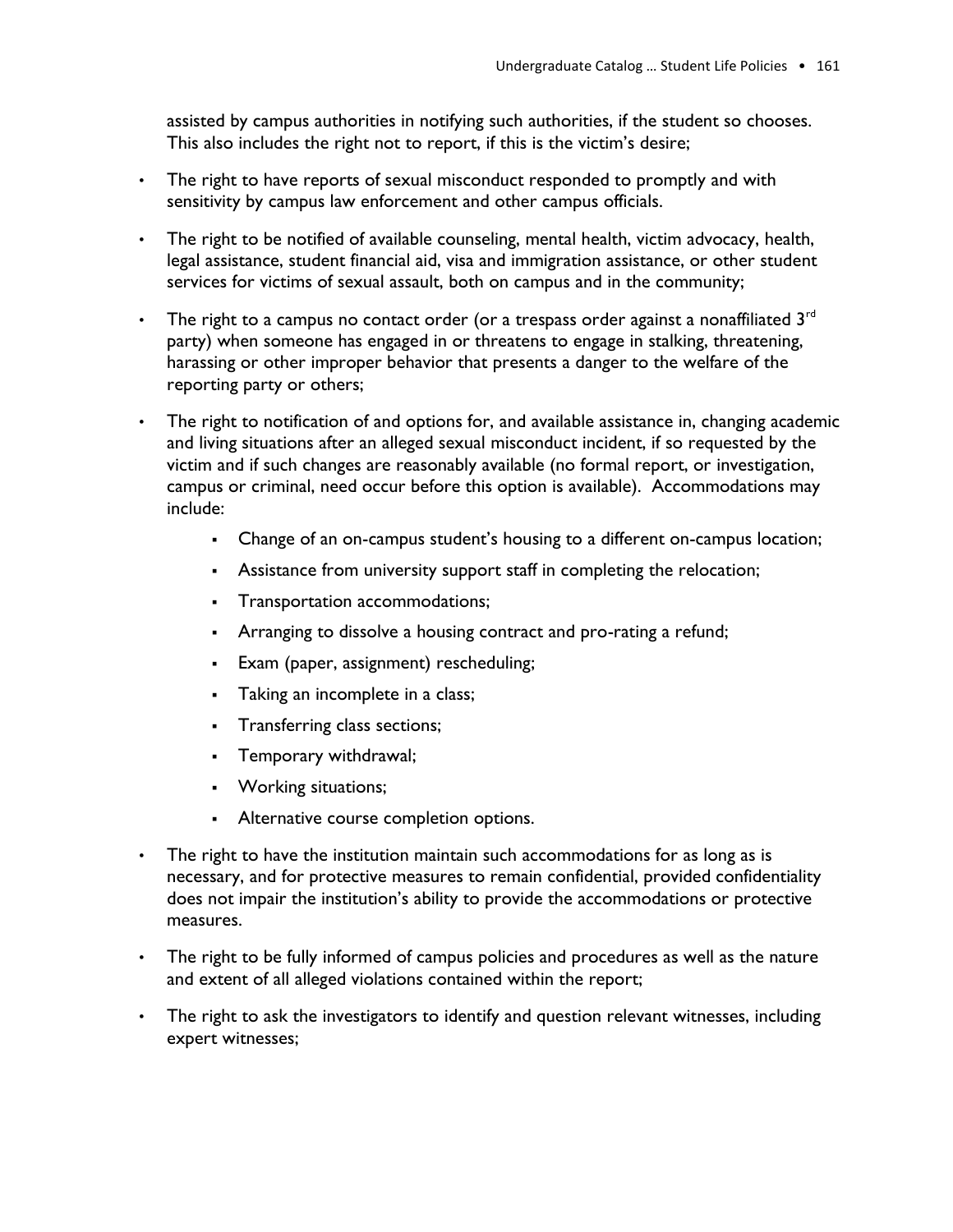- The right to review all documentary evidence available regarding the allegation, including the investigative report, subject to the privacy limitations imposed by state and federal law, at least 48 hours prior to the hearing;
- The right to be informed of the names of all witnesses who will be called to give testimony, at least two business day prior to the hearing, except in cases where a witness' identity will not be revealed to the responding party for compelling safety reasons (this does not include the name of the alleged victim/reporting party, which will always be revealed);
- The right not to have irrelevant prior sexual history admitted as evidence in a campus hearing;
- The right to regular updates on the status of the investigation and/or resolution.
- The right to have reports heard by hearing and appeals officers who have received annual sexual misconduct training sexual misconduct, dating violence, domestic violence, sexual assault and stalking;;
- The right to a panel comprised of representatives of both genders, if a panel is to be used;
- The right to preservation of privacy, to the extent possible and permitted by law;
- The right to meetings, interviews and/or hearings that are closed to the public;
- The right to petition that any member of the conduct body be recused on the basis of demonstrated bias;
- The right to bring a victim advocate or advisor of the reporting party's choosing to all phases of the investigation and resolution proceeding;
- The right to provide evidence by means other than being in the same room with the responding party;
- The right to be present for all testimony given and evidence presented during any resolution-related hearing;
- The right to make or provide an impact statement in person or in writing to the hearing officers following determination of responsibility, but prior to sanctioning;
- The right to be informed of the outcome and sanction of the resolution process in writing, without undue delay between the notifications to the parties, and usually within 1 business day of the end of the process;
- The right to be informed in writing of when a decision of the university is considered final, any changes to the sanction to occur before the decision is finalized, to be informed of the right to appeal the [finding and] sanction of the resolution process, and the procedures for doing so in accordance with the standards for appeal established by the university;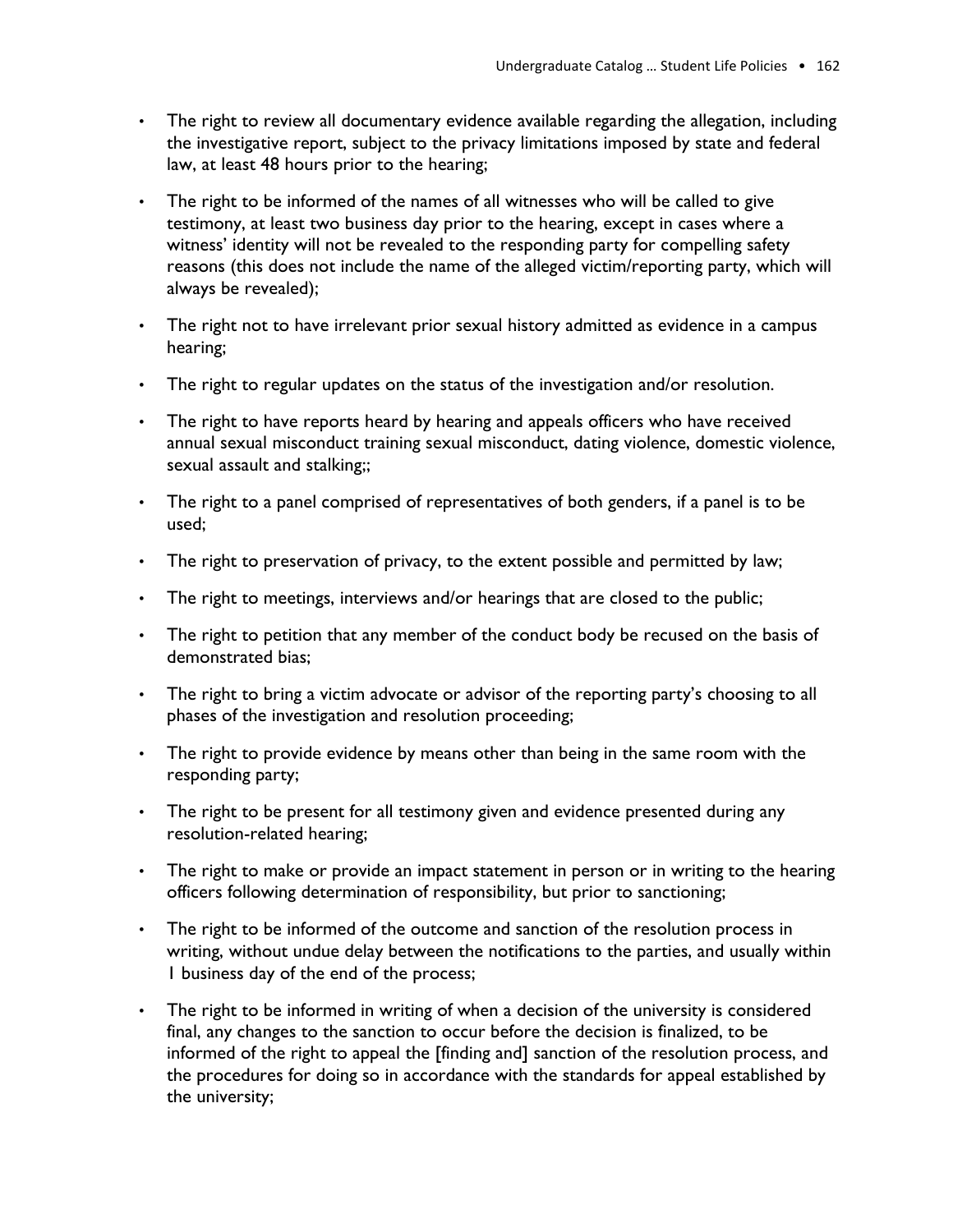# **Statement of the Responding Party's Rights**

- The right to investigation and appropriate resolution of all credible reports of sexual misconduct made in good faith to university administrators;
- The right to be informed in advance, when possible, of any public release of information regarding the report.
- The right to be treated with respect by university officials;
- The right to have university policies and procedures followed without material deviation;
- The right to be informed of and have access to campus resources for medical, health, counseling, and advisory services;
- The right to be fully informed of the nature, policies and procedures of the campus resolution process and to timely written notice of all alleged violations within the report, including the nature of the violation and possible sanctions;
- The right to a hearing on the report, including timely notice of the hearing date, and adequate time for preparation;
- The right to review all documentary evidence available regarding the allegation, including the investigative report, subject to the privacy limitations imposed by state and federal law, at least two business days prior to the hearing;
- The right to be informed of the names of all witnesses who will be called to give testimony, at least two business days prior to the hearing, except in cases where a witness' identity will not be revealed to the responding party for compelling safety reasons (this does not include the name of the reporting party, which will always be revealed);
- The right not to have irrelevant prior sexual history admitted as evidence in a campus resolution process;
- The right to have reports heard by hearing and appeals officers who have received annual training on sexual misconduct, dating violence, domestic violence, sexual assault and stalking;
- The right to petition that any member of the conduct body be recused on the basis of demonstrated bias;
- The right to a panel comprised of representatives of both genders if a panel is to be used;
- The right to meetings, interviews and hearings that are closed to the public;
- The right to have an advocate of their choice to accompany and assist in the campus resolution process.
- The right to a fundamentally fair resolution, as defined in these procedures;
- The right to make or provide an impact statement in person or in writing to the hearing officers board following any determination of responsibility, but prior to sanctioning;